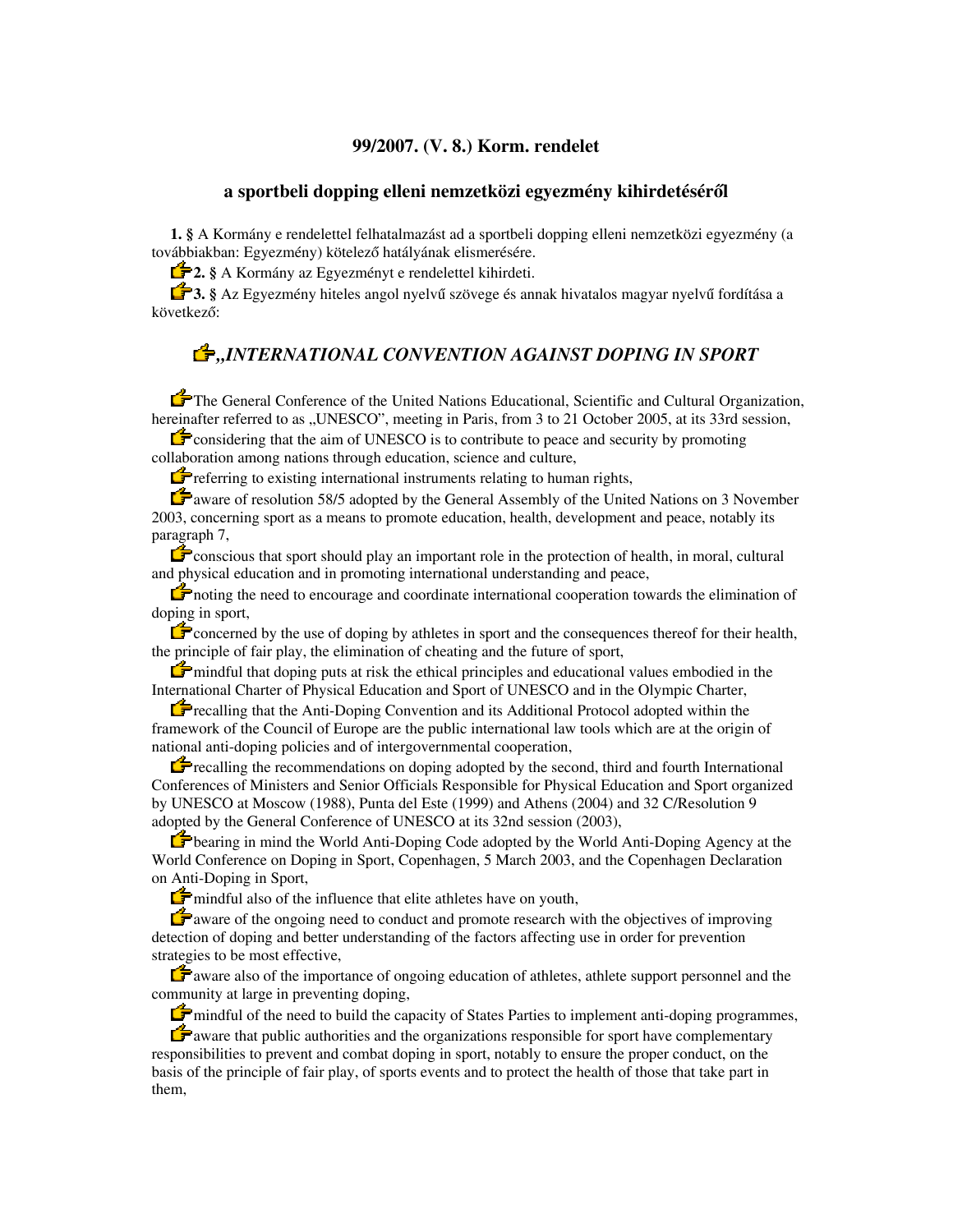$\mathbf{r}$  recognizing that these authorities and organizations must work together for these purposes, ensuring the highest degree of independence and transparency at all appropriate levels,

 $\mathbf{\hat{G}}$  determined to take further and stronger cooperative action aimed at the elimination of doping in sport,

 $\mathbf{\hat{F}}$  recognizing that the elimination of doping in sport is dependent in part upon progressive harmonization of anti-doping standards and practices in sport and cooperation at the national and global levels,

 $\mathbf{F}$  adopts this Convention on this nineteenth day of October 2005.

# **I. Scope**

# *Article 1*

# **Purpose of the Convention**

The purpose of this Convention, within the framework of the strategy and programme of activities of UNESCO in the area of physical education and sport, is to promote the prevention of and the fight against doping in sport, with a view to its elimination.



# **Definitions**

These definitions are to be understood within the context of the World Anti-Doping Code. However, in case of conflict the provisions of the Convention will prevail.

 $\mathbf{F}$  For the purposes of this Convention:

 $\mathbf{F}_1$ . "Accredited doping control laboratories" means laboratories accredited by the World Anti Doping Agency.

 $\mathbb{Z}^2$ . "Anti-doping organization" means an entity that is responsible for adopting rules for initiating, implementing or enforcing any part of the doping control process. This includes, for example, the International Olympic Committee, the International Paralympic Committee, other major event organizations that conduct testing at their events, the World Anti-Doping Agency, international federations and national anti-doping organizations.

 $\mathbb{Z}$ 3. "Anti-doping rule violation" in sport means one or more of the following:

 $\mathbf{G}$  (a) the presence of a prohibited substance or its metabolites or markers in an athlete's bodily specimen;

 $\mathbf{G}$  (b) use or attempted use of a prohibited substance or a prohibited method;

 $\mathbb{C}^{\bullet}$  (c) refusing, or failing without compelling justification, to submit to sample collection after notification as authorized in applicable anti-doping rules or otherwise evading sample collection;

 $\mathbf{G}(\mathbf{d})$  violation of applicable requirements regarding athlete availability for out-of-competition testing, including failure to provide required whereabouts information and missed tests which are declared based on reasonable rules;

 $\mathbf{F}$ (e) tampering, or attempting to tamper, with any part of doping control;

 $\mathbf{F}$ (f) possession of prohibited substances or methods;

 $\mathbf{G}^{\bullet}$  (g) trafficking in any prohibited substance or prohibited method;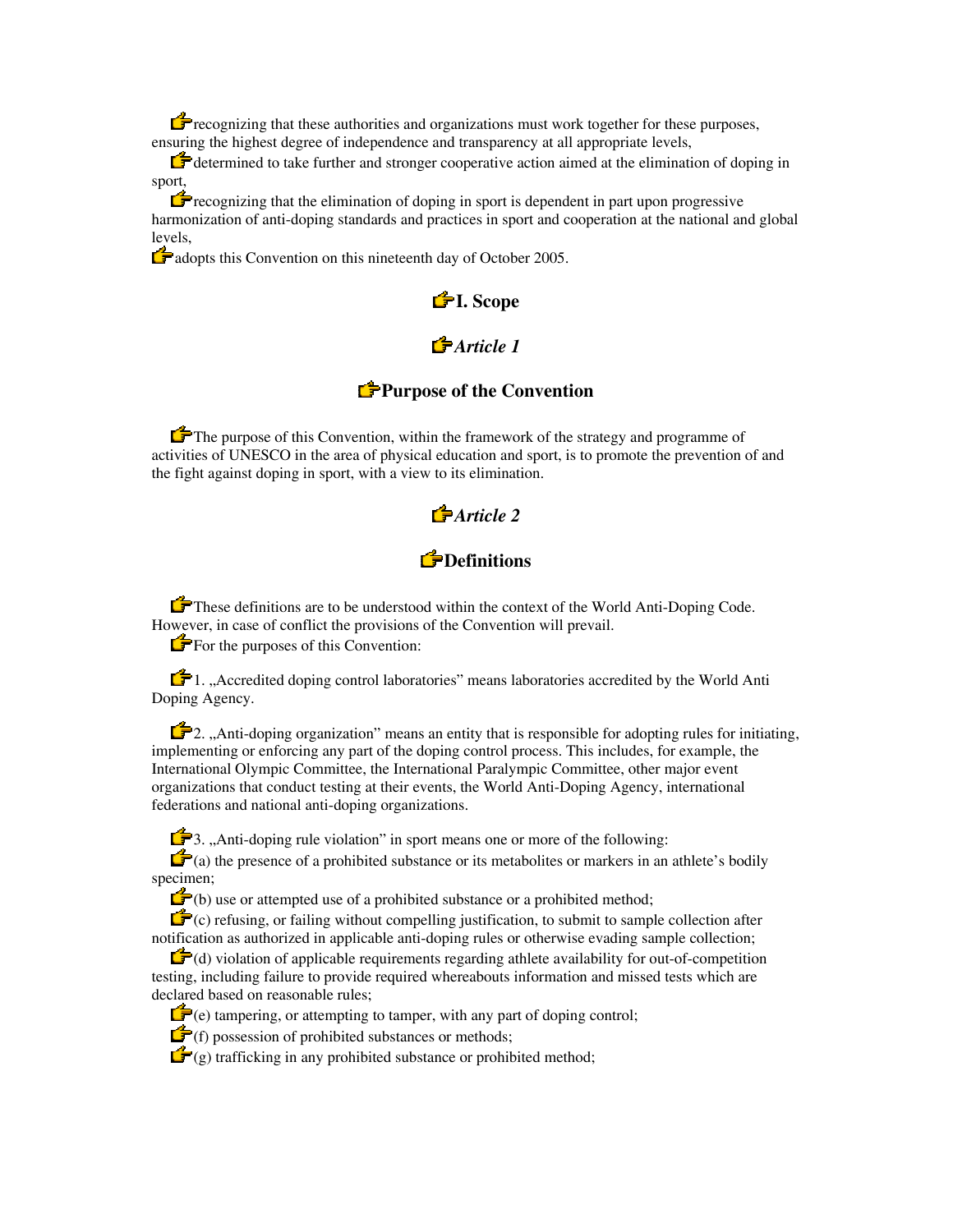$\mathbf{C}$  (h) administration or attempted administration of a prohibited substance or prohibited method to any athlete, or assisting, encouraging, aiding, abetting, covering up or any other type of complicity involving an anti-doping rule violation or any attempted violation.

 $\mathbb{Z}$ 4. "Athlete" means, for the purposes of doping control, any person who participates in sport at the international or national level as defined by each national anti-doping organization and accepted by States Parties and any additional person who participates in a sport or event at a lower level accepted by States Parties. For the purposes of education and training programmes, "athlete" means any person who participates in sport under the authority of a sports organization.

 $\mathbf{F}$ 5. "Athlete support personnel" means any coach, trainer, manager, agent, team staff, official, medical or paramedical personnel working with or treating athletes participating in or preparing for sports competition.

 $\mathbf{G}$ 6. ..Code" means the World Anti-Doping Code adopted by the World Anti-Doping Agency on 5 March 2003 at Copenhagen which is attached as Appendix 1 to this Convention.

 $\mathbf{F}$ 7. "Competition" means a single race, match, game or singular athletic contest.

 $\hat{\mathbb{S}}$ 8. . Doping control" means the process including test distribution planning, sample collection and handling, laboratory analysis, results management, hearings and appeals.

 $\mathbb{F}$ 9. "Doping in sport" means the occurrence of an anti-doping rule violation.

 $\mathbf{F}$  10. "Duly authorized doping control teams" means doping control teams operating under the authority of international or national anti-doping organizations.

 $\mathbf{I}$  11. "In-competition" testing means, for purposes of differentiating between in-competition and out-of-competition testing, unless provided otherwise in the rules of an international federation or other relevant anti-doping organization, a test where an athlete is selected for testing in connection with a specific competition.

 $\mathbb{F}$ 12. "International Standard for Laboratories" means the standard which is attached as Appendix 2 to this Convention.

 $\mathbf{F}$ 13. "International Standard for Testing" means the standard which is attached as Appendix 3 to this Convention.

 $\mathbf{F}$  14. "No advance notice" means a doping control which takes place with no advance warning to the athlete and where the athlete is continuously chaperoned from the moment of notification through sample provision.

15. "Olympic Movement" means all those who agree to be guided by the Olympic Charter and who recognize the authority of the International Olympic Committee, namely the international federations of sports on the programme of the Olympic Games, the National Olympic Committees, the Organizing Committees of the Olympic Games, athletes, judges and referees, associations and clubs, as well as all the organizations and institutions recognized by the International Olympic Committee.

 $\mathbf{F}$  16. "Out-of-competition" doping control means any doping control which is not conducted in competition.

17. "Prohibited List" means the list which appears in Annex I to this Convention identifying the prohibited substances and prohibited methods.

 $\mathbb{Z}$  18. "Prohibited method" means any method so described on the Prohibited List, which appears in Annex I to this Convention.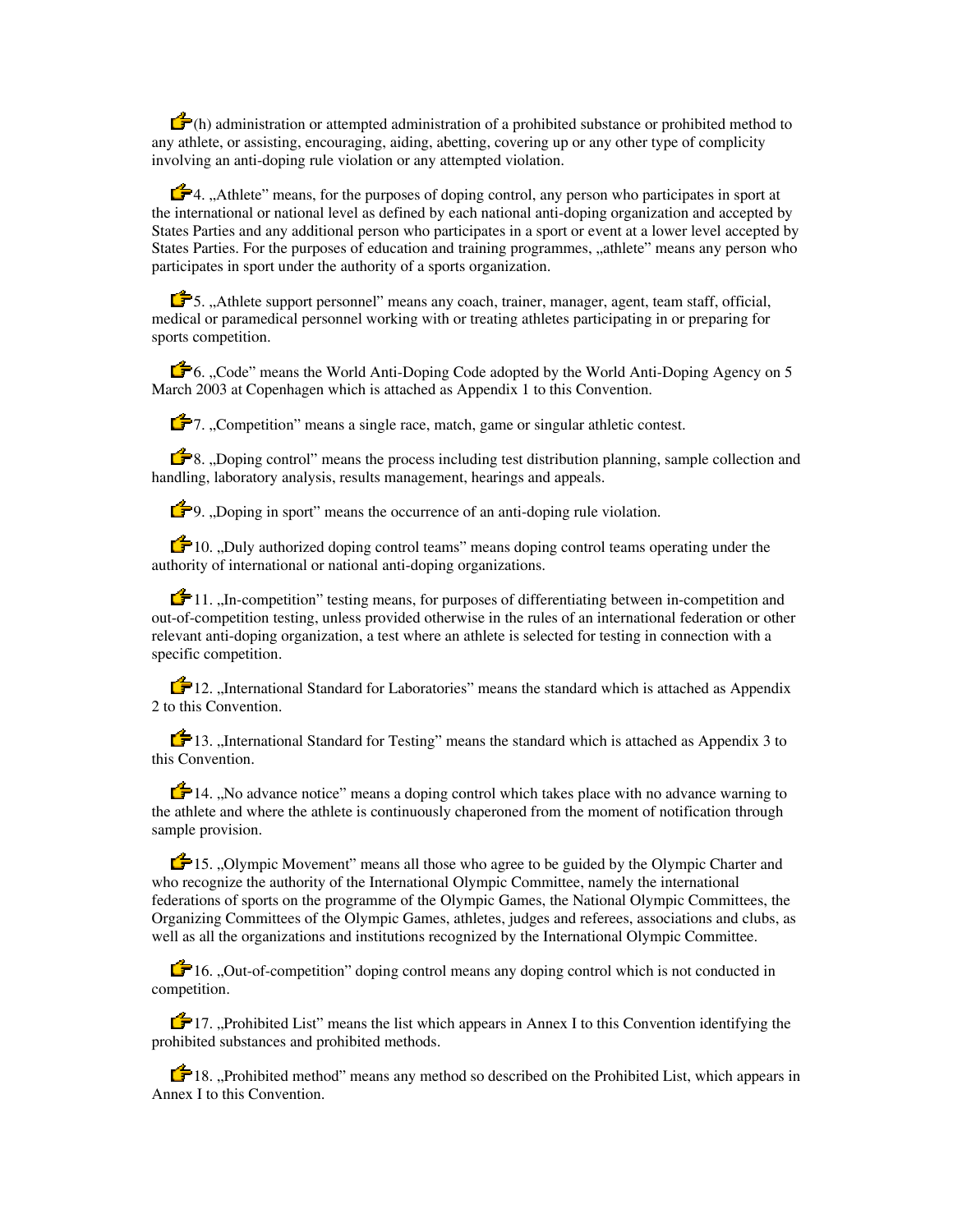$\mathbb{I}$  19. "Prohibited substance" means any substance so described on the Prohibited List, which appears in Annex I to this Convention.

 $\mathbb{Z}$ 20. "Sports organization" means any organization that serves as the ruling body for an event for one or several sports.

 $\mathbb{Z}$ 21. "Standards for Granting Therapeutic Use Exemptions" means those standards that appear in Annex II to this Convention.

 $\mathbf{F}$  22. "Testing" means the parts of the doping control process involving test distribution planning, sample collection, sample handling and sample transport to the laboratory.

 $\mathbb{Z}$  23. "Therapeutic use exemption" means an exemption granted in accordance with Standards for Granting Therapeutic Use Exemptions.

 $\mathbb{Z}$  24. "Use" means the application, ingestion, injection or consumption by any means whatsoever of any prohibited substance or prohibited method.

 $\mathbb{Z}$ 25. "World Anti-Doping Agency" (WADA) means the foundation so named established under Swiss law on 10 November 1999.



# **f** Means to achieve the purpose of the Convention

In order to achieve the purpose of the Convention, States Parties undertake to:

 $\hat{G}$  (a) adopt appropriate measures at the national and international levels which are consistent with the principles of the Code;

 $\mathbf{C}$  (b) encourage all forms of international cooperation aimed at protecting athletes and ethics in sport and at sharing the results of research;

 $\mathbf{C}$  (c) foster international cooperation between States Parties and leading organizations in the fight against doping in sport, in particular with the World Anti-Doping Agency.

# *Article 4*

### **Relationship of the Convention to the Code**

1. In order to coordinate the implementation, at the national and international levels, of the fight against doping in sport, States Parties commit themselves to the principles of the Code as the basis for the measures provided for in Article 5 of this Convention. Nothing in this Convention prevents States Parties from adopting additional measures complementary to the Code.

 $\mathbb{Z}$ . The Code and the most current version of Appendices 2 and 3 are reproduced for information purposes and are not an integral part of this Convention. The Appendices as such do not create any binding obligations under international law for States Parties.

3. The Annexes are an integral part of this Convention.



#### **Measures to achieve the objectives of the Convention**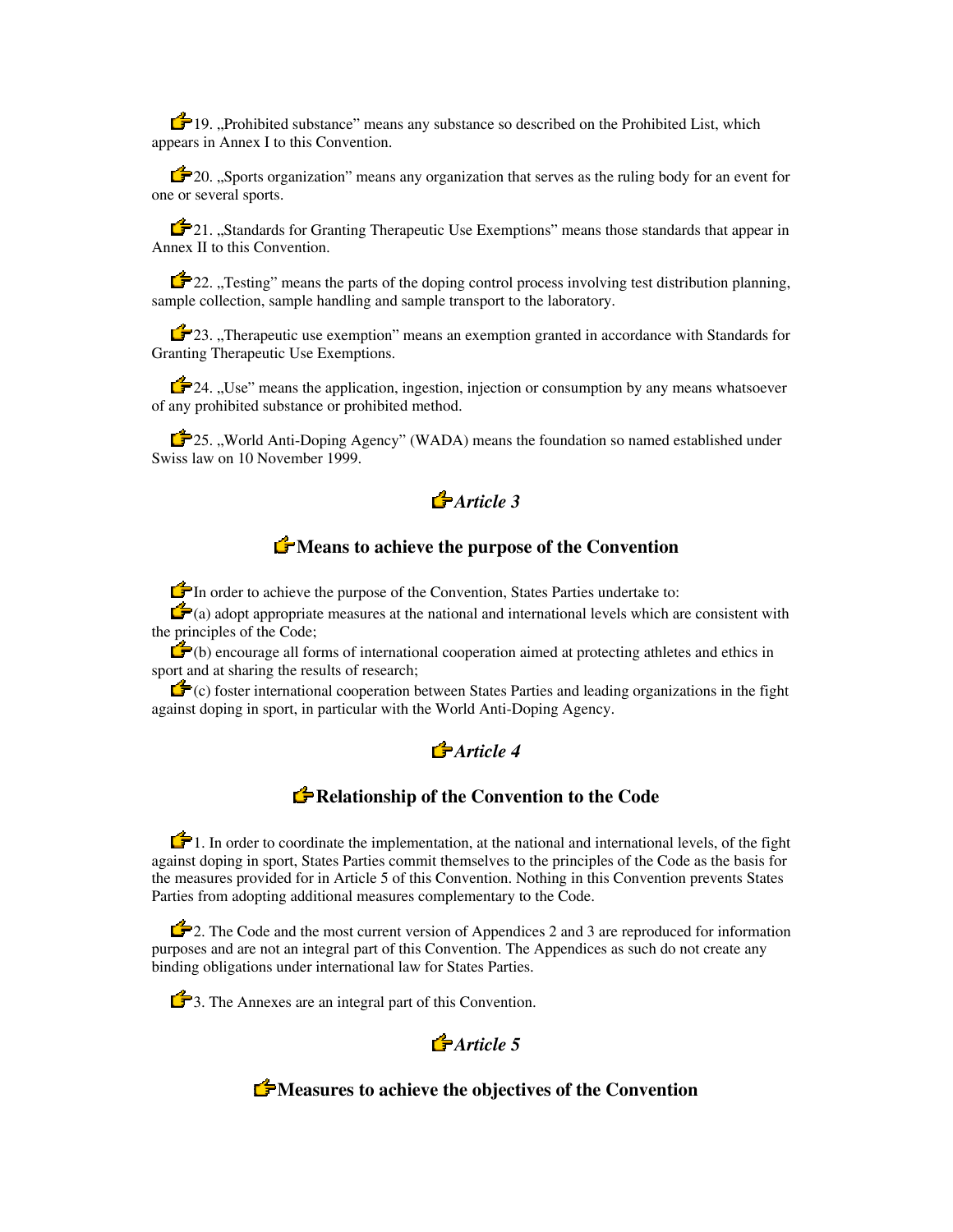In abiding by the obligations contained in this Convention, each State Party undertakes to adopt appropriate measures. Such measures may include legislation, regulation, policies or administrative practices.



### **Relationship to other international instruments**

 $\mathbf{F}$ This Convention shall not alter the rights and obligations of States Parties which arise from other agreements previously concluded and consistent with the object and purpose of this Convention. This does not affect the enjoyment by other States Parties of their rights or the performance of their obligations under this Convention.

### **IF II. ANTI-DOPING ACTIVITIES AT THE NATIONAL LEVEL**



### **Domestic coordination**

States Parties shall ensure the application of the present Convention, notably through domestic coordination. To meet their obligations under this Convention, States Parties may rely on anti-doping organizations as well as sports authorities and organizations.



### **Restricting the availability and use in sport of prohibited substances and methods**

1. States Parties shall, where appropriate, adopt measures to restrict the availability of prohibited substances and methods in order to restrict their use in sport by athletes, unless the use is based upon a therapeutic use exemption. These include measures against trafficking to athletes and, to this end, measures to control production, movement, importation, distribution and sale.

 $\mathbf{F}$ 2. States Parties shall adopt, or encourage, where appropriate, the relevant entities within their jurisdictions to adopt measures to prevent and to restrict the use and possession of prohibited substances and methods by athletes in sport, unless the use is based upon a therapeutic use exemption.

 $\mathbb{F}$ 3. No measures taken pursuant to this Convention will impede the availability for legitimate purposes of substances and methods otherwise prohibited or controlled in sport.

*Article 9*

## **f**Measures against athlete support personnel

States Parties shall themselves take measures or encourage sports organizations and anti-doping organizations to adopt measures, including sanctions or penalties, aimed at athlete support personnel who commit an anti-doping rule violation or other offence connected with doping in sport.

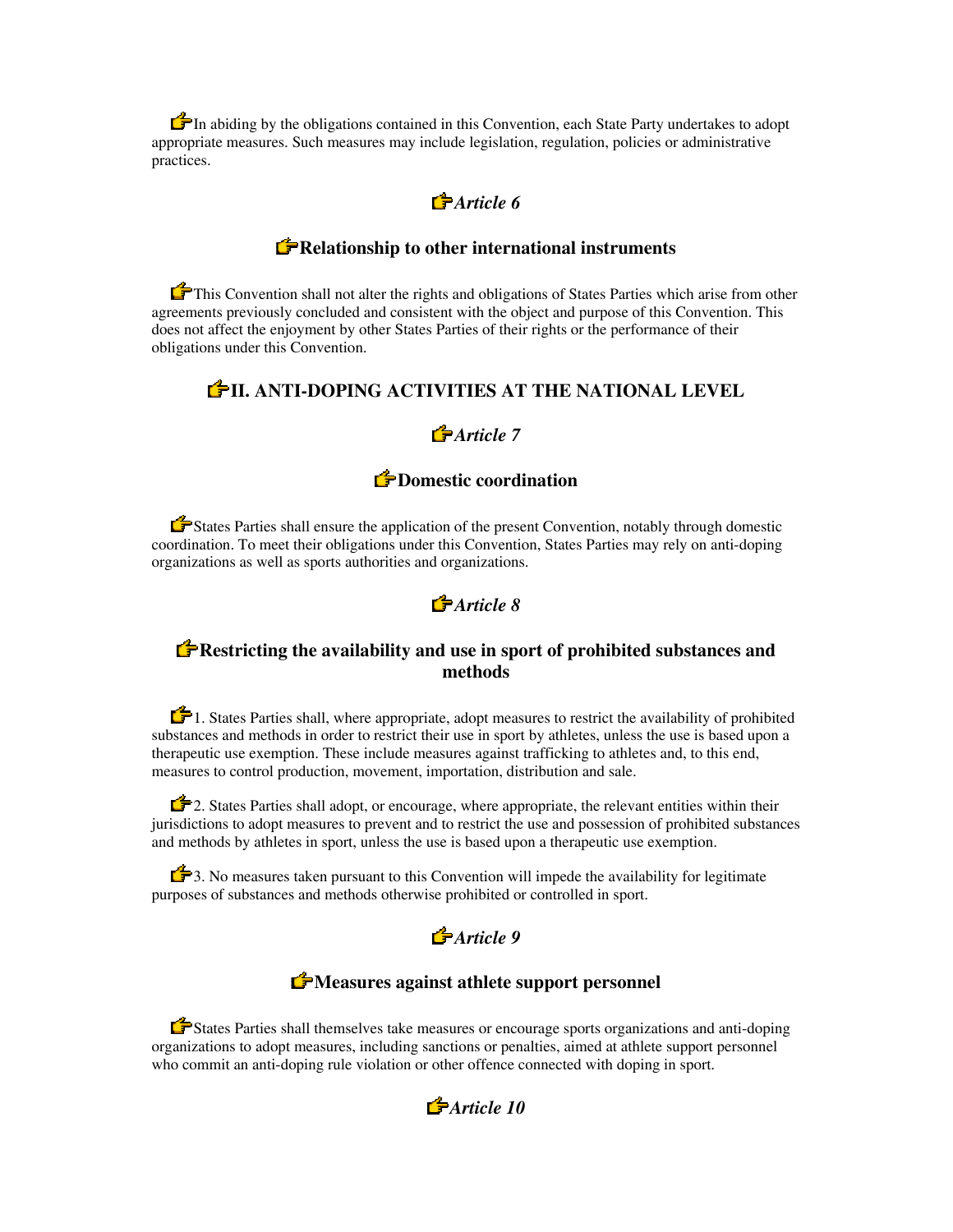#### *<u></u>***Nutritional supplements**

 $\mathbb{S}$  States Parties, where appropriate, shall encourage producers and distributors of nutritional supplements to establish best practices in the marketing and distribution of nutritional supplements, including information regarding their analytic composition and quality assurance.



### **Financial measures**

 $\mathbf{F}$  States Parties shall, where appropriate:

 $\mathbf{G}$  (a) provide funding within their respective budgets to support a national testing programme across all sports or assist sports organizations and anti-doping organizations in financing doping controls either by direct subsidies or grants, or by recognizing the costs of such controls when determining the overall subsidies or grants to be awarded to those organizations;

 $\mathbf{G}$  (b) take steps to withhold sport-related financial support to individual athletes or athlete support personnel who have been suspended following an anti-doping rule violation, during the period of their suspension;

 $\mathbf{G}$  (c) withhold some or all financial or other sport-related support from any sports organization or anti-doping organization not in compliance with the Code or applicable anti-doping rules adopted pursuant to the Code.

*Article 12*

# **F**Measures to facilitate doping control

States Parties shall, where appropriate:

 $\mathbf{G}$  (a) encourage and facilitate the implementation by sports organizations and anti-doping organizations within their jurisdiction of doping controls in a manner consistent with the Code, including no-advance notice, out-of-competition and in-competition testing;

 $\mathbf{C}^{\mathbf{F}}$  (b) encourage and facilitate the negotiation by sports organizations and anti-doping organizations of agreements permitting their members to be tested by duly authorized doping control teams from other countries;

 $\mathbf{G}$  (c) undertake to assist the sports organizations and anti-doping organizations within their jurisdiction in gaining access to an accredited doping control laboratory for the purposes of doping control analysis.

## **IFIII. INTERNATIONAL COOPERATION**

*Article 13*

#### **Cooperation between anti-doping organizations and sports organizations**

 $\mathbf{F}$  States Parties shall encourage cooperation between anti-doping organizations, public authorities and sports organizations within their jurisdiction and those within the jurisdiction of other States Parties in order to achieve, at the international level, the purpose of this Convention.

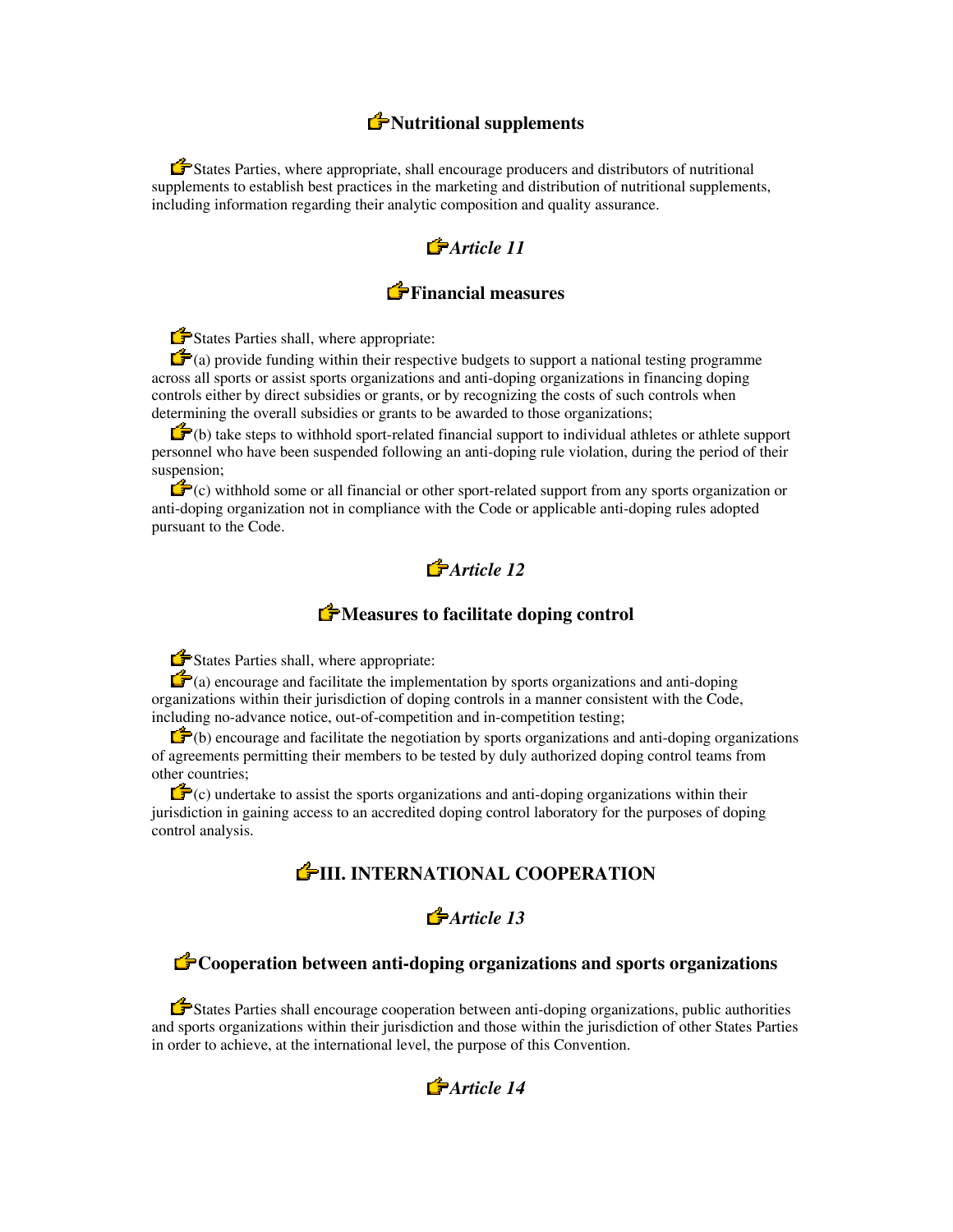# **Supporting the mission of the World Anti-Doping Agency**

States Parties undertake to support the important mission of the World Anti-Doping Agency in the international fight against doping.

### *Article 15*

### **Equal funding of the World Anti-Doping Agency**

States Parties support the principle of equal funding of the World Anti-Doping Agency's approved annual core budget by public authorities and the Olympic Movement.

### *Article 16*

## **International cooperation in doping control**

Recognizing that the fight against doping in sport can only be effective when athletes can be tested with no advance notice and samples can be transported in a timely manner to laboratories for analysis, States Parties shall, where appropriate and in accordance with domestic law and procedures:

(a) facilitate the task of the World Anti-Doping Agency and anti-doping organizations operating in compliance with the Code, subject to relevant host countries' regulations, of conducting in- or out-ofcompetition doping controls on their athletes, whether on their territory or elsewhere;

 $\mathbf{G}$  (b) facilitate the timely movement of duly authorized doping control teams across borders when conducting doping control activities;

(c) cooperate to expedite the timely shipping or carrying across borders of samples in such a way as to maintain their security and integrity;

 $\mathbf{G}(\mathbf{d})$  assist in the international coordination of doping controls by various anti-doping organizations, and cooperate to this end with the World Anti-Doping Agency;

 $\mathbf{C}$  (e) promote cooperation between doping control laboratories within their jurisdiction and those within the jurisdiction of other States Parties. In particular, States Parties with accredited doping control laboratories should encourage laboratories within their jurisdiction to assist other States Parties in enabling them to acquire the experience, skills and techniques necessary to establish their own laboratories should they wish to do so;

 $\mathbf{F}(f)$  encourage and support reciprocal testing arrangements between designated anti-doping organizations, in conformity with the Code;

 $\mathbf{G}(\mathbf{g})$  mutually recognize the doping control procedures and test results management, including the sport sanctions thereof, of any anti-doping organization that are consistent with the Code.

### *Article 17*

# **Voluntary Fund**

 $\mathbf{F}$  1. A "Fund for the Elimination of Doping in Sport", hereinafter referred to as "the Voluntary Fund", is hereby established. The Voluntary Fund shall consist of funds-in-trust established in accordance with the Financial Regulations of UNESCO. All contributions by States Parties and other actors shall be voluntary.

 $\mathbb{Z}$  2. The resources of the Voluntary Fund shall consist of:  $\mathbf{G}$  (a) contributions made by States Parties;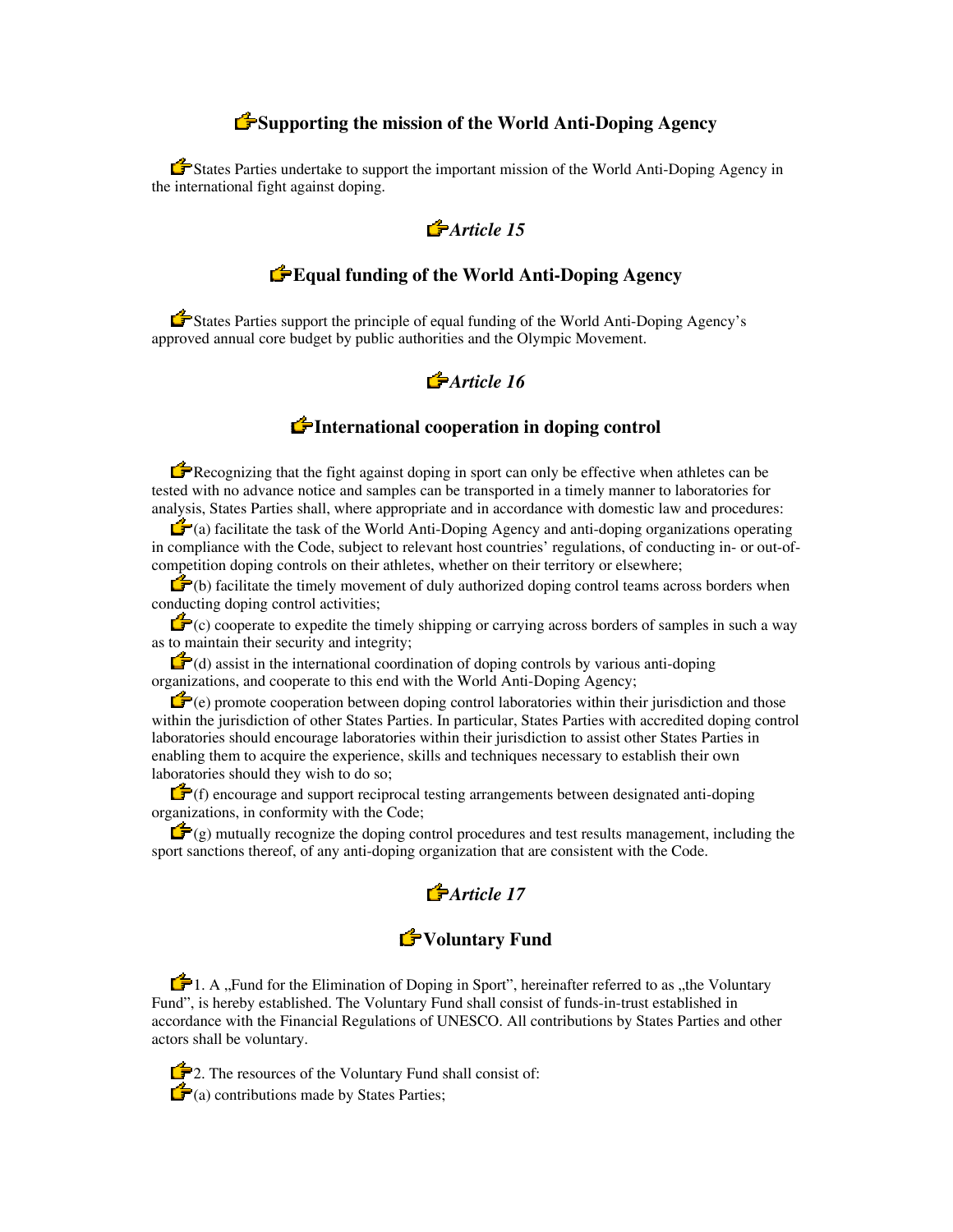$\mathbf{F}$ (b) contributions, gifts or bequests which may be made by:

 $\mathbf{G}$ (i) other States,

 $\hat{F}$ (ii) organizations and programmes of the United Nations system, particularly the United Nations Development Programme, as well as other international organizations,

 $\mathbf{G}$ (iii) public or private bodies or individuals;

 $\mathbf{F}$ (c) any interest due on the resources of the Voluntary Fund;

 $\mathbf{G}(\mathbf{d})$  funds raised through collections, and receipts from events organized for the benefit of the Voluntary Fund;

 $\mathbf{G}$  (e) any other resources authorized by the Voluntary Fund's regulations, to be drawn up by the Conference of Parties.

3. Contributions into the Voluntary Fund by States Parties shall not be considered to be a replacement for States Parties' commitment to pay their share of the World Anti-Doping Agency's annual budget.

# *Article 18*

## **Use and governance of the Voluntary Fund**

Resources in the Voluntary Fund shall be allocated by the Conference of Parties for the financing of activities approved by it, notably to assist States Parties in developing and implementing anti-doping programmes, in accordance with the provisions of this Convention, taking into consideration the goals of the World Anti-Doping Agency, and may serve to cover functioning costs of this Convention. No political, economic or other conditions may be attached to contributions made to the Voluntary Fund.

## **IV. EDUCATION AND TRAINING**

## *Article 19*

# **General education and training principles**

 $\mathbf{F}$ 1. States Parties shall undertake, within their means, to support, devise or implement education and training programmes on anti-doping. For the sporting community in general, these programmes should aim to provide updated and accurate information on:

 $\mathbf{C}$  (a) the harm of doping to the ethical values of sport;

 $\mathbf{G}$  (b) the health consequences of doping.

 $\mathbb{Z}$  Por athletes and athlete support personnel, in particular in their initial training, education and training programmes should, in addition to the above, aim to provide updated and accurate information on:

 $\mathbf{F}$ (a) doping control procedures;

 $\mathbf{C}$  (b) athletes' rights and responsibilities in regard to anti-doping, including information about the Code and the anti-doping policies of the relevant sports and anti-doping organizations. Such information shall include the consequences of committing an anti-doping rule violation;

 $\mathbf{C}$  (c) the list of prohibited substances and methods and therapeutic use exemptions;

 $\mathbf{G}$  (d) nutritional supplements.

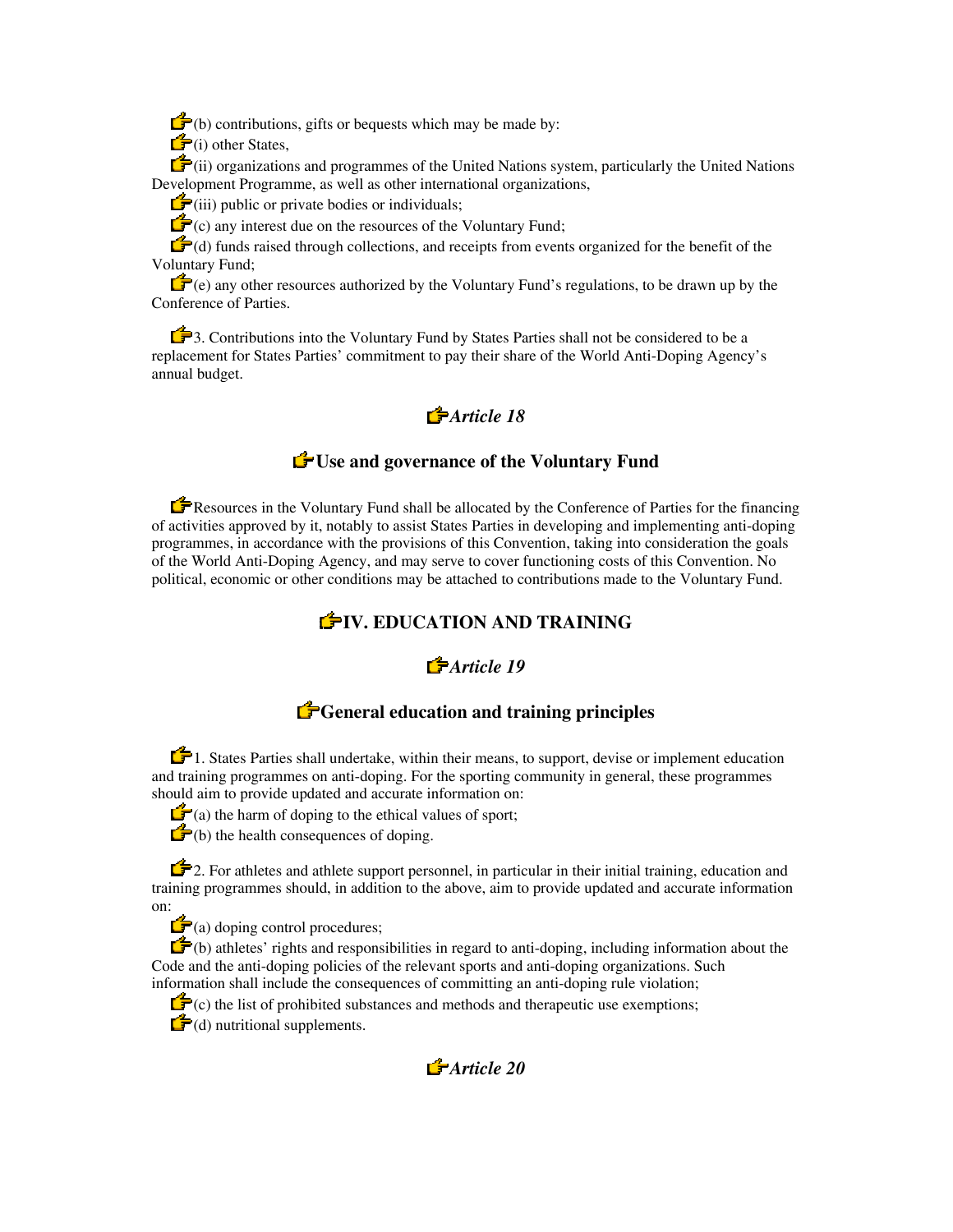# **Professional codes of conduct**

States Parties shall encourage relevant competent professional associations and institutions to develop and implement appropriate codes of conduct, good practice and ethics related to anti-doping in sport that are consistent with the Code.

## *Article 21*

### **Involvement of athletes and athlete support personnel**

**States Parties shall promote and, within their means, support active participation by athletes and** athlete support personnel in all facets of the anti-doping work of sports and other relevant organizations and encourage sports organizations within their jurisdiction to do likewise.

# *Article 22*

# **Sports organizations and ongoing education and training on anti-doping**

 $\mathbb{S}$  States Parties shall encourage sports organizations and anti-doping organizations to implement ongoing education and training programmes for all athletes and athlete support personnel on the subjects identified in Article 19.

## *Article 23*

# **Cooperation in education and training**

States Parties shall cooperate mutually and with the relevant organizations to share, where appropriate, information, expertise and experience on effective anti-doping programmes.

## **EV. RESEARCH**

# *Article 24*

# **Promotion of research in anti-doping**

 $\mathbf{G}$ States Parties undertake, within their means, to encourage and promote anti-doping research in cooperation with sports and other relevant organizations on:

 $\mathbf{F}$ (a) prevention, detection methods, behavioural and social aspects, and the health consequences of doping;

 $\hat{\mathbf{F}}$ (b) ways and means of devising scientifically-based physiological and psychological training programmes respectful of the integrity of the person;

 $\mathbf{G}$  (c) the use of all emerging substances and methods resulting from scientific developments.

# *Article 25*

#### **F**Nature of anti-doping research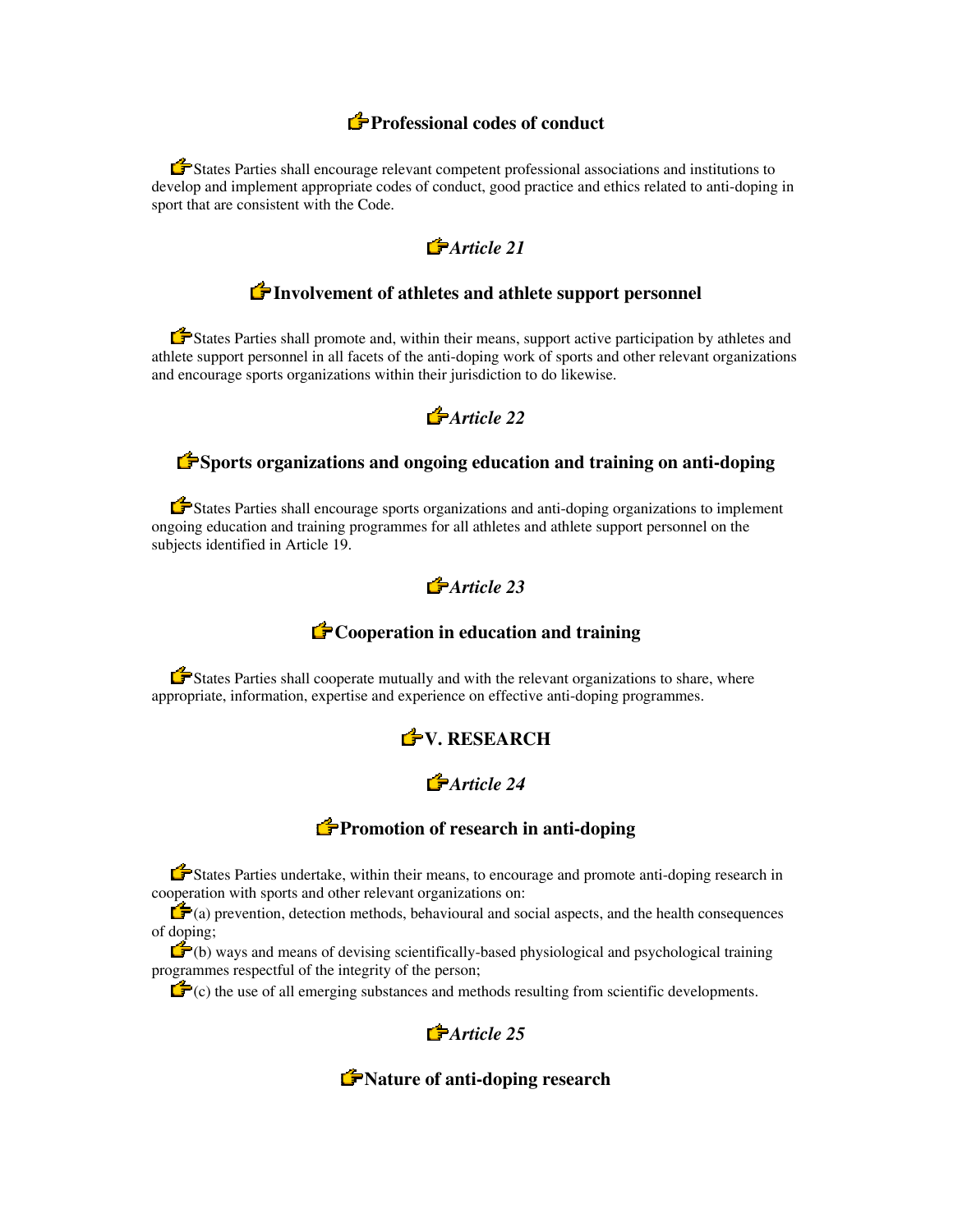When promoting anti-doping research, as set out in Article 24, States Parties shall ensure that such research will:

 $\mathbf{F}$ (a) comply with internationally recognized ethical practices;

 $\mathbf{C}$  (b) avoid the administration to athletes of prohibited substances and methods;

 $\mathbf{G}$  (c) be undertaken only with adequate precautions in place to prevent the results of anti-doping research being misused and applied for doping.

# *Article 26*

# **Sharing the results of anti-doping research**

 $\mathbf{S}$  Subject to compliance with applicable national and international law, States Parties shall, where appropriate, share the results of available anti-doping research with other States Parties and the World Anti-Doping Agency.



# **Sport science research**

States Parties shall encourage:

 $\hat{F}(a)$  members of the scientific and medical communities to carry out sport science research in accordance with the principles of the Code;

 $\mathbf{G}$  (b) sports organizations and athlete support personnel within their jurisdiction to implement sport science research that is consistent with the principles of the Code.

### **FVI. MONITORING OF THE CONVENTION**

### *Article 28*

# **Conference of Parties**

 $\Box$  1. A Conference of Parties is hereby established. The Conference of Parties shall be the sovereign body of this Convention.

 $\mathbb{Z}^2$  2. The Conference of Parties shall meet in ordinary session in principle every two years. It may meet in extraordinary session if it so decides or at the request of at least one third of the States Parties.

3. Each State Party shall have one vote at the Conference of Parties.

4. The Conference of Parties shall adopt its own Rules of Procedure.

## *Article 29*

#### **Advisory organization and observers to the Conference of Parties**

The World Anti-Doping Agency shall be invited as an advisory organization to the Conference of Parties. The International Olympic Committee, the International Paralympic Committee, the Council of Europe and the Intergovernmental Committee for Physical Education and Sport (CIGEPS) shall be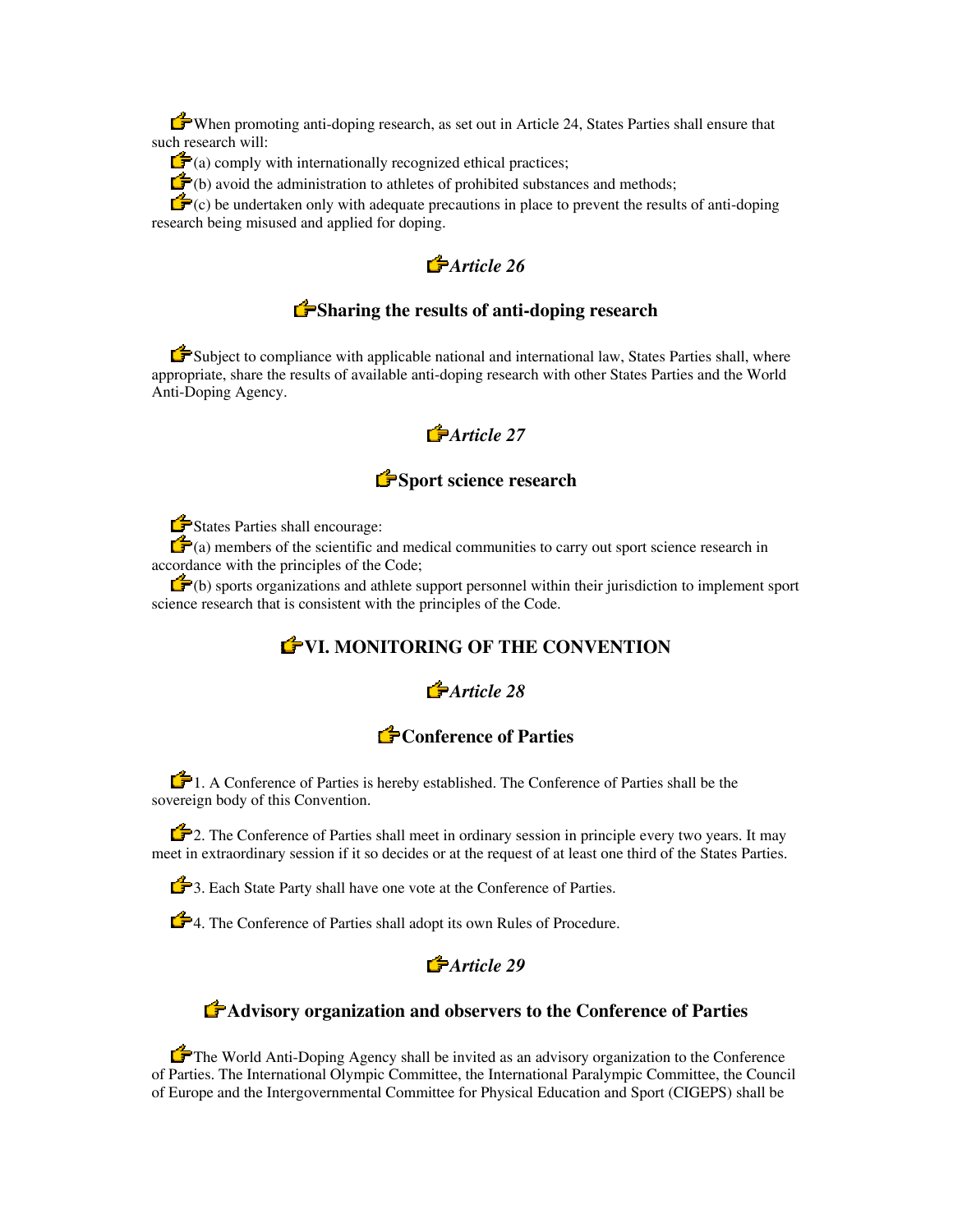invited as observers. The Conference of Parties may decide to invite other relevant organizations as observers.

*Article 30*

### **Functions of the Conference of Parties**

1. Besides those set forth in other provisions of this Convention, the functions of the Conference of Parties shall be to:

 $\mathbf{F}$ (a) promote the purpose of this Convention;

 $\mathbf{G}$  (b) discuss the relationship with the World Anti-Doping Agency and study the mechanisms of funding of the Agency's annual core budget. States non-Parties may be invited to the discussion;

 $\mathbf{C}$  (c) adopt a plan for the use of the resources of the Voluntary Fund, in accordance with Article 18;

 $\mathbf{G}^{\bullet}$  (d) examine the reports submitted by States Parties in accordance with Article 31;

 $\mathbf{F}$ (e) examine, on an ongoing basis, the monitoring of compliance with this Convention in response to the development of anti-doping systems, in accordance with Article 31. Any monitoring mechanism or measure that goes beyond Article 31 shall be funded through the Voluntary Fund established under Article 17;

 $\mathbf{F}(f)$  examine draft amendments to this Convention for adoption;

 $\mathbf{G}(\mathbf{g})$  examine for approval, in accordance with Article 34 of the Convention, modifications to the Prohibited List and to the Standards for Granting Therapeutic Use Exemptions adopted by the World Anti-Doping Agency;

 $\mathbf{G}$ (h) define and implement cooperation between States Parties and the World Anti-Doping Agency within the framework of this Convention;

 $\hat{I}$  (i) request a report from the World Anti-Doping Agency on the implementation of the Code to each of its sessions for examination.

 $\mathbb{Z}^2$  2. The Conference of Parties, in fulfilling its functions, may cooperate with other intergovernmental bodies.

# *Article 31*

## **National reports to the Conference of Parties**

States Parties shall forward every two years to the Conference of Parties through the Secretariat, in one of the official languages of UNESCO, all relevant information concerning measures taken by them for the purpose of complying with the provisions of this Convention.

# *Article 32*

### **Secretariat of the Conference of Parties**

 $\mathbf{F}$ 1. The secretariat of the Conference of Parties shall be provided by the Director-General of UNESCO.

 $\mathbb{Z}$ . At the request of the Conference of Parties, the Director-General of UNESCO shall use to the fullest extent possible the services of the World Anti-Doping Agency on terms agreed upon by the Conference of Parties.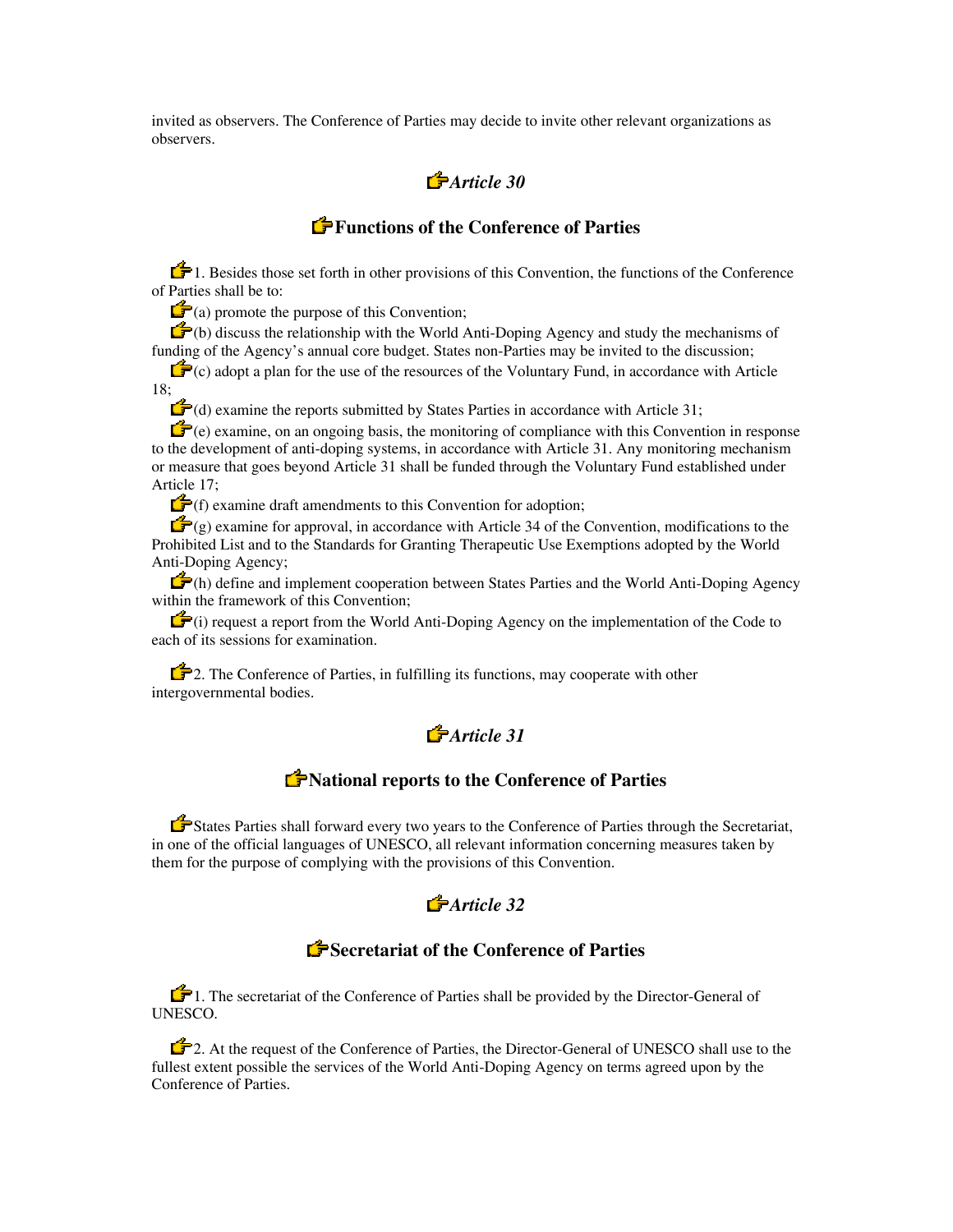$\mathbb{Z}$ 3. Functioning costs related to the Convention will be funded from the regular budget of UNESCO within existing resources at an appropriate level, the Voluntary. Fund established under Article 17 or an appropriate combination thereof as determined every two years. The financing for the secretariat from the regular budget shall be done on a strictly minimal basis, it being understood that voluntary funding should also be provided to support the Convention.

4. The secretariat shall prepare the documentation of the Conference of Parties, as well as the draft agenda of its meetings, and shall ensure the implementation of its decisions.



# **Amendments**

 $\mathbf{F}$ 1. Each State Party may, by written communication addressed to the Director-General of UNESCO, propose amendments to this Convention. The Director-General shall circulate such communication to all States Parties. If, within six months from the date of the circulation of the communication, at least one half of the States Parties give their consent, the Director-General shall present such proposals to the following session of the Conference of Parties.

 $\mathbb{Z}$  2. Amendments shall be adopted by the Conference of Parties with a two-thirds majority of States Parties present and voting.

 $\mathbf{S}$  3. Once adopted, amendments to this Convention shall be submitted for ratification, acceptance, approval or accession to States Parties.

 $\mathbb{Z}^2$ 4. With respect to the States Parties that have ratified, accepted, approved or acceded to them, amendments to this Convention shall enter into force three months after the deposit of the instruments referred to in paragraph 3 of this Article by two thirds of the States Parties. Thereafter, for each State Party that ratifies, accepts, approves or accedes to an amendment, the said amendment shall enter into force three months after the date of deposit by that State Party of its instrument of ratification, acceptance, approval or accession.

 $\mathbf{F}$ 5. A State that becomes a Party to this Convention after the entry into force of amendments in conformity with paragraph 4 of this Article shall, failing an expression of different intention, be considered:

 $\mathbf{G}$  (a) a Party to this Convention as so amended;

 $\mathbf{C}$  (b) a Party to the unamended Convention in relation to any State Party not bound by the amendments.



### **Specific amendment procedure for the Annexes to the Convention**

 $\mathbf{G}$ . If the World Anti-Doping Agency modifies the Prohibited List or the Standards for Granting Therapeutic Use Exemptions, it may, by written communication addressed to the Director-General of UNESCO, inform her/him of those changes. The Director-General shall notify such changes as proposed amendments to the relevant Annexes to this Convention to all States Parties expeditiously. Amendments to the Annexes shall be approved by the Conference of Parties either at one of its sessions or through a written consultation.

<sup>2</sup>2. States Parties have 45 days from the Director-General's notification within which to express their objection to the proposed amendment either in writing, in case of written consultation, to the Director-General or at a session of the Conference of Parties. Unless two thirds of the States Parties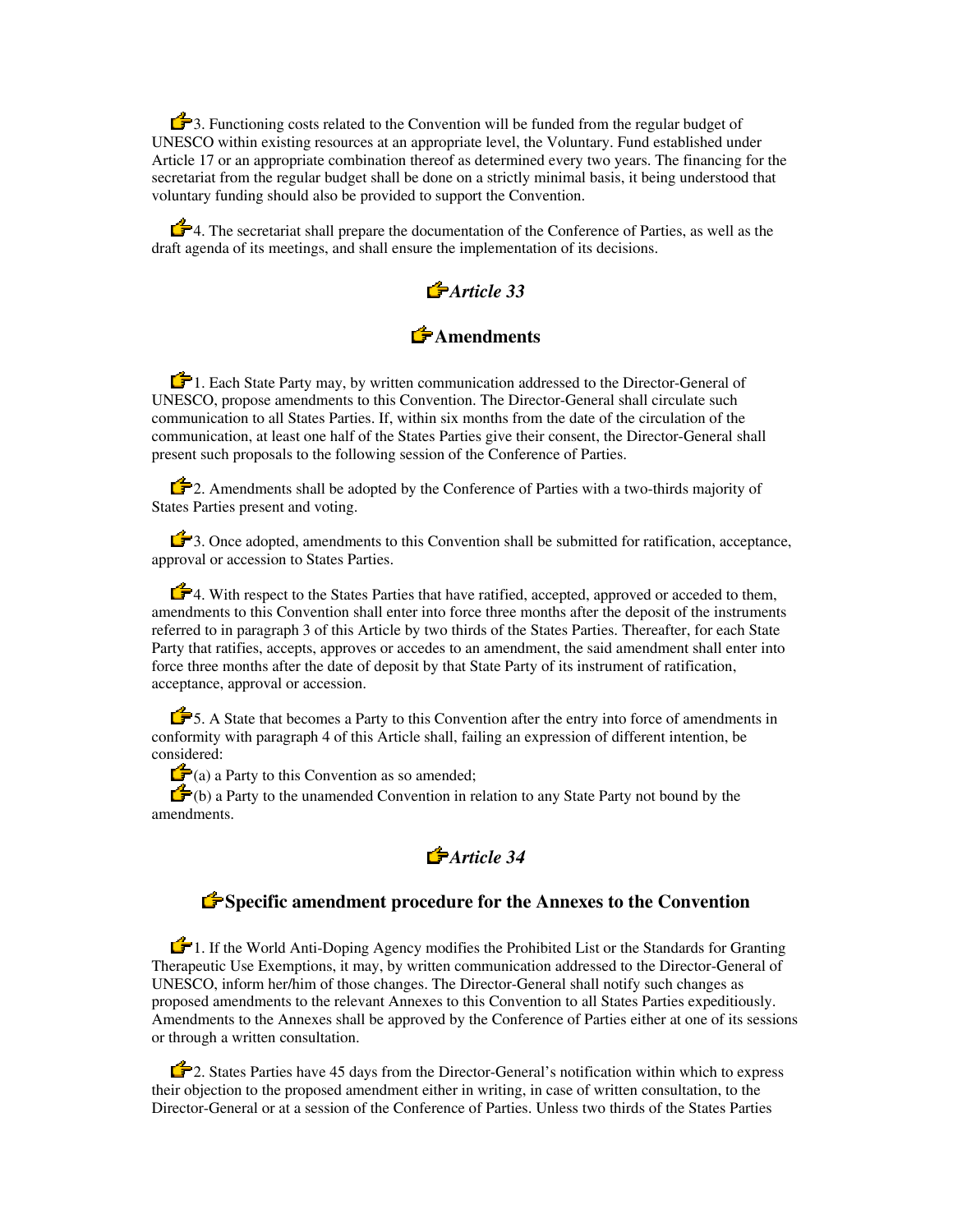express their objection, the proposed amendment shall be deemed to be approved by the Conference of Parties.

3. Amendments approved by the Conference of Parties shall be notified to States Parties by the Director-General. They shall enter into force 45 days after that notification, except for any State Party that has previously notified the Director-General that it does not accept these amendments.

 $\mathbb{F}^4$ . A State Party having notified the Director-General that it does not accept an amendment approved according to the preceding paragraphs remains bound by the Annexes as not amended.

### **VII. FINAL CLAUSES**

# *Article 35*

## **F**Federal or non-unitary constitutional systems

 $\mathbf{F}$  The following provisions shall apply to States Parties that have a federal or non-unitary constitutional system:

 $\mathbf{G}$  (a) with regard to the provisions of this Convention, the implementation of which comes under the legal jurisdiction of the federal or central legislative power, the obligations of the federal or central government shall be the same as for those States Parties which are not federal States;

 $\mathbf{G}$ (b) with regard to the provisions of this Convention, the implementation of which comes under the jurisdiction of individual constituent States, counties, provinces or cantons which are not obliged by the constitutional system of the federation to take legislative measures, the federal government shall inform the competent authorities of such States, counties, provinces or cantons of the said provisions, with its recommendation for their adoption.

# *Article 36*

# **Ratification, acceptance, approval or accession**

 $\mathbf{F}$ This Convention shall be subject to ratification, acceptance, approval or accession by Members States of UNESCO in accordance with their respective constitutional procedures. The instruments of ratification, acceptance, approval or accession shall be deposited with the Director-General of UNESCO.

# *Article 37*

## **Entry into force**

1. This Convention shall enter into force on the first day of the month following the expiration of a period of one month after the date of deposit of the thirtieth instrument of ratification, acceptance, approval or accession.

 $\mathbb{Z}$  2. For any State that subsequently expresses its consent to be bound by it, the Convention shall enter into force on the first day of the month following the expiration of a period of one month after the date of deposit of its instrument of ratification, acceptance, approval or accession.

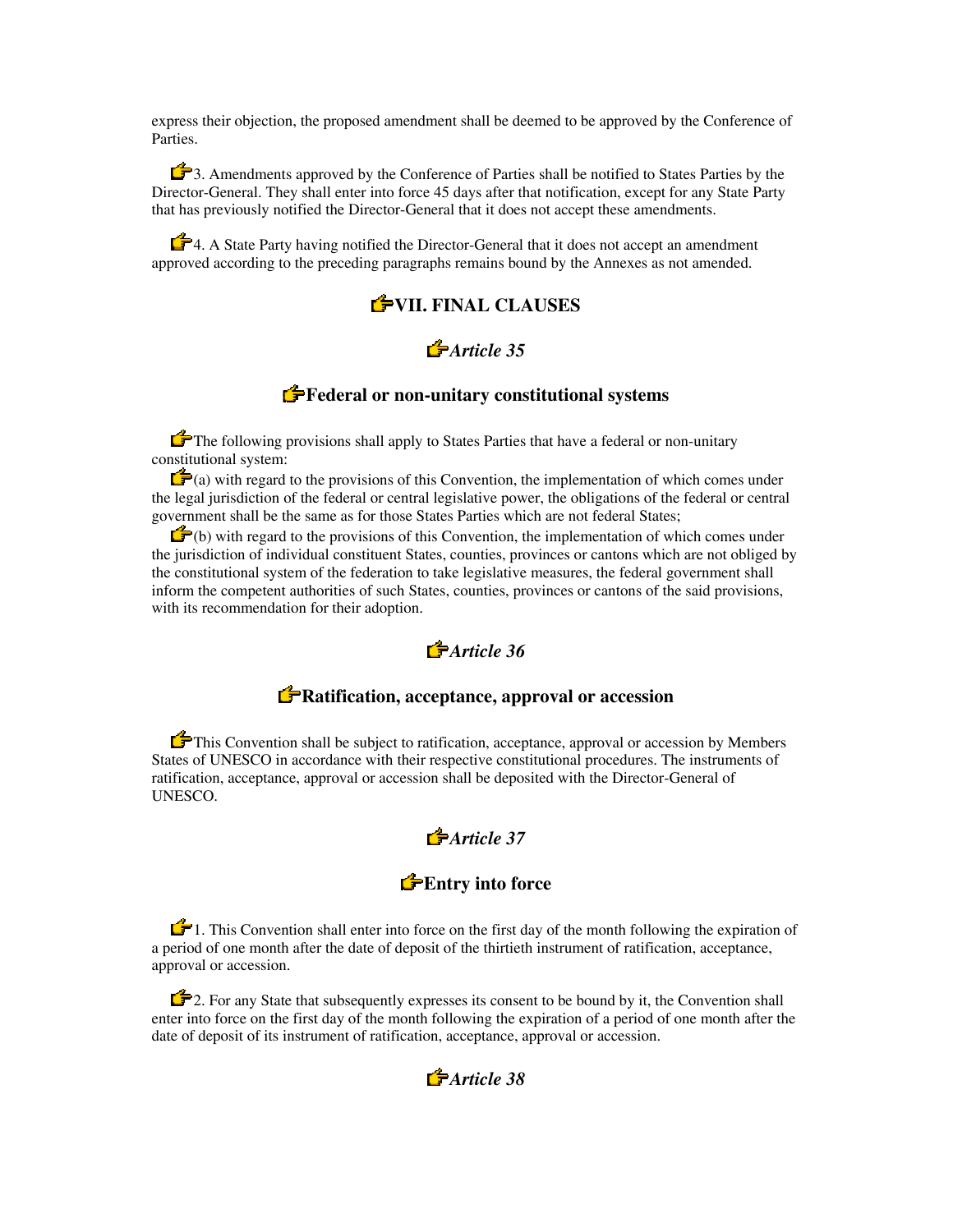# **Territorial extension of the Convention**

 $\mathbf{F}$  1. Any State may, when depositing its instrument of ratification, acceptance, approval or accession, specify the territory or territories for whose international relations it is responsible and to which this Convention shall apply.

<sup>2</sup>2. Any State Party may, at any later date, by a declaration addressed to UNESCO, extend the application of this Convention to any other territory specified in the declaration. In respect of such territory the Convention shall enter into force on the first day of the month following the expiration of a period of one month after the date of receipt of such declaration by the depositary.

 $\mathbb{S}$ 3. Any declaration made under the two preceding paragraphs may, in respect of any territory specified in such declaration, be withdrawn by a notification addressed to UNESCO. Such withdrawal shall become effective on the first day of the month following the expiration of a period of one month after the date of receipt of such a notification by the depositary.



# **Denunciation**

 $\mathbf{F}$  Any State Party may denounce this Convention. The denunciation shall be notified by an instrument in writing, deposited with the Director-General of UNESCO. The denunciation shall take effect on the first day of the month following the expiration of a period of six months after the receipt of the instrument of denunciation. It shall in no way affect the financial obligations of the State Party concerned until the date on which the withdrawal takes effect.

# *Article 40*

# **Depositary**

The Director-General of UNESCO shall be the Depositary of this Convention and amendments thereto. As the Depositary, the Director-General of UNESCO shall inform the States Parties to this Convention, as well as the other States Members of the Organization of:

 $\mathbf{F}(a)$  the deposit of any instrument of ratification, acceptance, approval or accession;

 $\mathbf{C}$  (b) the date of entry into force of this Convention in accordance with Article 37;

 $\mathbf{\hat{C}}$  (c) any report prepared in pursuance of the provisions of Article 31;

 $\mathbf{C}^{\bullet}$  (d) any amendment to the Convention or to the Annexes adopted in accordance with Articles 33 and 34 and the date on which the amendment comes into force;

 $\mathbf{F}$ (e) any declaration or notification made under the provisions of Article 38;

 $\mathbf{F}(f)$  any notification made under the provisions of Article 39 and the date on which the denunciation takes effect;

 $\mathbf{G}(\mathbf{g})$  any other act, notification or communication relating to this Convention.

# *Article 41*

# **Registration**

In conformity with Article 102 of the Charter of the United Nations, this Convention shall be registered with the Secretariat of the United Nations at the request of the Director-General of UNESCO.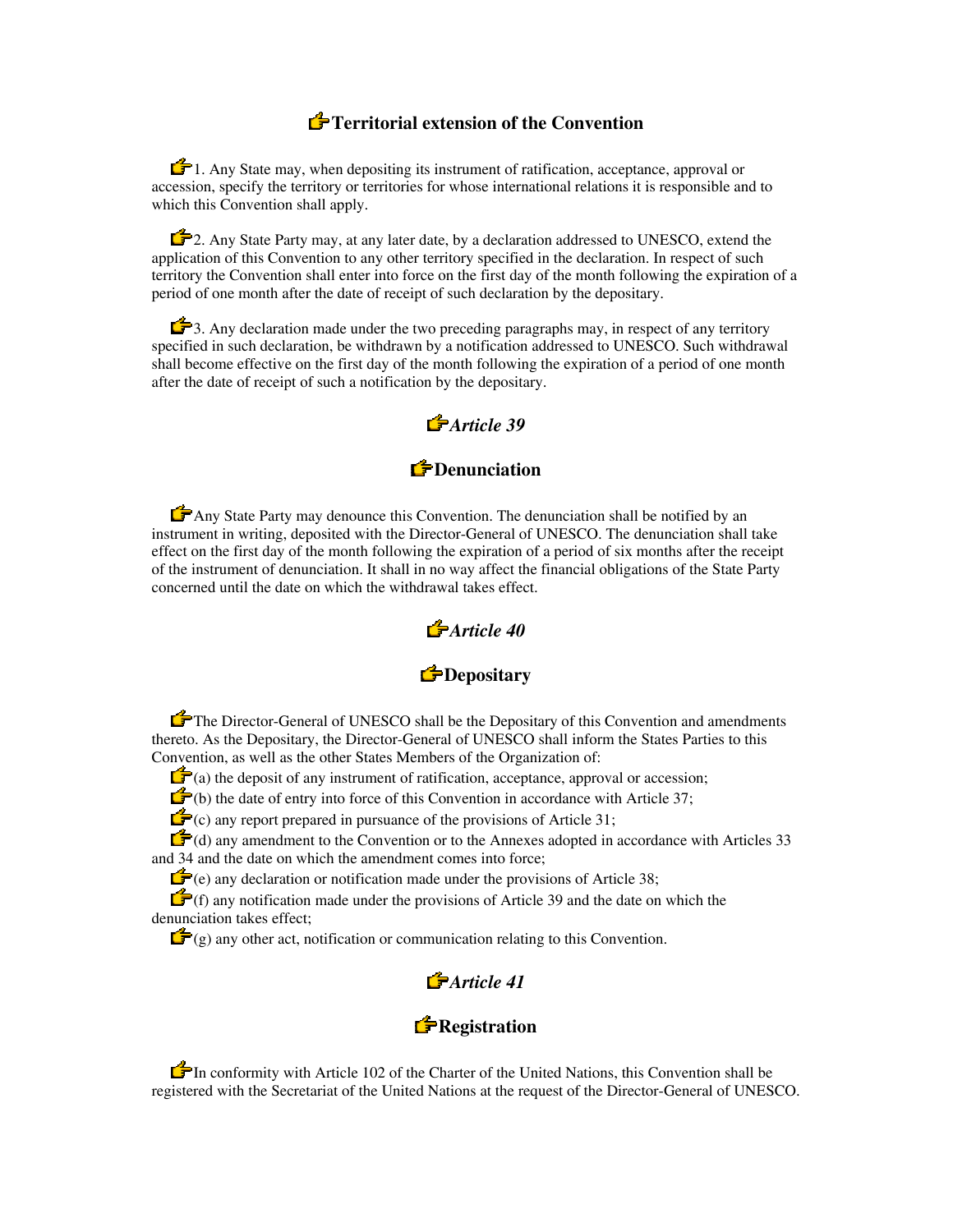*Article 42*

# **Authoritative texts**

1. This Convention, including its Annexes, has been drawn up in Arabic, Chinese, English, French, Russian and Spanish, the six texts being equally authoritative.

 $\mathbb{F}$ 2. The Appendices to this Convention are provided in Arabic, Chinese, English, French, Russian and Spanish.



# **Reservations**

 $\Box$  No reservations that are incompatible with the object and purpose of the present Convention shall be permitted.

### *ANNEXES*

Annex I - The Prohibited List - International Standard Annex II - Standards for Granting Therapeutic Use Exemptions

# *APPENDICES*

Appendix 1 - World Anti-Doping Code Appendix 2 - International Standard for Laboratories Appendix 3 - International Standard for Testing

## *ANNEX I*

## **THE WORLD ANTI-DOPING CODE**

#### **THE 2005 PROHIBITED LIST INTERNATIONAL STANDARD**

The official text of the *Prohibited List* shall be maintained by the *World Anti-Doping Agency (WADA)* and shall be published in English and French. In the event of any conflict between the English and French versions, the English version shall prevail.

*This List shall come into effect on 1 January 2005. Valid 1 January 2005*

 $\mathbf{\hat{F}}$  The use of any drug should be limited to medically justified indications

SUBSTANCES AND METHODS PROHIBITED AT ALL TIMES (IN- AND OUT-OF-COMPETITION)

#### *PROHIBITED SUBSTANCES*

S1. ANABOLIC AGENTS

Anabolic agents are prohibited.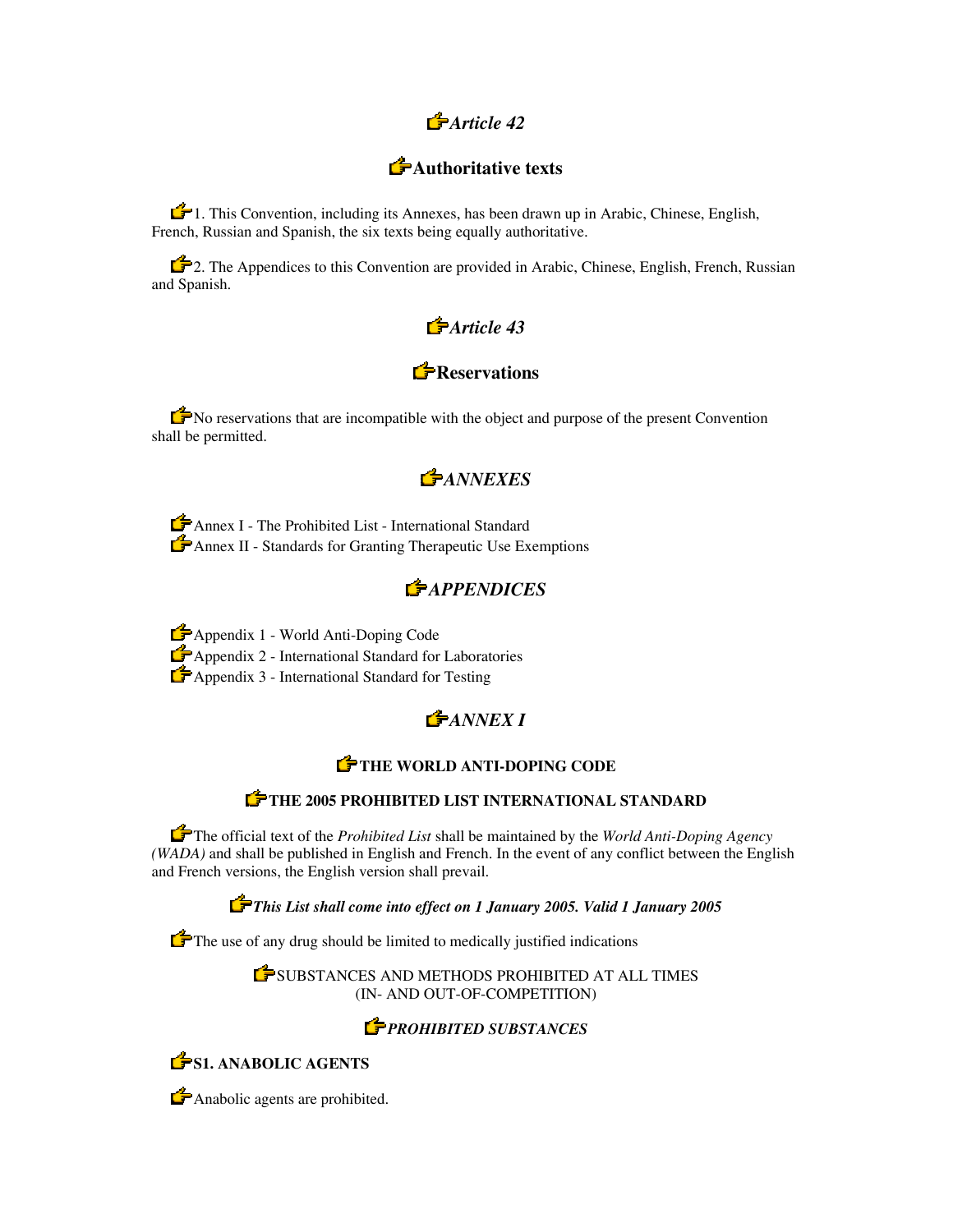**1. Anabolic Androgenic Steroids (AAS)**  $\mathbf{F}$ (a) Exogenous\* AAS, including:

**18α-homo-17β-hydroxyestr-4-en-3-one; bolasterone; boldenone; boldione; calusterone; clostebol; danazol; dehydrochloromethyl-testosterone; delta1-androstene-3,17-dione; delta1 androstenediol; delta1-dihydro-testosterone; drostanolone; ethylestrenol; fluoxymesterone; formebolone; furazabol; gestrinone; 4-hydroxytestosterone; 4-hydroxy-19-nortestosterone; mestanolone; mesterolone; metenolone; methandienone; methandriol; methyldienolone; methyltrienolone; methyltestosterone; mibolerone; nandrolone; 19-norandrostenediol; 19 norandrostenedione; norbolethone; norclostebol; norethandrolone; oxabolone; oxandrolone; oxymesterone; oxymetholone; quinbolone; stanozolol; stenbolone; tetrahydrogestrinone; trenbolone** and other substances with a similar chemical structure or similar biological effect(s).

 $\mathbf{C}^{\bullet}$ (b) Endogenous\*\* AAS:

**androstenediol (androst-5-ene-3β,17β-diol); androstenedione (androst-4-ene-3,17-dione); dehydroepiandrosterone (DHEA); dihydro-testosterone; testosterone** and the following metabolites and isomers: 5a-androstane-3a, 17-a-diol; 5a-androstane-3a, 17β-diol; 5a-androstane-3β,17a-diol; **5α-androstane-3β,17β-diol; androst-4-ene-3α,17α-diol; androst-4-ene-3α,17β-diol; androst-4-ene-3β,17α-diol; androst-5-ene-3α,17α-diol; androst-5-ene-3α,17β-diol; androst-5-ene-3β,17α-diol; 4 androstenediol (androst-4-ene-3β,17β-diol); 5 androstenedione (androst-5-ene-3,17-dione); epidihydrotestosterone; 3α-hydroxy-5α-androstan-17-one; 3β-hydroxy-5α-androstan-17-one; 19 norandro-sterone; 19-noretiocholanolone.**

Where a *Prohibited Substance* (as listed above) is capable of being produced by the body naturally, a *Sample* will be deemed to contain such *Prohibited Substance* where the concentration of the *Prohibited Substance* or its metabolites or markers and/or any other relevant ratio(s) in the *Athlete's Sample* so deviates from the range of values normally found in humans that it is unlikely to be consistent with normal endogenous production. A *Sample* shall not be deemed to contain a *Prohibited Substance* in any such case where the *Athlete* proves by evidence that the concentration of the *Prohibited Substance* or its metabolites or markers and/or the relevant ratio(s) in the *Athlete's Sample* is attributable to a physiological or pathological condition. In all cases, and at any concentration, the laboratory will report an *Adverse Analytical Finding* if, based on any reliable analytical method, it can show that the *Prohibited Substance* is of exogenous origin.

 $\mathbf{F}$  If the laboratory result is not conclusive and no concentration as referred to in the above paragraph is found, the relevant *Anti-Doping Organization* shall conduct a further investigation if there are serious indications, such as a comparison to reference steroid profiles, for a possible *Use of a Prohibited Substance.*

If the laboratory has reported the presence of a T/E ratio greater than four (4) to one (1) in the urine, further investigation is obligatory in order to determine whether the ratio is due to a physiological or pathological condition, except if the laboratory reports an *Adverse Analytical Finding* based on any reliable analytical method, showing that the *Prohibited Substance* is of exogenous origin.

 $\mathbf{F}$  In case of an investigation, it will include a review of any previous and/or subsequent tests. If previous tests are not available, the Athlete shall be tested unannounced at least three times within a three month period.

Should an *Athlete* fail to cooperate in the investigations, the *Athlete's Sample* shall be deemed to contain a *Prohibited Substance.*

**2. Other Anabolic Agents, including but not limited to:**

#### **Clenbuterol, zeranol, zilpaterol.**

 $\blacktriangleright$  For the purposes of this section:

 $\mathbb{C}^*$  ", exogenous" refers to a substance which is not capable of being produced by the body naturally.

 $\mathbb{C}^{\blacktriangleright}$ <sup>\*\*</sup> ..endogenous" refers to a substance which is capable of being produced by the bodynaturally.

**S2. HORMONES AND RELATED SUBSTANCES**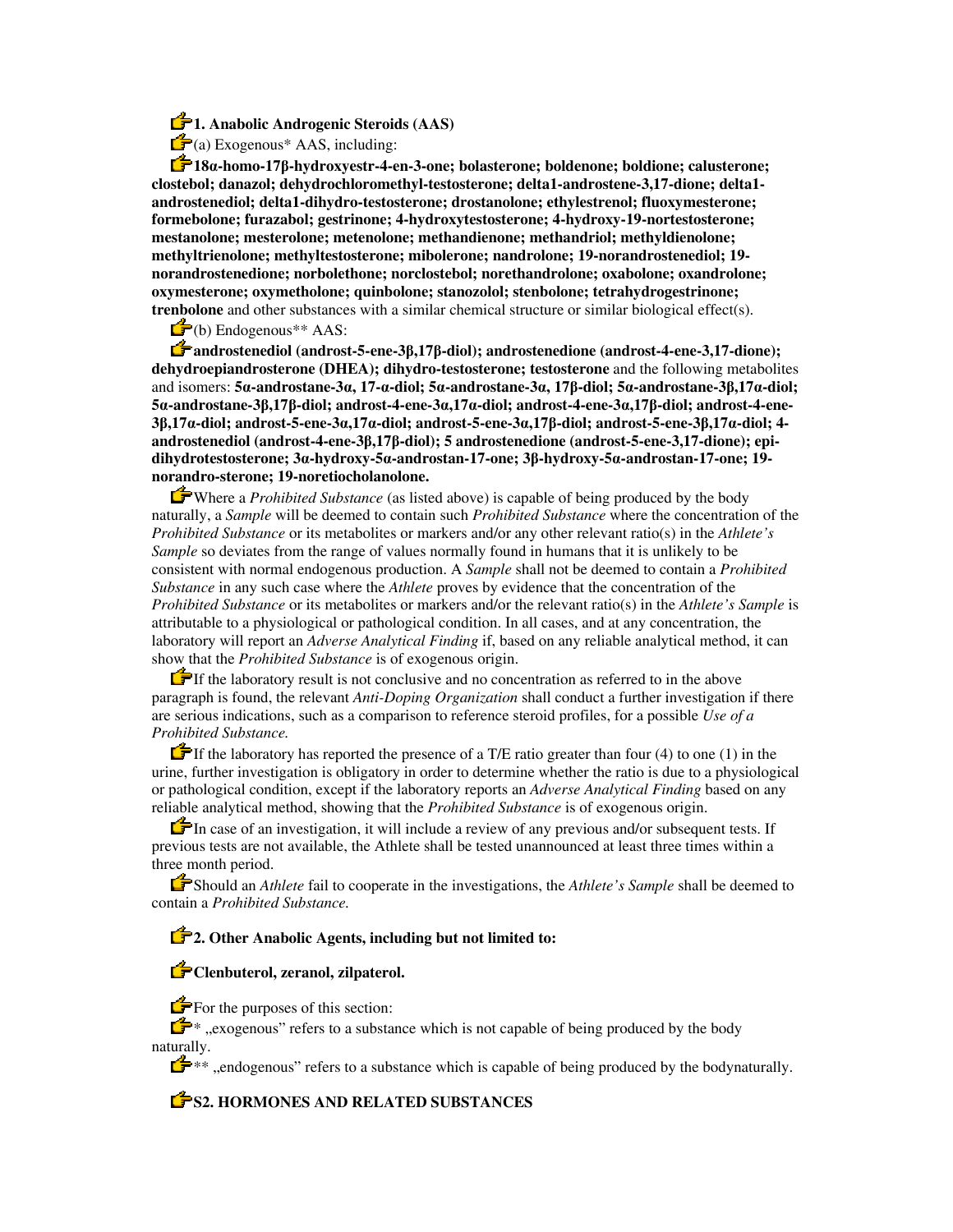The following substances, including other substances with a similar chemical structure or similar biological effect(s), and their releasing factors are prohibited:

**1. Erythropoietin (EPO);** 

**2. Growth Hormone (hGH), Insulin-like Growth Factor (IGF-1), Mechano Growth Factors (MGFs);**

 $\mathbf{5}$  3. Gonadotrophins (LH, hCG);

**4.** Insulin:

**5. Corticotrophins.**

Unless the *Athlete* can demonstrate that the concentration was due to a physiological or pathological condition, a *Sample* will be deemed to contain a *Prohibited Substance* (as listed above) where the concentration of the *Prohibited Substance* or its metabolites and/or relevant ratios or markers in the *Athlete's Sample* so exceeds the range of values normally found in humans that it is unlikely to be consistent with normal endogenous production.

The presence of other substances with a similar chemical structure of similar biological effect(s), diagnostic marker(s) or releasing factors of a hormone listed above or of any other finding which indicate(s) that the substance detected is of exogenous origin, will be reported as an *Adverse Analytical Finding.*

#### **S3. BETA-2 AGONISTS**

All beta-2 agonists including their D- and L-isomers are prohibited. Their use requires a Therapeutic Use Exemption.

 $\mathbf{F}$  As an exception, formoterol, salbutamol, salmeterol and terbutaline, when administered by inhalation to prevent and/or treat asthma and exercise-induced asthma/ broncho-constriction require an abbreviated Therapeutic Use Exemption.

 $\mathbf{\hat{P}}$  Despite the granting of a Therapeutic Use Exemption, when the Laboratory "has reported a concentration of salbutamol (free plus glucuronide) greater than 1000 ng/mL, this will be considered to be an *Adverse Analytical Finding* unless the athlete proves that the abnormal result was the consequence of the therapeutic use of inhaled salbutamol.

#### **S4. AGENTS WITH ANTI-ESTROGENIC ACTIVITY**

The following classes of anti-estrogenic substances are prohibited.

**1. Aromatase inhibitors including, but not limited to, anastrozole, letrozole,** 

**aminogluthetimide, exemestane, formestane, testolactone.**

**2.** Selective Estrogen Receptor Modulators (SERMs) including, but not limited to, **raloxifene, tamoxifen, toremifene.**

**3. Other anti-estrogenic substances including, but not limited to, clomiphene, cyclofenil, fulvestrant.**

#### **S5. DIURETICS AND OTHER MASKING AGENTS**

Diuretics and other masking agents are prohibited.

 $\mathbf{F}$  Masking agents include but are not limited to:

**diuretics\*, epitestosterone, probenecid, alphareductase inhibitors (**e.g. **finasteride, dutasteride), plasma expanders (e.g. albumin, dextran, hydroxyethyl starch).**

#### Diuretics include:

**acetazolamide, amiloride, bumetanide, canrenone, chlortalidone, etacrynic acid, furosemide, indapamide, metolazone, spironolactone, thiazides (**e.g. **bendroflumethiazide, chlorothiazide, hydrochlorothiazide), triamterene** and other substances with a similar chemical structure or similar biological effect(s).

\* A Therapeutic Use Exemption is not valid if an *Athlete's* urine contains a diuretic in association with threshold or sub-threshold levels of a *Prohibited Substance*(s).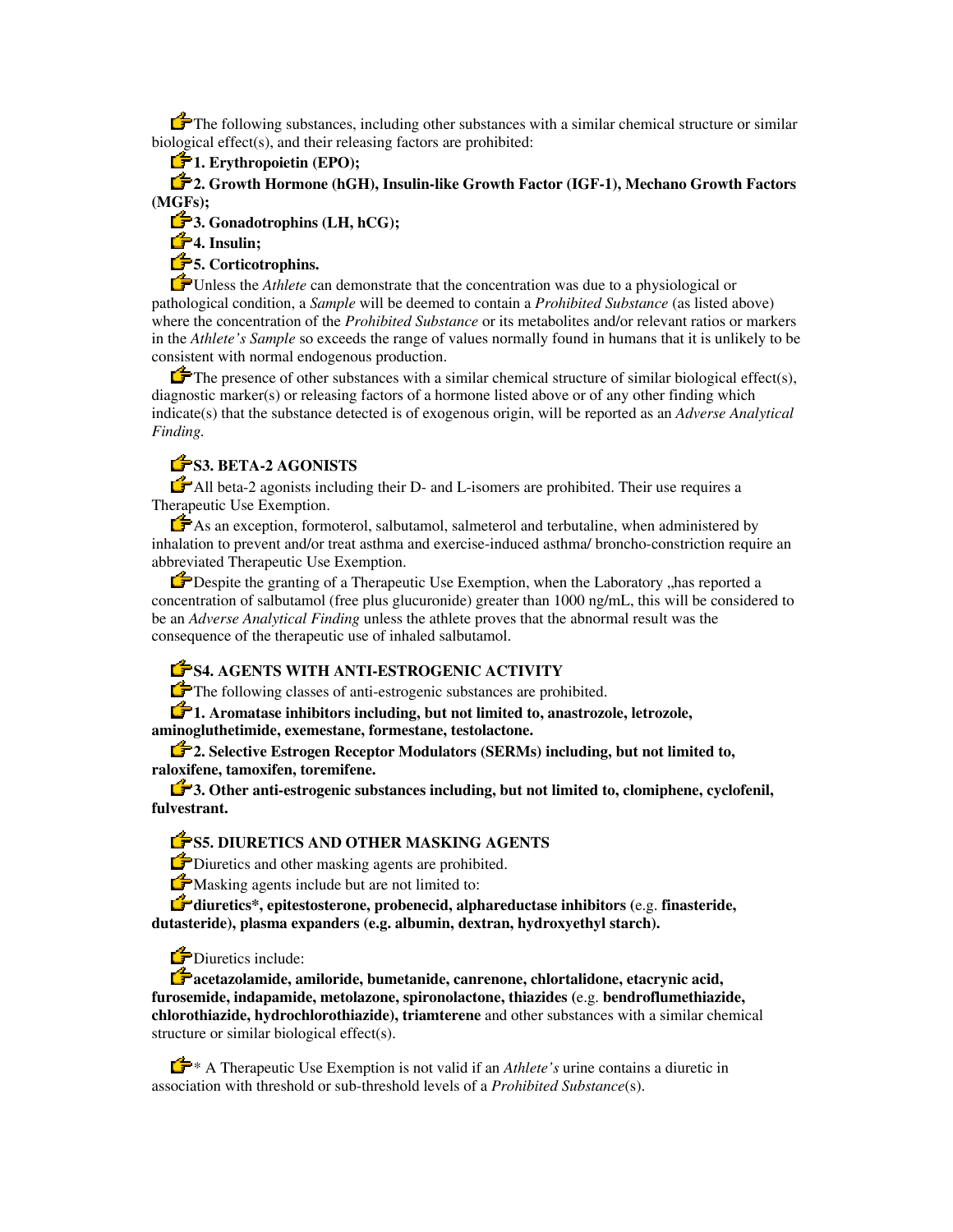

#### **M1. ENHANCEMENT OF OXYGEN TRANSFER**

The following are prohibited.

 $\mathbf{G}$  (a) Blood doping, including the use of autologous, homologous or heterologous blood or red blood cell products of any origin, other than for medical treatment.

 $\mathbf{G}$ (b) Artificially enhancing the uptake, transport or delivery of oxygen, including but not limited to perfluorochemicals, efaproxiral (RSR13) and modified haemoglobin products (e.g. haemoglobin-based blood substitutes, microencapsulated haemoglobin products).

#### **M2. CHEMICAL AND PHYSICAL MANIPULATION**

 $\mathbf{\Gamma}$  The following is prohibited:

*Tampering,* or attempting to tamper, in order to alter the integrity and validity of *Samples*  collected in *Doping Controls.*

These include but are not limited to intravenous infusions\*, catheterization, and urine substitution.

 $\mathbb{F}^*$  Except as a legitimate acute medical treatment, intravenous infusions are prohibited.

### **M3. GENE DOPING**

 $\mathbf{C}$ . The non-therapeutic use of cells, genes, genetic elements, or of the modulation of gene expression, having the capacity to enhance athletic performance, is prohibited.

#### **SUBSTANCES AND METHODS PROHIBITED IN-COMPETITION**

**In addition to the categories S1 to S5 and MI to M3 defined above, the following categories are prohibited in competition:**

## *PROHIBITED SUBSTANCES*

## **S6. STIMULANTS**

The following stimulants are prohibited, including both their optical (D- and L-) isomers where relevant:

**adrafinil, amfepramone, amiphenazole, amphetamine, amphetaminil, benzphetamine, bromantan, carphedon, cathine\*, clobenzorex, cocaine, dimethylamphetamine, ephedrine\*\*, etilamphetamine, etilefrine, famprofazone, fencamfamin, fencamine, fenetylline, fenfluramine, fenproporex, furfenorex, mefenorex, mephentermine, mesocarb, methamphetamine, methylamphetamine, methylenedioxyamphetamine, methylenedioxy-methamphetamine, methylephedrine\*\*, methylphenidate, modafinil, nikethamide, norfenfluramine, parahydroxyamphetamine, pemoline, phendimetrazine, phenmetrazine, phentermine, prolintane, selegiline, strychnine** and other substances with a similar chemical structure or similar biological  $effect(s)$ \*\*\*.

 $\mathbb{F}^*$  Cathine is prohibited when its concentration in urine is greater than 5 micrograms per milliliter.  $\mathbb{F}^{**}$  Each of ephedrine and methylephedrine is prohibited when its concentration in urine is greater than 10 micrograms per milliliter.

 $\bullet$  \*\*\* The substances included in the 2005 Monitoring Programme (bupropion, caffeine, phenylephrine, phenylpropanolamine, pipradrol, pseudoephedrine, synephrine) are not considered as Prohibited Substances.

NOTE: Adrenaline associated with local anaesthetic agents or by local administration (e.g. nasal, ophthalmologic) is not prohibited.

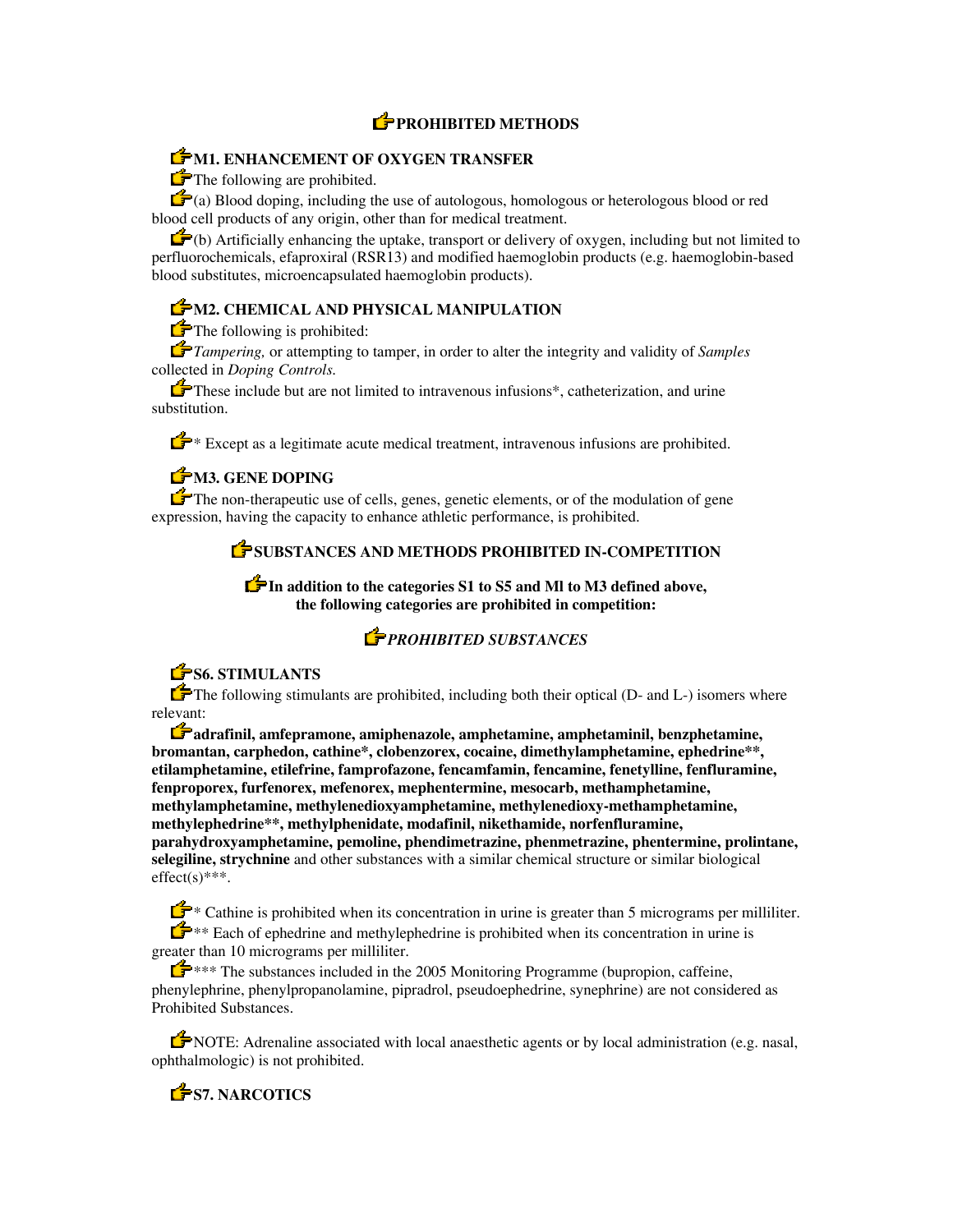The following narcotics are prohibited:

**buprenorphine, dextromoramide, diamorphine (heroin), fentanyl and its derivatives, hydromorphone, methadone, morphine, oxycodone, oxymorphone, pentazocine, pethidine.**

#### **S8. CANNABINOIDS**

Cannabinoids (e.g. hashish, marijuana) are prohibited.

#### **S9. GLUCOCORTICOSTEROIDS**

All glucocorticosteroids are prohibited when administered orally, rectally, intravenously or intramuscularly. Their use requires a Therapeutic Use Exemption approval.

All other routes of administration require an abbreviated Therapeutic Use Exemption.

Dermatological preparations are not prohibited.

### **SUBSTANCES PROHIBITED IN PARTICULAR SPORTS**

## **P1. ALCOHOL**

 $\mathbf{\hat{C}}$  Alcohol (ethanol) is prohibited in-competition only, in the following sports. Detection will be conducted by analysis of breath and/or blood. The doping violation threshold for each Federation is reported in parenthesis.

- $\bullet$  Aeronautic (FAI) (0.20 g/L)
- $\bullet$  Archery (FITA) (0.10 g/L)
- $\bullet$  Automobile (FIA) (0.10 g/L)
- $Billiards (WCBS) (0.20 g/L)$
- $\bullet$  Boules (CMSB) (0.10 g/L)
- $\mathbf{K}$  Karate (WKF) (0.10 g/L)

Modern Pentathlon (UIPM) (0.10 g/L)

 $\mathbf{\hat{F}}$  for disciplines involving shooting

 $\blacktriangleright$  Motorcycling (FIM) (0.00 g/L)

 $S$ kiing (FIS) (0.10 g/L)

### P2. BETA-BLOCKERS

Unless otherwise specified, beta-blockers are prohibited *in-competition* only, in the following sports.

*Aeronautic* (FAI) Archery (FITA) (also prohibited *out-of-competition*)  $A$ utomobile (FIA) **Billiards** (WCBS)  $B$ obsleigh (FIBT) **B**oules (CMSB)  $B$ F Bridge (FMB)  $\mathbf{\hat{C}}$  Chess (FIDE)  $\mathbf{C}$ Curling (WCF)  $G$  Gymnastics (FIG)  $\mathbf{\mathcal{F}}$  Motorcycling (FIM) Modern Pentathlon (UIPM) for disciplines involving shooting  $\bullet$  Nine-pin bowling (FIQ)  $\mathbf{\mathcal{F}}$  Sailing (ISAF) for match race helms only Shooting (ISSF) (also prohibited *out-of-competition*)  $\mathcal{F}$  Skiing (FIS) in ski jumping and free style snow board  $\mathbf{S}$  Swimming (FINA) in diving and synchronized swimming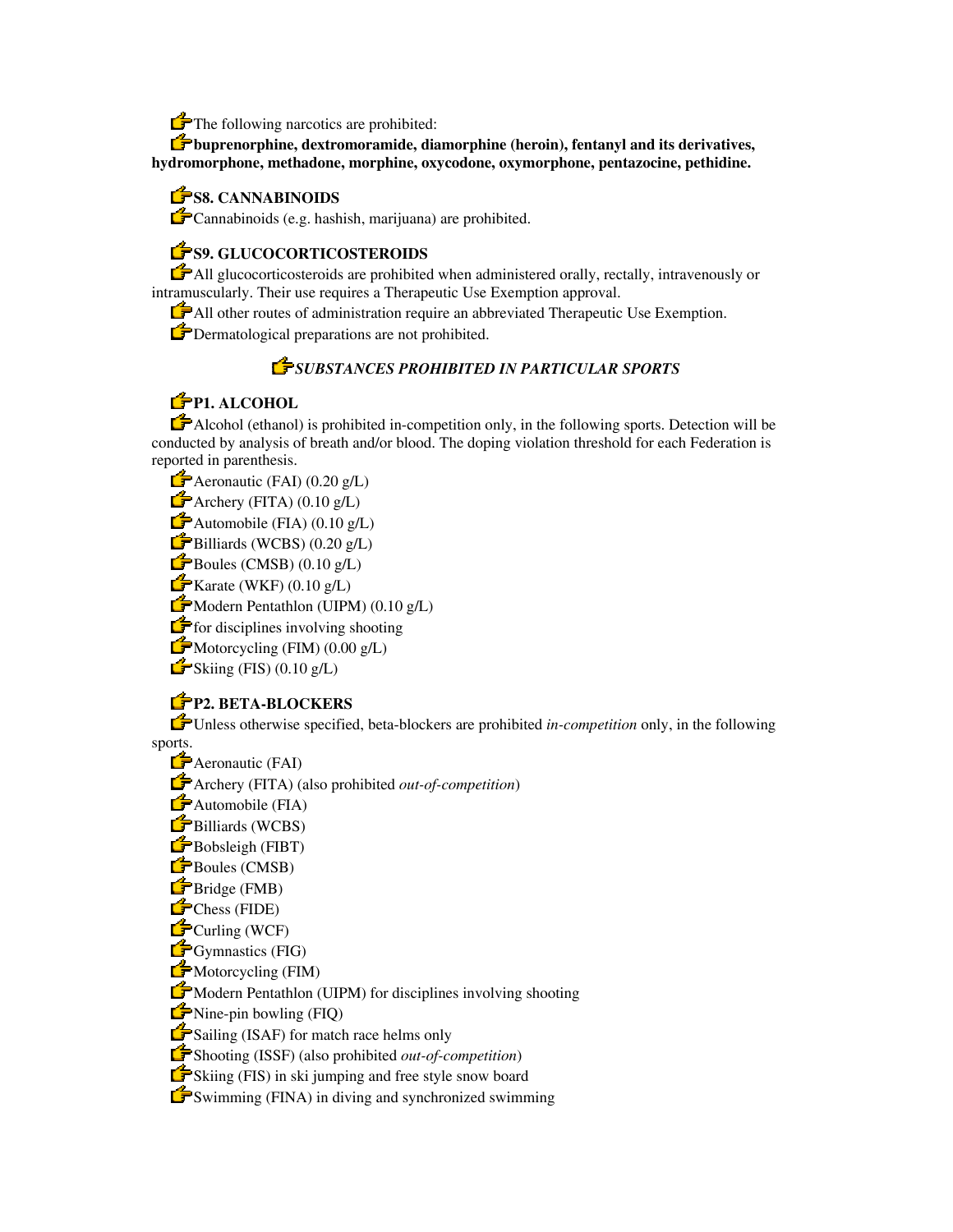$\blacktriangleright$  Wrestling (FILA)

 $\mathbf{B}$  Beta-blockers include, but are not limited to, the following:

*z* acebutolol, alprenolol, atenolol, betaxolol, bisoprolol, bunolol, carteolol, carvedilol, **celiprolol, esmolol, labetalol, levobunolol, metipranolol, metoprolol, nadolol, oxprenolol, pindolol, propranolol, sotalol, timolol.**

### **SPECIFIED SUBSTANCES\***

 $\bullet$ , Specified Substances"\* are listed below: **ephedrine, L-methylamphetamine, methylephedrine; cc**annabinoids: *<u></u>* **all inhaled Beta-2 Agonists, except clenbuterol;** *<u>P</u>* probenecid; *<u>F</u>* all Glucocorticosteroids; **all Beta Blockers; Let** alcohol.

 $\mathbb{F}^*$ . The Prohibited List may identify specified substances which are particularly susceptible to unintentional anti-doping rule violations because of their general availability in medicinal products or which are less likely to be successfully abused as doping agents." A doping violation involving such substances may result in a reduced sanction provided that the ...... Athlete can establish that the Use of such a specified substance was not intended to enhance sport performance ..."

*ANNEX II*

### **STANDARDS FOR GRANTING THERAPEUTIC USE EXEMPTIONS**

*Extract from "INTERNATIONAL STANDARD FOR THERAPEUTIC USE EXEMPTIONS" of the World Anti-Doping Agency (WADA); in force 1 January 2005*

*4.0 Criteria for granting a therapeutic use exemption*

A Therapeutic Use Exemption (TUE) may be granted to an *Athlete* permitting the use of a *Prohibited Substance* or *Prohibited Method* contained in the *Prohibited List.* An application for a TUE will be reviewed by a Therapeutic Use Exemption Committee (TUEC). The TUEC will be appointed by an *Anti-Doping Organization.* An exemption will be granted only in strict accordance with the following criteria:

*[ferrel]* [Comment: This standard applies to all Athletes as defined by and subject to the Code i.e. able*bodied athletes and athletes with disabilities. This Standard will be applied according to an individual's circumstances. For example, an exemption that is appropriate for an athlete with a disability may be inappropriate for other athletes.]*

 $\mathbb{Z}$  4.1 The *Athlete* should submit an application for a TUE no less than 21 days before participating in an *Event.*

4.2 The *Athlete* would experience a significant impairment to health if the *Prohibited Substance*  or *Prohibited Method* were to be withheld in the course of treating an acute or chronic medical condition.

4.3 The therapeutic use of the *Prohibited Substance* or *Prohibited Method* would produce no additional enhancement of performance other than that which might be anticipated by a return to a state of normal health following the treatment of a legitimate medical condition. The use of any *Prohibited Substance* or *Prohibited Method to* increase "lownormal" levels of any endogenous hormone is not considered an acceptable therapeutic intervention.

4.4 There is no reasonable therapeutic alternative to the use of the otherwise *Prohibited Substance* or *Prohibited Method.*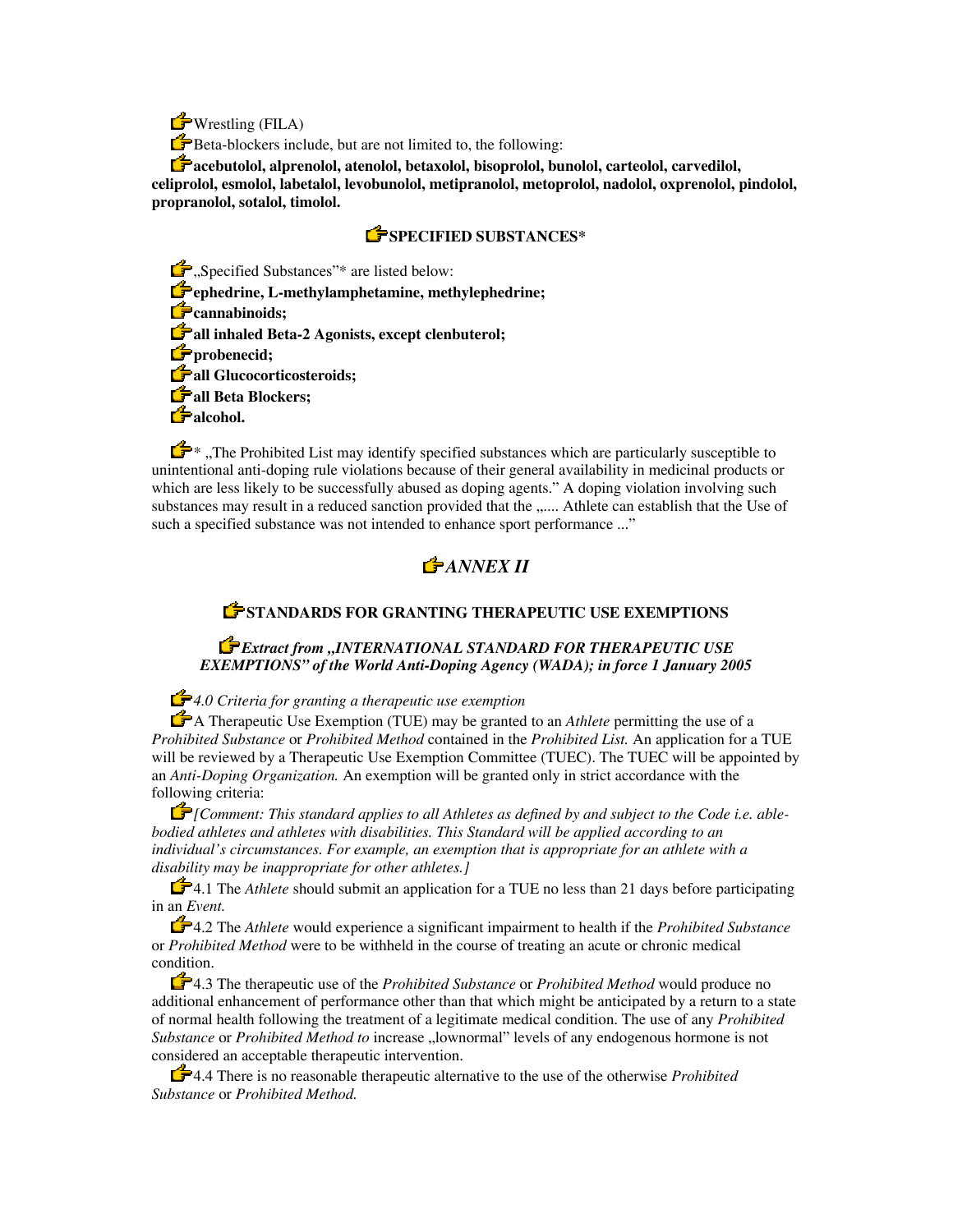4.5 The necessity for the use of the otherwise *Prohibited Substance* or *Prohibited Method* cannot be a consequence, wholly or in part, of prior non-therapeutic use of any substance from the *Prohibited List.*

 $\blacktriangleright$  4.6 The TUE will be cancelled by the granting body, if

 $\mathbf{F}(a)$  the *Athlete* does not promptly comply with any requirements or conditions imposed by the *Anti-Doping Organization* granting the exemption;

 $\mathbf{F}$ (b) the term for which the TUE was granted has expired;

(c) the *Athlete* is advised that the TUE has been withdrawn by the *Anti-Doping Organization.*

*[Comment: Each TUE will have a specified duration as decided upon by the TUEC. There may be cases when a TUE has expired or has been withdrawn and the Prohibited Substance subject to the TUE is still present in the Athlete's body. In such cases, the Anti-Doping Organization conducting the initial review of an adverse finding will consider whether the finding is consistent with expiry or withdrawal of the TUE.]*

 $\mathbf{F}$ 4.7 An application for a TUE will not be considered for retroactive approval except in cases where:

 $\hat{F}(a)$  emergency treatment or treatment of an acute medical condition was necessary; or

 $\mathbf{C}$  (b) due to exceptional circumstances, there was insufficient time or opportunity for an applicant to submit, or a TUEC to consider, an application prior to *Doping Control.*

*[Comment: Medical Emergencies or acute medical situations requiring administration of an otherwise Prohibited Substance or Prohibited Method before an application for a TUE can be made, are uncommon. Similarly, circumstances requiring expedited consideration of an application for a TUE due to imminent competition are infrequent. Anti-Doping Organizations granting TUEs should have internal procedures which permit such situations to be addressed.]*

*5.0. Confidentiality of information*

 $\hat{F}$  5.1 The applicant must provide written consent for the transmission of all information pertaining to the application to members of the TUEC and, as required, other independent medical or scientific experts, or to all necessary staff involved in the management, review or appeal of TUEs.

 $\mathbb{S}$  Should the assistance of external, independent experts be required, all details of the application will be circulated without identifying the *Athlete* involved in the *Athlete's care. The applicant must also provide written consent for the decisions of the TUEC to be distributed to other relevant Anti-Doping Organizations* under the provisions of the *Code.*

5.2 The members of the TUECs and the administration of the *Anti-Doping Organization*  involved will conduct all of their activities in strict confidence. All members of a TUEC and all staff involved will sign confidentiality agreements. In particular they will keep the following information confidential:

(a) all medical information and data provided by the *Athlete* and physician(s) involved in the *Athlete's* care;

 $\mathbf{F}$ (b) all details of the application including the name of the physician(s) involved in the process.

Should the *Athlete* wish to revoke the right of the TUEC or the *WADA* TUEC to obtain any health information on his/her behalf, the *Athlete* must notify his/her medical practitioner in writing of the fact. As a consequence of such a decision, the *Athlete* will not receive approval for a TUE or renewal of an existing TUE.

*6.0 Therapeutic use exemption committees (TUECs)*

 $\mathbf{\hat{F}}$  TUECs shall be constituted and act in accordance with the following guidelines:

 $\ddot{\phantom{a}}$ 6.1 TUECs should include at least three physicians with experience in the care and treatment of *Athletes* and a sound knowledge of clinical, sports and exercise medicine. In order to ensure a level of independence of decisions, a majority of the members of the TUEC should not have any official responsibility in the *Anti-Doping Organization.* All members of a TUEC will sign a conflict of interest agreement. In applications involving *Athletes* with disabilities, at least one TUEC member must possess specific experience with the care and treatment of *Athletes* with disabilities.

 $\mathbf{C}$  6.2 TUECs may seek whatever medical or scientific expertise they deem appropriate in reviewing the circumstances of any application for a TUE.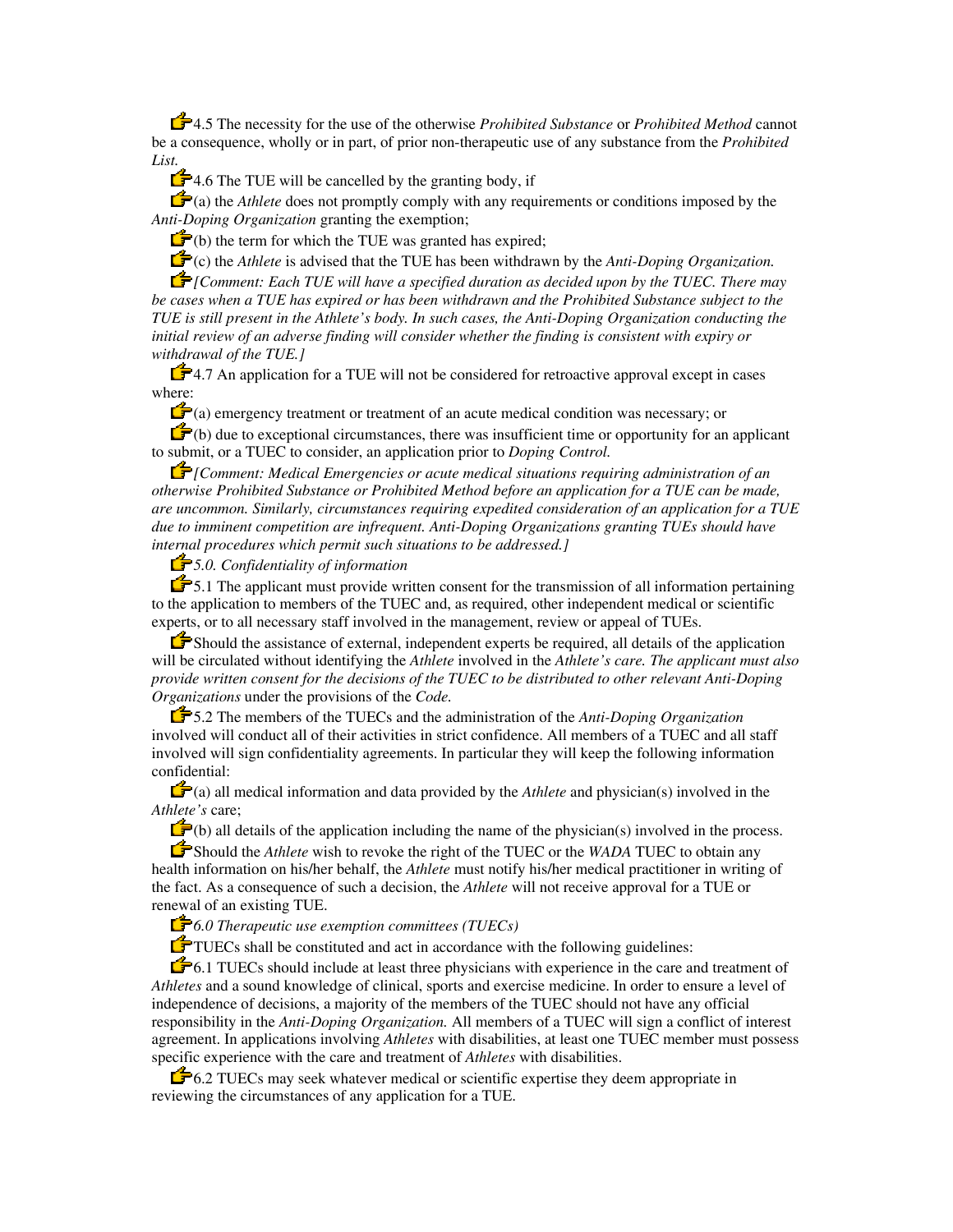6.3 The *WADA* TUEC shall be composed following the criteria set out in Article 6.1. The *WADA*  TUEC is established to review on its own initiative TUE decisions granted by *Anti-Doping Organizations.* As specified in Article 4.4 of the *Code,* the *WADA* TUEC, upon request by *Athletes* who have been denied TUEs by an *Anti-Doping Organization* will review such decisions with the power to reverse them.

#### *7.0 Therapeutic use exemption (TUE) application process*

 $\mathbb{F}$ 7.1 A TUE will only be considered following the receipt of a completed application form that must include all relevant documents (see Appendix 1 - TUE form). The application process must be dealt with in accordance with the principles of strict medical confidentiality.

7.2 The TUE application form(s), as set out in Appendix 1, can be modified by *Anti-Doping Organizations* to include additional requests for information, but no sections or items shall be removed.

7.3 The TUE application form(s) may be translated into other language(s) by *Anti-Doping Organizations,* but English or French must remain on the application form(s).

7.4 An *Athlete* may not apply to more than one *Anti-Doping Organization* for a TUE. The application must identify the *Athlete's* sport and, where appropriate, discipline and specific position or role.

7.5 The application must list any previous and/or current requests for permission to use an otherwise *Prohibited Substance* or *Prohibited Method,* the body to whom that request was made, and the decision of that body.

 $\mathbb{F}$ 7.6 The application must include a comprehensive medical history and the results of all examinations, laboratory investigations and imaging studies relevant to the application.

 $\mathbf{G}$ 7.7 Any additional relevant investigations, examinations or imaging studies requested by the TUEC of the *Anti-Doping Organization* will be undertaken at the expense of the applicant or his/her national sport governing body.

 $\mathbb{F}$ 7.8 The application must include a statement by an appropriately qualified physician attesting to the necessity of the otherwise *Prohibited Substance* or *Prohibited Method* in the treatment of the *Athlete* and describing why an alternative, permitted medication cannot, or could not, be used in the treatment of this condition.

7.9 The dose, frequency, route and duration of administration of the otherwise *Prohibited Substance* or *Prohibited Method* in question must be specified.

 $\mathbb{Z}$  7.10 Decisions of the TUEC, should be completed within 30 days of receipt of all relevant documentation and will be conveyed in writing to the *Athlete* by the relevant *Anti-Doping Organization.*  Where a TUE has been granted to an *Athlete* in the *Anti-Doping Organization Registered Testing Pool,*  the *Athlete* and *WADA* will be provided promptly with an approval which includes information pertaining to the duration of the exemption and any conditions associated with the TUE.

7.11 (a) Upon receiving a request by an *Athlete* for review, as specified in Article 4.4 of the Code, the *WADA* TUEC will, as specified in Article 4.4 of the *Code,* be able to reverse a decision on a TUE granted by an *Anti-Doping Organization.* The *Athlete* shall provide to the *WADA* TUEC all the information for a TUE as submitted initially to the *Anti-Doping Organization* accompanied by an application fee. Until the review process has been completed, the original decision remains in effect. The process should not take longer than 30 days following receipt of the information by *WADA.*

(b) *WADA* can undertake a review at any time. The *WADA* TUEC will complete its review within 30 days.

 $\mathbb{Z}$ 7.12 If the decision regarding the granting of a TUE is reversed on review, the reversal shall not apply retroactively and shall not disqualify the *A*thlete's results during the period that the TUE had been granted and shall take effect no later than 14 days following notification of the decision to the *Athlete.*

*8.0 Abbreviated therapeutic use exemption (ATUE) application process*

8.1 It is acknowledged that some substances included on the *List of Prohibited Substances* are used to treat medical conditions frequently encountered in the *Athlete* population. In such cases, a full application as detailed in section 4 and section 7 is unnecessary. Accordingly an abbreviated process of the TUE is established.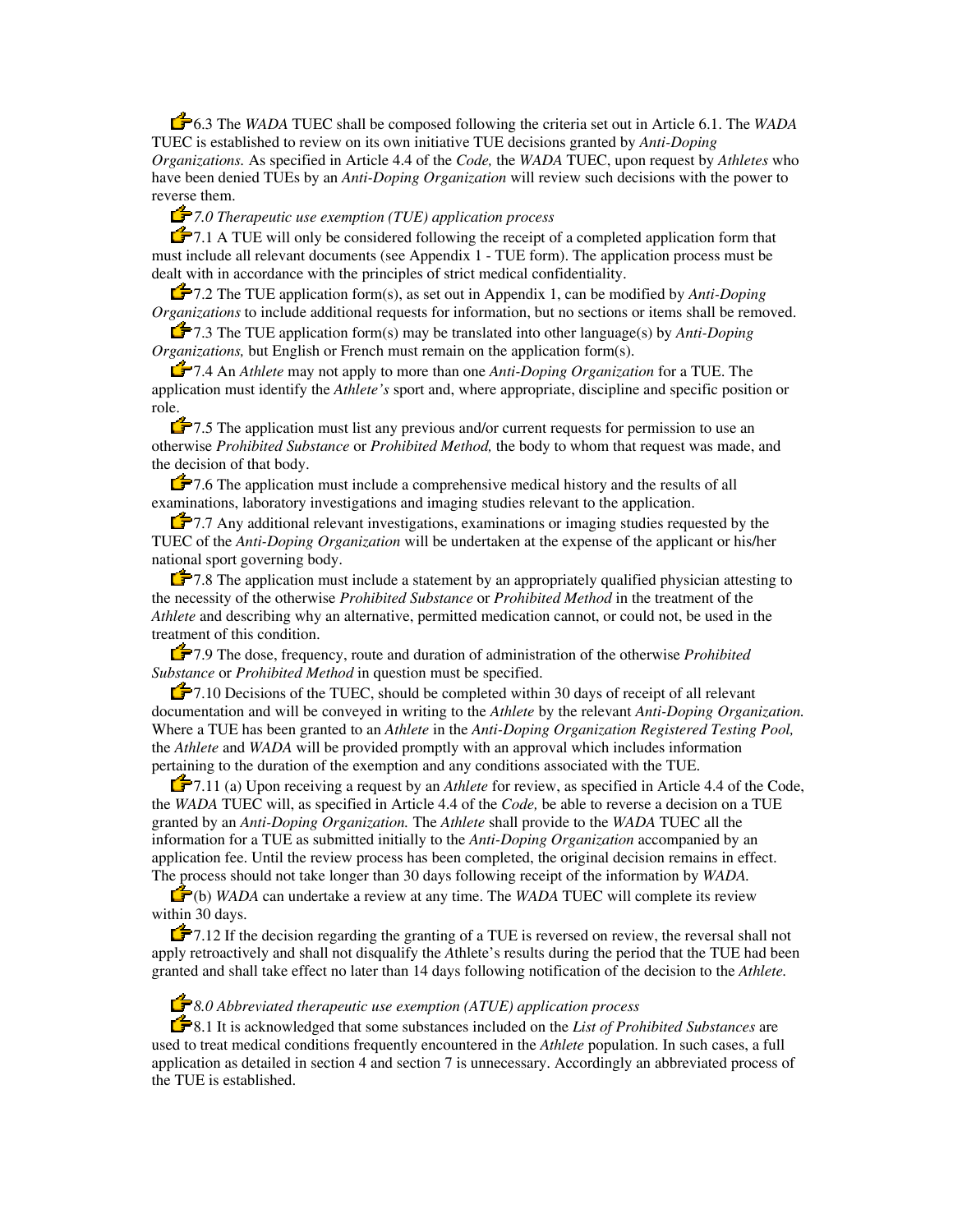8.2 The *Prohibited Substances* or *Prohibited Methods* which may be permitted by this abbreviated process are strictly limited to the following: Beta-2 agonists (formoterol, salbutamol, salmeterol and terbutaline) by inhalation, and glucocorticosteroids by non-systemic routes.

8.3 To use one of the substances above, the *Athlete* shall provide to the *Anti-Doping Organization* a medical notification justifying the therapeutic necessity. Such medical notification, as contained in Appendix 2, shall describe the diagnosis, name of the drug" dosage, route of administration and duration of the treatment. When applicable any tests undertaken in order to establish the diagnosis should be included (without the actual results or details).

 $\mathcal{F}$ 8.4 The abbreviated process includes:

(a) approval for use of *Prohibited Substances* subject to the abbreviated process is effective upon receipt of a complete notification by the *Anti-Doping Organization.* Incomplete notifications must be returned to the applicant;

(b) on receipt of a complete notification, the *Anti-Doping Organization* shall promptly advise the *Athlete.* As appropriate, the *Athlete's* IF, NF and NADO shall also be advised. The *Anti-Doping Organization* shall advise *WADA* only upon receipt of a notification from an *International-level Athlete;*

 $\mathbf{C}$  (c) a notification for an ATUE will not be considered for retroactive approval except:

 $\mathbf{F}$  - if emergency treatment or treatment of an acute medical condition was necessary; or

 $\mathbf{C}$ - due to exceptional circumstances, there was insufficient time or opportunity for an applicant to submit, or a TUEC to receive, an application prior to *Doping Control.*

8.5 (a) A review by the TUEC or the *WADA* TUEC can be initiated at any time during the duration of an ATUE.

(b) If an *Athlete* requests a review of a subsequent denial of an ATUE, the *WADA* TUEC will have the ability to request from the *Athlete* additional medical information as deemed necessary, the expenses of which should be met by the *Athlete.*

8.6 An ATUE may be cancelled by the TUEC or *WADA* TUEC at any time. The *Athlete,* his/her IF and all relevant *Anti-Doping Organizations* shall be notified immediately.

 $\mathbb{S}$ 8.7 The cancellation shall take effect immediately following notification of the decision to the *Athlete.* The *Athlete* will nevertheless be able to apply under section 7 for a TUE.

*9.0 Clearing house*

9.1 *Anti-Doping Organizations* are required to provide *WADA* with all TUEs, and all supporting documentation, issued under section 7.

9.2 With respect to ATUEs, *Anti-Doping Organizations* shall provide *WADA* with medical applications submitted by *International-level Athletes* issued under section 8.4

 $\ddot{\blacktriangleright}$ 9.3 The Clearing house shall guarantee strict confidentiality of all the medical information.

## *A SPORTBELI DOPPING ELLENI NEMZETKÖZI EGYEZMÉNY*

#### **Preambulum**

Az Egyesült Nemzetek Nevelésügyi, Tudományos és Kulturális Szervezete, a továbbiakban: UNESCO, Közgyűlése a 2005. október 3-21-én megtartott 33. ülésén

tekintetbe véve az UNESCO azon célját, hogy a nemzeteknek a nevelés, a tudomány és a kultúra terén való együttműködésének elősegítése révén hozzájáruljon a béke és biztonság megteremtéséhez,

hivatkozván az emberi jogokkal kapcsolatos nemzetközi dokumentumokra,

annak tudatában, hogy az ENSZ Közgyűlés 2003. november 3-án elfogadta az 58/5. sz. Határozatot, különösen annak 7. cikkét, miszerint a sport az oktatás, az egészség, a fejlődés és a béke elősegítésnek az eszköze,

annak tudatában, hogy a sportnak fontos szerepet kell játszani az egészség védelmében, az erkölcsi, kulturális és testi nevelésben, valamint a nemzetközi béke és megértés elősegítésében,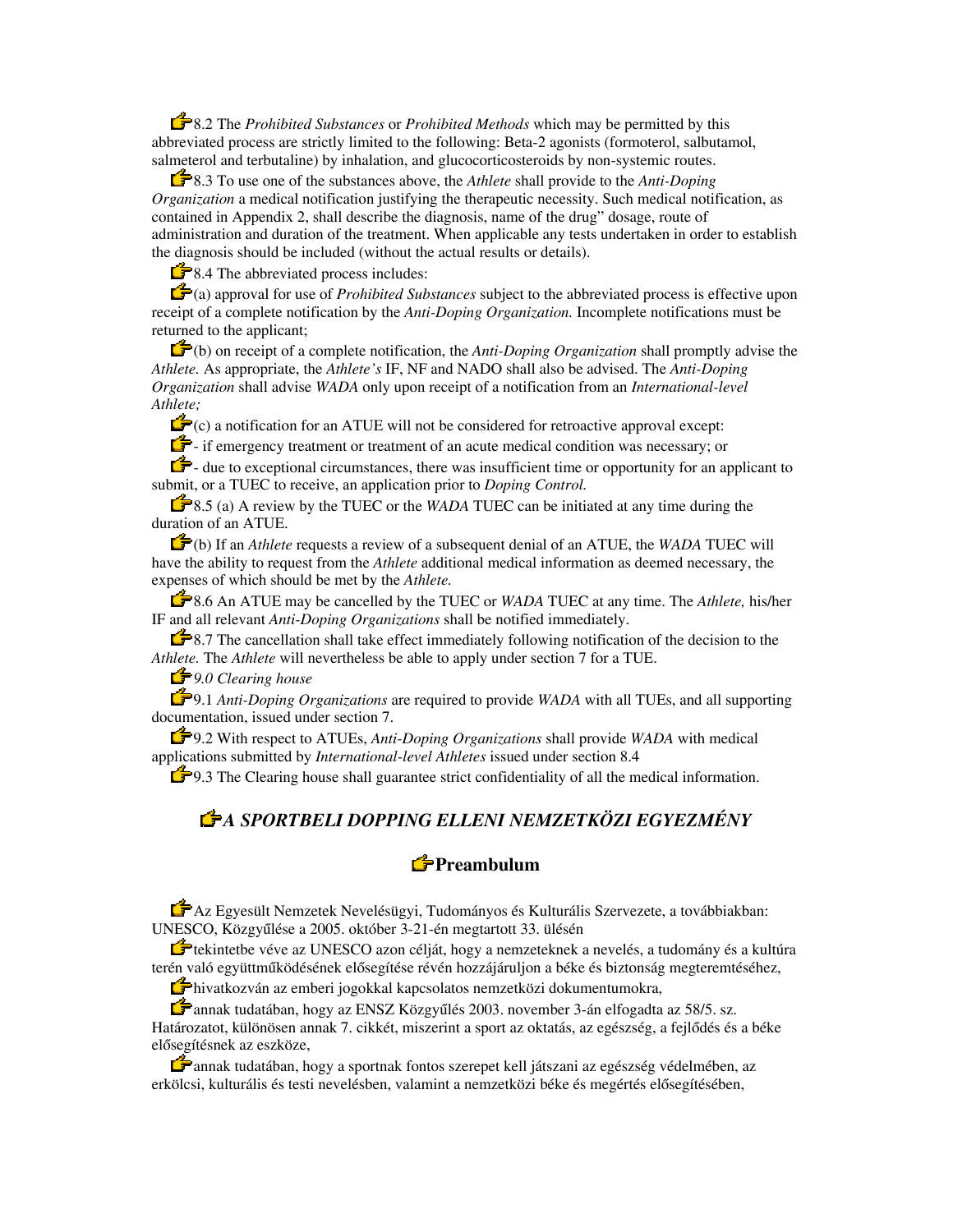megállapítva a dopping felszámolását célzó nemzetközi együttműködés bátorításának és összehangolásának a szükségességét,

aggodalommal tekintve a doppingnak a sportolók körében való alkalmazására, és ennek az egészségükre, a sportszerűségre, a csalás kizárására és a sport jövőjére gyakorolt következményeire,

annak tudatában, hogy a dopping veszélyezteti az UNESCO-nak a Testnevelés és a Sport Nemzetközi Chartájában, valamint Olimpiai Chartában megtestesült etikai elveket és nevelési értékeket,

 $\mathbf{F}$ emlékeztetve, hogy az Európa Tanács keretében elfogadott Doppingellenes Egyezmény és annak Kiegészítő Jegyzőkönyve jelentik azokat a nemzetközi jogi eszközöket, amelyek a nemzeti doppingellenes politikák és az e téren megvalósuló nemzetközi együttműködés kiindulópontját jelentik,

 $\mathbf{\hat{F}}$ emlékeztetve az UNESCO Testnevelésért és Sportért Felelős Miniszterek és Vezető Tisztségviselők Moszkvában (1988), Punta del Este-ben (1999) és Athénban (2004) tartott 1., 2. és 3. nemzetközi konferenciáján a doppinggal kapcsolatban elfogadott ajánlásaira, valamint az UNESCO Közgyűlése 32. ülésén (2003) elfogadott 32 C/9. sz. Határozatára,

szem előtt tartva a Nemzetközi Doppingellenes Ügynökség által a 2003. március 5-én Koppenhágában a Dopping Világkongresszuson elfogadott Nemzetközi Doppingellenes Szabályzatot, valamint a Koppenhágában elfogadott Doppingellenes Nyilatkozatot,

továbbá annak tudatában, hogy milyen hatást gyakorolnak az élsportolók az ifjúságra,

 $\mathbf{G}$ annak tudatában, hogy folytatni kell, és elő kell segíteni a doppinghasználat kimutatását javító kutatásokat, valamint azokét, amelyek a doppinghasználat tényezőinek jobb megértését szolgálják azzal a céllal, hogy a megelőzést szolgáló stratégiák hatékonyabbak lehessenek,

tudatában léve, hogy a sportolók, a sportolókkal foglalkozó személyzet, és általában a közösség folyamatos nevelésének fontos szerepe van doppinghasználat megelőzésében,

 $\mathbb{S}$ szem előtt tartva annak szükségességét, hogy segítsük a Részes Államokat a doppingellenes programok alkalmazásában,

**É** annak tudatában, hogy a sportért felelős hatóságoknak és szervezeteknek pótlólagos felelőssége a doppinghasználat megakadályozása és az ellene folytatott harc, nevezetesen a sporteseményeknek a sportszerűség elveivel összhangban való megrendezésének biztosítása, és az azokon részt vevők egészségének a védelme,

felismerve, hogy a hatóságoknak és a szervezeteknek a legmagasabb fokú függetlenség és átláthatóság biztosítása mellett minden megfelelő szinten együtt kell dolgozniuk ezen célok megvalósításáért,

azzal a szándékkal, hogy a doppinghasználat megszüntetését célzó további és szilárdabb együttműködés történjék,

felismerve, hogy a doppinghasználat megszüntetése részben a doppingellenes elvek és gyakorlat hatásos harmonizációjától, valamint a nemzeti és nemzetközi szinten megvalósuló együttműködéstől függ,

a mai napon, 2005. október 19-én elfogadja az alábbi Egyezményt:

## **I. Rész**

# **HATÁLYOSSÁG**

### *1. Cikk*

# **Az Egyezmény célja**

 $\mathbf{F}$ Jelen Egyezmény célja, hogy az UNESCO-nak a testnevelés és a sport területére vonatkozó stratégiája és programja keretén belül elősegítse a dopping megelőzését, illetve az ellene vívott harcot a dopping teljes felszámolása céljából.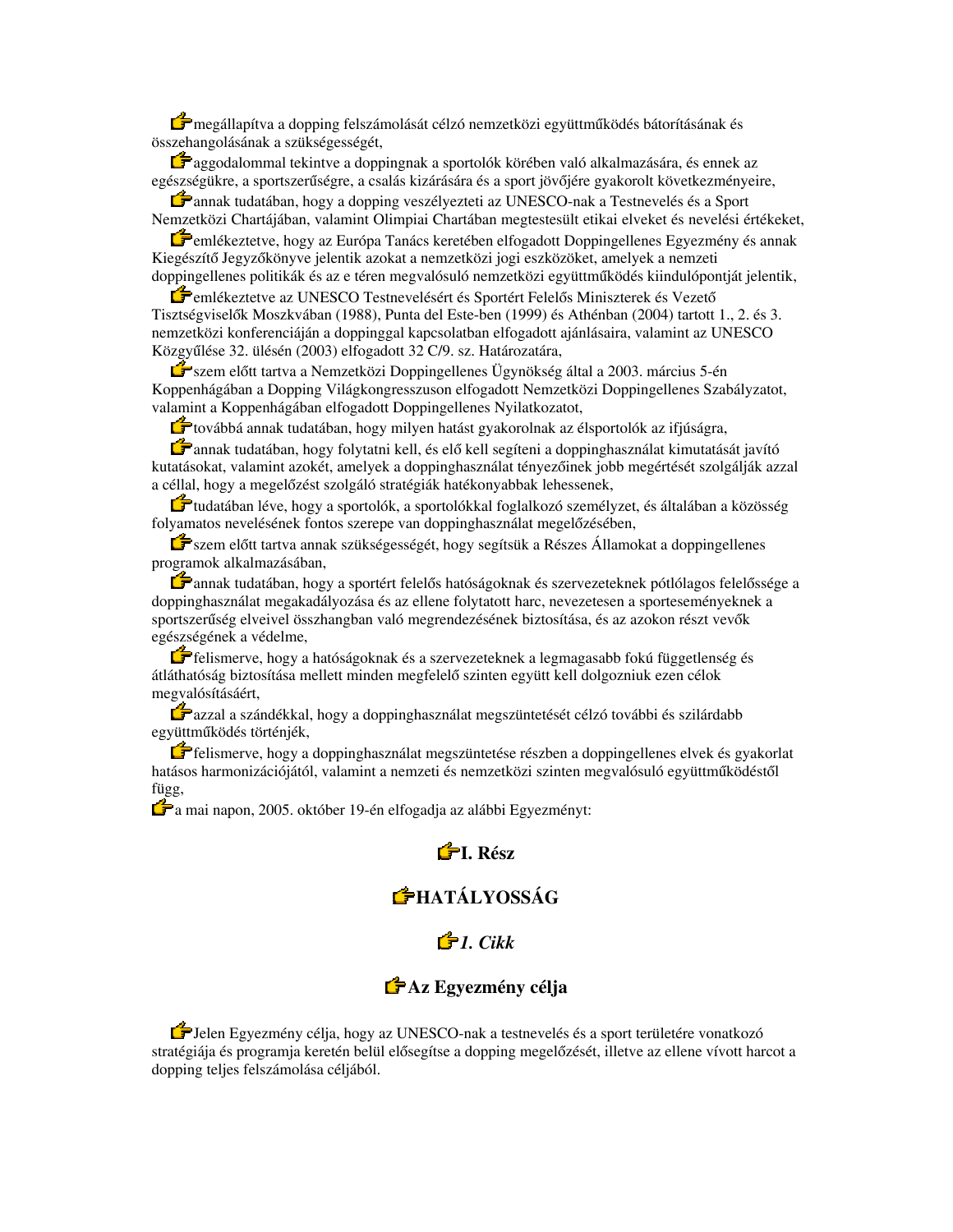# *2. Cikk*

# **Meghatározások**

**L**Az alábbi meghatározások a Nemzetközi Doppingellenes Szabályzat összefüggésében értendők. Mindazonáltal, vitás esetekben a jelen Egyezmény rendelkezései az irányadóak.

**J**elen Egyezmény alkalmazásában:

1. *Akkreditált doppingellenőrző laboratórium:* a Nemzetközi Doppingellenes Ügynökség által akkreditált laboratórium.

2. *Doppingellenes szervezet:* a doppingellenőrzési folyamat bármely részének kezdeményezésére, végrehajtására vagy kikényszerítésére vonatkozó szabályok elfogadásáért felelős szervezet. E körbe tartozik például a Nemzetközi Olimpiai Bizottság, a Nemzetközi Paralimpiai Bizottság, más olyan jelentős szervezetek, amelyek doppingellenőrzést végeznek az általuk rendezett sporteseményeken, a Nemzetközi Doppingellenes Ügynökség, nemzetközi szövetségek, valamint nemzeti doppingellenes szervezetek.

3. *Doppingvétség:* az alábbi felsorolásban található egy vagy több cselekmény megvalósulása:  $\mathbf{F}_a$ ) tiltott anyagnak vagy származékának vagy markerjének jelenléte egy sportoló testéből származó mintában;

 $\mathbf{F}_b$ ) tiltott anyag vagy tiltott módszer használata vagy annak kísérlete;

*c*) a mintaszolgáltatás megtagadása vagy a mintaszolgáltatás elmulasztása megfelelő indoklás hiányában azt követően, hogy a sportoló az alkalmazandó doppingszabályok szerint előírt értesítést kapott, vagy a mintavétel akadályozása egyéb módon;

**d**) az ésszerű szabályokon alapuló - a sportolók versenyen kívüli rendelkezésre állására, ezen belül a sportoló hollétére vonatkozó információk biztosítására, valamint a mintavételen való részvétel elmulasztására vonatkozó - követelmények megsértése;

 $\mathbf{F}_e$ ) a doppingellenőrzés bármely elemének manipulálása, illetve annak kísérlete;

*f* $f$ ) tiltott anyagok vagy módszerek birtoklása;

 $\mathbf{F}_g$ ) üzérkedés bármely tiltott anyaggal vagy módszerrel;

**h**) tiltott anyag beadása vagy tiltott módszer átadása egy sportolónak, vagy ennek kísérlete, vagy ebben való közreműködés, ösztönzés, segítség, felbujtás, ennek leplezése, vagy bármely más segítő közreműködés, amely doppingvétséggel vagy annak kísérletével függ össze.

4. *Sportoló:* a doppingellenőrzés szempontjából bármely olyan személy, aki az egyes nemzeti doppingellenes szervezetek által meghatározott és a Részes Államok által elismert nemzetközi vagy országos szinten vesz részt a sportban, valamint bármely más, valamilyen sportban vagy sporteseményen a Részes Állam által elismert alacsonyabb szinten részt vevő személy. A nevelési és edzőprogramok szempontjából *sportoló* bármely olyan személy, aki egy sportszervezet keretében vesz részt a sportban.

5. *Sportolót segítő személyzet:* bármely felkészítő edző, tréner, menedzser, ügynök, személyzeti tag, tisztviselő, egészségügyi vagy egészségügyi vonatkozású személyzeti tag, aki a sportversenyeken részt vevő, illetve azokra felkészülő sportoló mellett dolgozik, illetve őt kezeli.

6. *Szabályzat:* a Nemzetközi Doppingellenes Ügynökség által a 2003. március 5-én Koppenhágában elfogadott Nemzetközi Doppingellenes Szabályzat, amely a jelen Egyezmény 1. számú Függelékét képezi.

7. *Verseny:* minden egyes futam, mérkőzés, játék vagy sportolói egyéni versenyszám.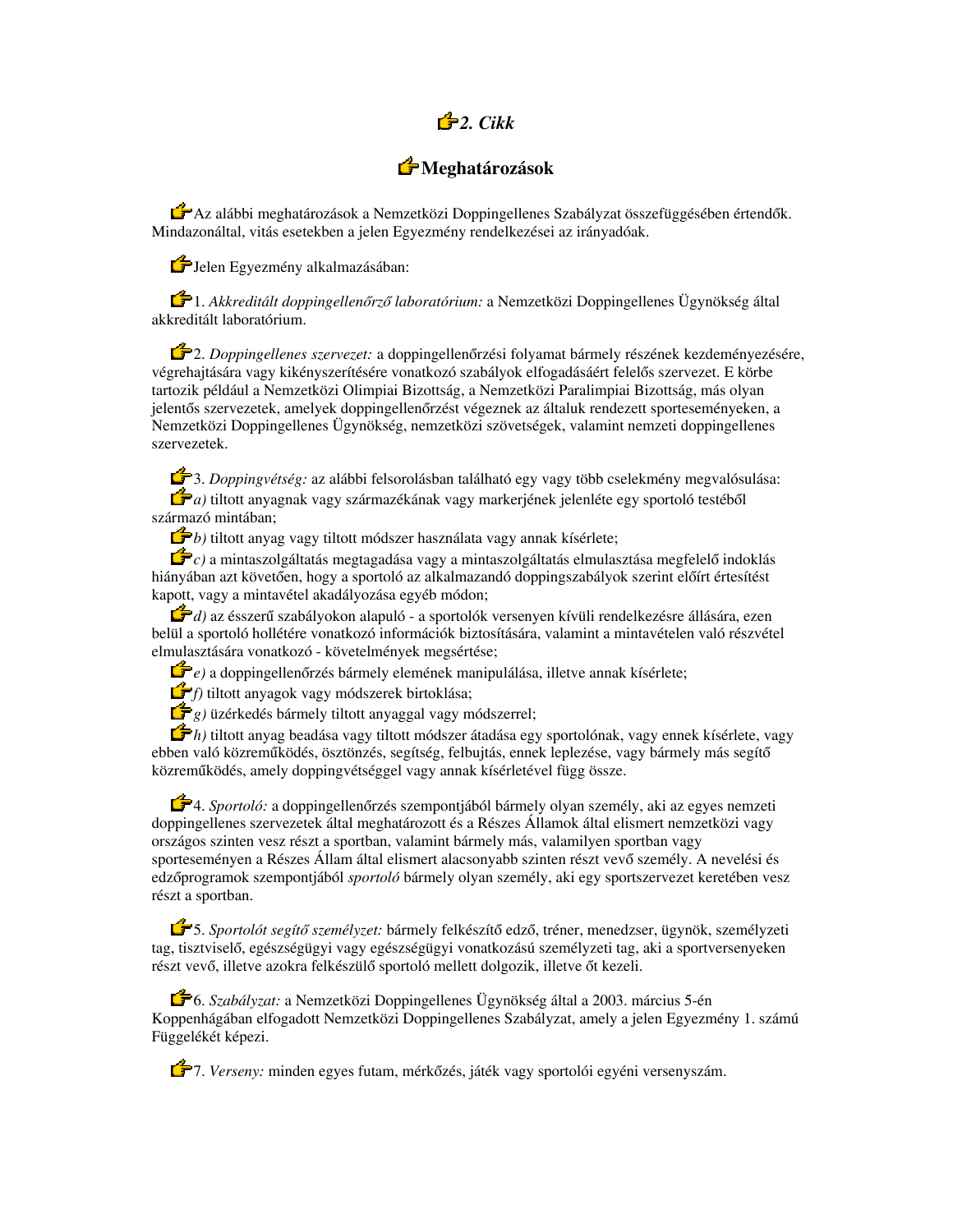8. *Doppingellenőrzés:* a vizsgálat-eloszlási tervezést, mintavételt és -kezelést, a laboratóriumi elemzést, az eredménykezelést, a doppingeljárást és a jogorvoslatot magába foglaló eljárás.

9. *Doppingolás:* doppingvétség megvalósítása.

10. *Megfelelő felhatalmazással rendelkező doppingellenőrző csoport:* olyan doppingellenőrző csoport, amely a nemzetközi, illetve nemzeti doppingellenes szervezetek felhatalmazása alapján működik.

11. *Versenyen történő vizsgálat:* a versenyen történő és a versenyen kívül történő vizsgálat közötti különbségtétel szempontjából, ha a nemzetközi szövetségek vagy más illetékes doppingellenes szervezetek szabályai eltérően nem rendelkeznek, olyan vizsgálat, ahol a sportolót egy adott versennyel kapcsolatban választják ki vizsgálatra.

12. *A laboratóriumokra vonatkozó nemzetközi követelmények:* azok a követelmények, amelyeket a jelen Egyezmény 2. számú Függeléke tartalmaz.

13. *A nemzetközi vizsgálati követelmények:* azok a követelmények, amelyeket a jelen Egyezmény 3. számú Függeléke tartalmaz.

14. *Előzetes értesítés nélküli:* olyan doppingellenőrzés, amelyet előzetes értesítés nélkül végeznek a sportolón, és ahol a sportolót az értesítés időpontjától kezdve végig a mintavétel folyamán figyelemmel kísérik.

15. *Olimpiai Mozgalom:* tagjai mindazok, akik elfogadják az Olimpiai Chartát és elismerik a Nemzetközi Olimpiai Bizottság fennhatóságát, nevezetesen: az Olimpiai Játékok rendezvényeiben részt vevő nemzetközi sportszövetségek, a nemzeti olimpiai bizottságok, az olimpiai játékok szervezőbizottságai, sportolók, bírók és játékvezetők, szövetségek és klubok, valamint minden, a Nemzetközi Olimpiai Bizottság által elismert szervezet és intézmény.

16. *Versenyen kívüli:* bármely olyan doppingellenőrzés, amelyet nem versenyen végeznek.

17. *Tiltó lista:* tiltott szereket és tiltott módszereket meghatározó jegyzék, amelyet a jelen Egyezmény 1. számú Melléklete tartalmaz.

18. *Tiltott módszer:* bármely, a jelen Egyezmény 1. számú Mellékletében szereplő, ekként meghatározott módszer.

19. *Tiltott szer:* bármely, a jelen Egyezmény 1. számú Mellékletében szereplő, ekként meghatározott szer.

20. *Sportszervezet:* bármely olyan szervezet, amely egy vagy több sportág területén szervezett sportesemény szabályozó testületeként funkcionál.

21. *A gyógyászati célú mentesség megadásának szabályai:* a jelen Egyezmény 2. számú Mellékletében szereplő szabályok.

22. *Vizsgálat:* a doppingellenőrzési folyamat része, beleértve a vizsgálat-elosztási tervezést, a mintavételt és -kezelést és a minták laboratóriumba történő szállítását.

23. *Gyógyászati célú mentesség:* a gyógyászati célú mentesség megadásának szabályai szerint megadott mentesség.

24. *Használat:* tiltott szer vagy tiltott módszer alkalmazása, fogyasztása, injekció útján történő beadása, vagy bármely módon történő felhasználása.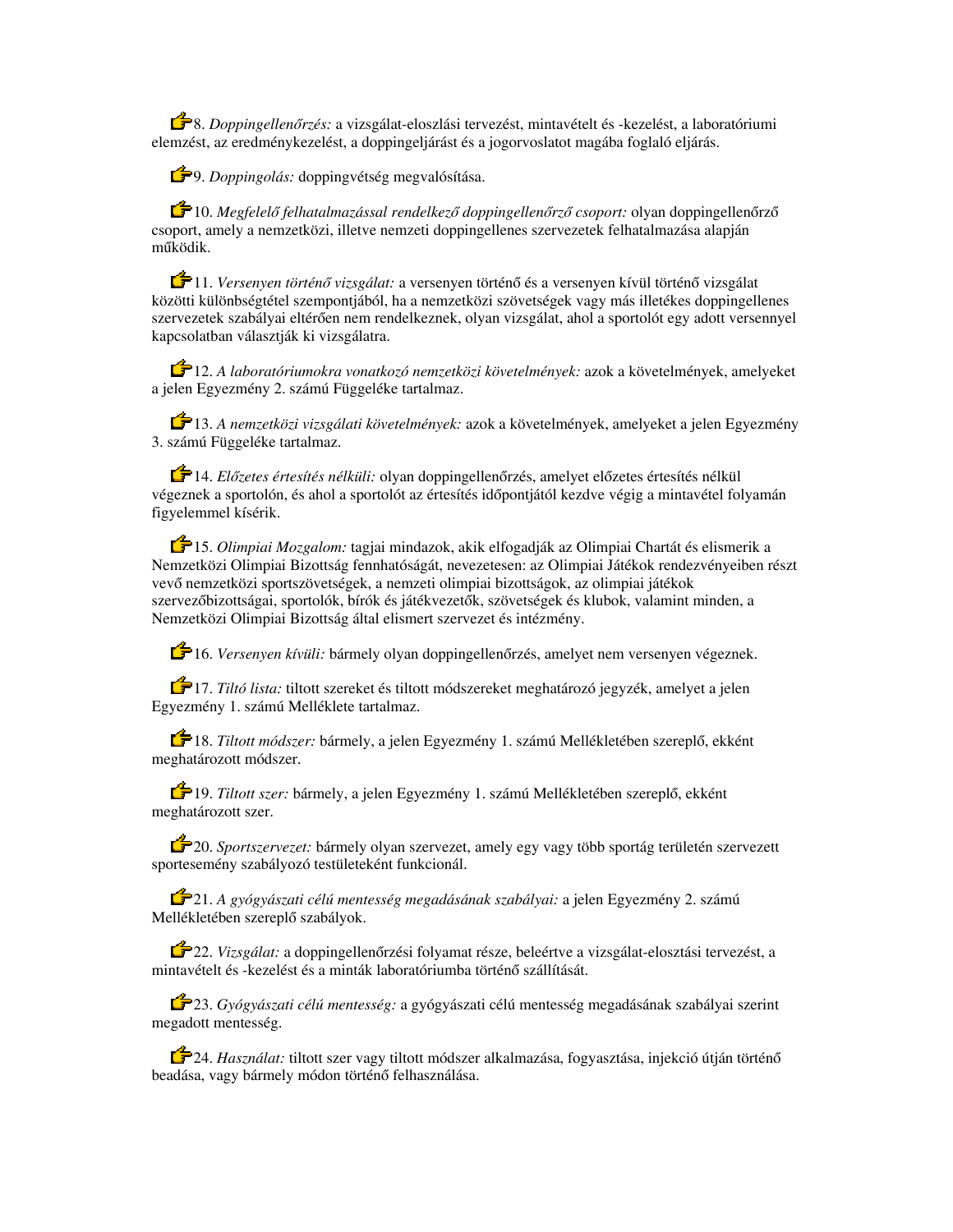25. *Nemzetközi Doppingellenes Ügynökség (WADA):* az e név alatt 1999. november 10-én a svájci jog alapján létrehozott alapítvány.

# *3. Cikk*

## **Az Egyezmény célja elérésének eszközei**

Az Egyezmény célja elérésének érdekében a Részes Államok vállalják, hogy:

 $\mathbf{F}_a$ ) nemzeti és nemzetközi szinten a Szabályzat elveivel összhangban levő intézkedéseket fogadnak el;

**b**) ösztönzik a sportolók és a sportetika védelmét szolgáló nemzetközi együttműködés minden formáját, valamint a kutatási eredmények megosztását;

*f* $\epsilon$ ) támogatják a Részes Államok és a főbb szervezetek doppingellenes nemzetközi - különösen a WADA-val való - együttműködését.

# *4. Cikk*

### **Az Egyezménynek a Szabályzathoz való viszonya**

1. A doppingellenes küzdelem nemzeti és nemzetközi szinten való megvalósításának összehangolása érdekében a Részes Államok elkötelezik magukat a Szabályzat elvei, mint a jelen Egyezmény 5. cikkelyében előirányzott intézkedések alapja mellett. A jelen Egyezmény semmi olyat nem tartalmaz, amely a Részes Államokat a Szabályzatot kiegészítő további intézkedések elfogadásában akadályozná.

 $\mathbb{Z}$  2. A Szabályzatnak, valamint a 2. és 3. számú Függelék legújabb változatának az Egyezményhez való csatolása tájékoztató jelleggel történt, azok nem képezik a jelen Egyezmény szerves részét. Ily módon a Függelékek nem jelentenek nemzetközi jogi kötelezettséget a Részes Államokra nézve.

3. A Mellékletek a jelen Egyezmény szerves részét képezik.

# *5. Cikk*

# **Az Egyezmény céljainak elérését szolgáló intézkedések**

A jelen Egyezményben foglalt kötelezettségek elfogadásával minden egyes Részes Állam vállalja a megfelelő intézkedések meghozatalát. Az ilyen intézkedések lehetnek: törvények, rendeletek, szabályozási elvek vagy közigazgatási gyakorlat.

# *6. Cikk*

#### **Az Egyezménynek más nemzetközi dokumentumokhoz való viszonya**

Jelen Egyezmény nem változtatja meg a Részes Államoknak a jelen Egyezmény tárgyával és céljaival összhangban lévő, korábban kötött megállapodásaiból fakadó kötelezettségeit. Mindez nem befolyásolja más Részes Államoknak a jelen Egyezményből fakadó jogainak gyakorlását, illetve az ebből fakadó kötelezettségeinek a teljesítését.

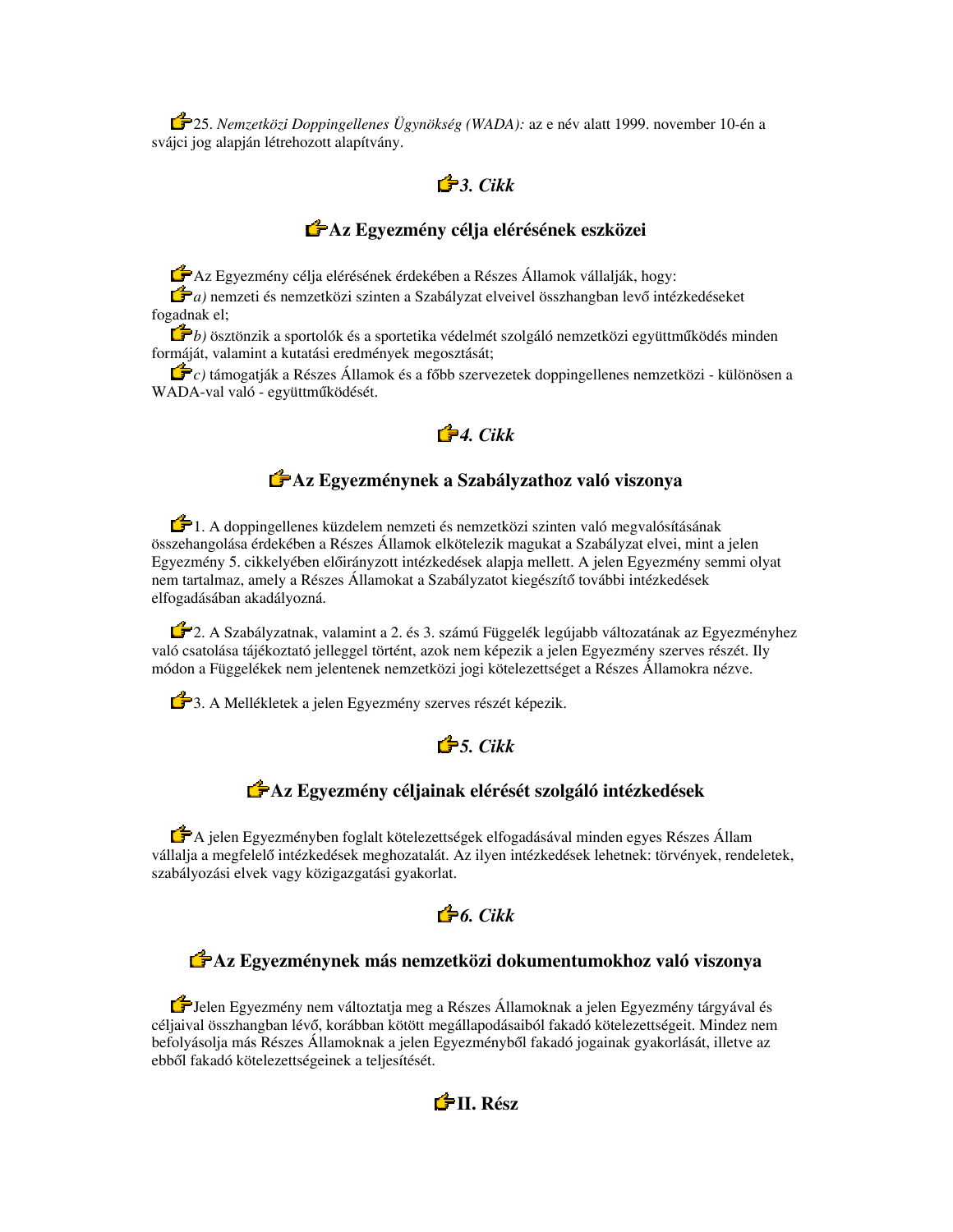# **NEMZETI SZINTŰ DOPPINGELLENES TEVÉKENYSÉG**

# *7. Cikk*

# **A hazai doppingellenes tevékenység összehangolása**

A Részes Államok kötelesek biztosítani a jelen Egyezmény alkalmazását, elsősorban a hazai doppingellenes tevékenység összehangolása révén. Jelen Egyezményből fakadó kötelezettségeik teljesítése során a Részes Államok a doppingellenes szervezetekre, valamint a sporthatóságokra és sportszervezetekre támaszkodhatnak.

# *8. Cikk*

### **A tiltott szerekhez és módszerekhez való hozzáférés, illetve ezeknek a sportban való felhasználásának a korlátozása**

1. A Részes Államok, amennyiben szükséges, intézkedéseket kötelesek elfogadni a tiltott szerek és módszerek hozzáférhetőségének korlátozására annak érdekében, hogy korlátozzák azok sportban való felhasználását, kivéve, ha a felhasználás gyógyászati célú mentesség alapján történik. Az ilyen intézkedéseknek meghozatala a tiltott szereknek és módszereknek a sportolókhoz való eljuttatásának megakadályozása, valamint az előállítás, szállítás, behozatal, elosztása és forgalmazás ellenőrzésének érdekében történik.

2. A Részes Államok intézkedéseket kötelesek elfogadni, illetve amennyiben szükséges, joghatóságukon belül ösztönözni kötelesek az illetékes szervezeteket, hogy intézkedéseket fogadjanak el a tiltott szerek és módszerek sportolók általi használatának és birtoklásának korlátozására, kivéve, ha a felhasználás gyógyászati célú mentesség alapján történik.

3. A jelen Egyezmény nyomán meghozott intézkedések semmi módon nem gátolhatják a sportban tiltott, illetve korlátozás alatt álló szerek és módszerek jogszerű használatát.

## *9. Cikk*

## **A sportolót segítő személyzettel szemben hozott intézkedések**

A Részes Államok maguk is kötelesek intézkedéseket tenni, illetve amennyiben szükséges, ösztönözni kötelesek a sportszervezeteket és doppingellenes szervezeteket, hogy intézkedéseket, beleértve a szankciókat és büntetéseket, fogadjanak el az olyan, a sportolókat segítő személyzettel szemben, akik doppingvétséget vagy más, a doppinggal kapcsolatos vétséget követnek el.

# *10. Cikk*

# **Táplálékkiegészítők**

A Részes Államok, amennyiben szükséges, ösztönözni kötelesek a táplálékkiegészítők gyártóit és forgalmazóit, hogy a legjobb gyakorlatot alakítsák ki a táplálékkiegészítők marketingje és forgalmazása során, beleértve ezen készítmények összetételének részletezését és a minőségbiztosítást.

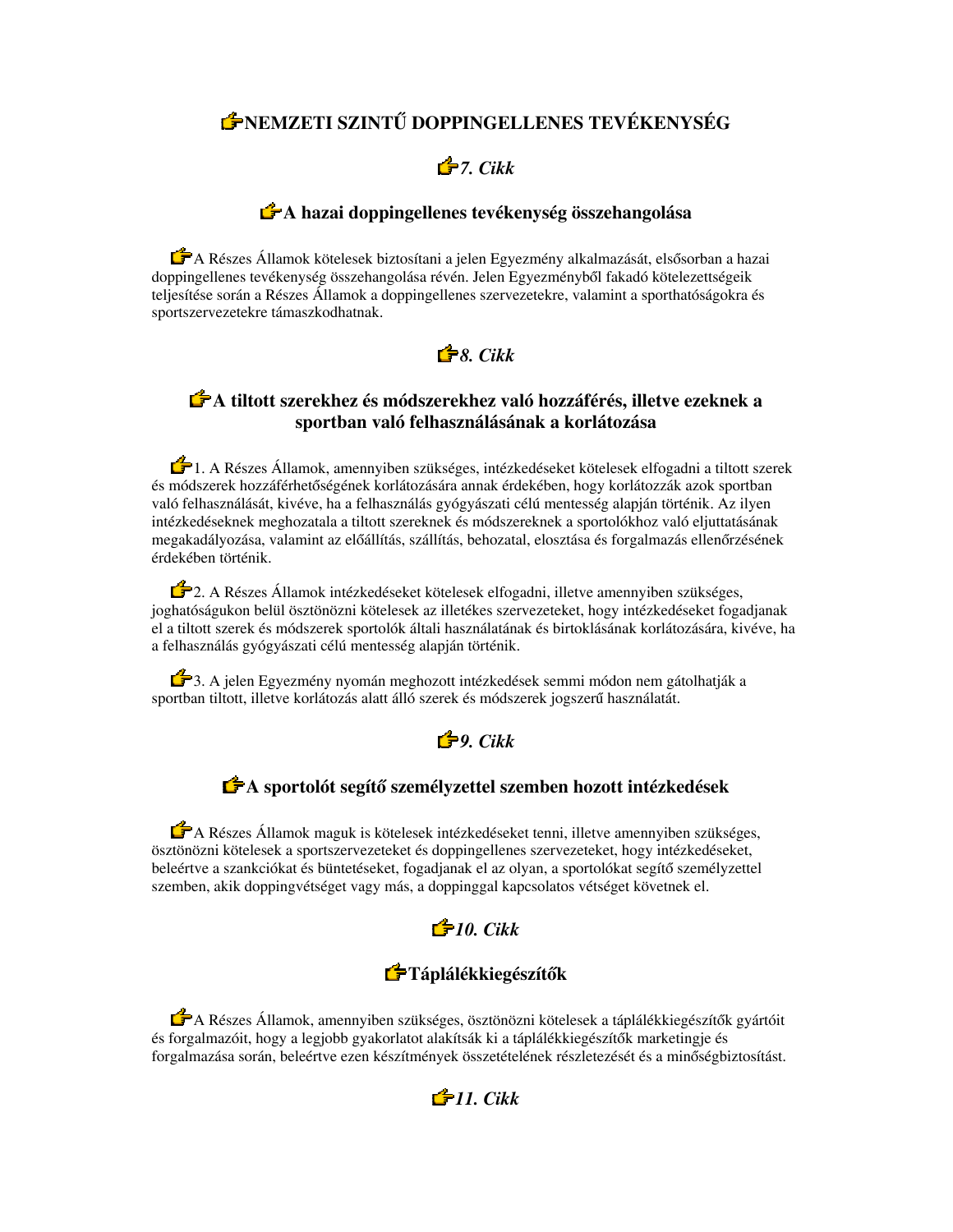

A Részes Államok, amennyiben szükséges, kötelesek  $\mathbf{F}_a$ ) saját költségvetésükből pénzügyi forrásokat biztosítani az összes sportágra kiterjedő nemzeti vizsgálati program támogatására, illetve támogatni a sportszervezeteket és doppingellenes szervezeteket a doppingellenőrzések finanszírozásában akár közvetlen támogatások, akár juttatások formájában, vagy oly módon, hogy már a szervezetek számára odaítélendő támogatások vagy juttatások keretszámainak meghatározásakor figyelembe veszik az ilyen ellenőrzések költségeit;

*b)* lépéseket tenni a sporthoz kapcsolódó pénzügyi támogatásnak az eltiltás időszakára történő visszatartására azoktól az egyéni sportolóktól vagy a sportolókat segítő személyzettől, akiket doppingvétség miatt eltiltottak;

 $\mathbf{F}_c$ ) visszatartani a sporthoz kapcsolódó pénzügyi támogatás egy részét vagy teljes egészét bármely olyan sportszervezettől vagy doppingellenes szervezettől, amely nem tesz eleget a Szabályzatnak, vagy a Szabályzattal összefüggésben elfogadott hatályos doppingellenes szabályoknak.



### **A doppingellenőrzés elősegítését szolgáló intézkedések**

A Részes Államok, amennyiben szükséges, kötelesek  $\mathbf{F}_a$ ) joghatóságukon belül ösztönözni és segíteni a sportszervezeteket és doppingellenes szervezeteket, hogy a doppingellenőrzéseket a Szabályzat előírásainak betartásával végezzék, beleértve az előzetes értesítés nélküli, a versenyen kívüli és versenyen történő vizsgálatot;

*b)* ösztönözni és segíteni a sportszervezeteket és doppingellenes szervezeteket olyan megállapodások tárgyalások útján történő létrehozásában, amelyek lehetővé teszik, hogy tagjaikat egy másik ország megfelelő felhatalmazással rendelkező doppingellenőr-csoportjai vizsgálhassák meg;

 $\mathbf{F}_c$ ) vállalni, hogy a joghatóságukon belül segítik a sportszervezeteket és doppingellenes szervezeteket, hogy a doppingellenőrzés elemzési feladatainak elvégzése céljából akkreditált doppingellenőrző laboratóriumhoz juthassanak.

## **III. Rész**

# **NEMZETKÖZI EGYÜTTMŰKÖDÉS**

# *13. Cikk*

# **A doppingellenes szervezetek és sportszervezetek közötti együttműködés**

A jelen Egyezmény céljai nemzetközi szinten történő elérésének érdekében a Részes Államok kötelesek ösztönözni a saját joghatóságukon belüli és a többi Részes Állam joghatóságán belüli doppingellenes szervezetek, állami hatóságok és sportszervezetek közötti együttműködést.

# *14. Cikk*

# **A WADA céljainak támogatása**

A Részes Államok vállalják, hogy támogatják a WADA-nak a nemzetközi doppingellenes harcban megvalósuló fontos küldetését.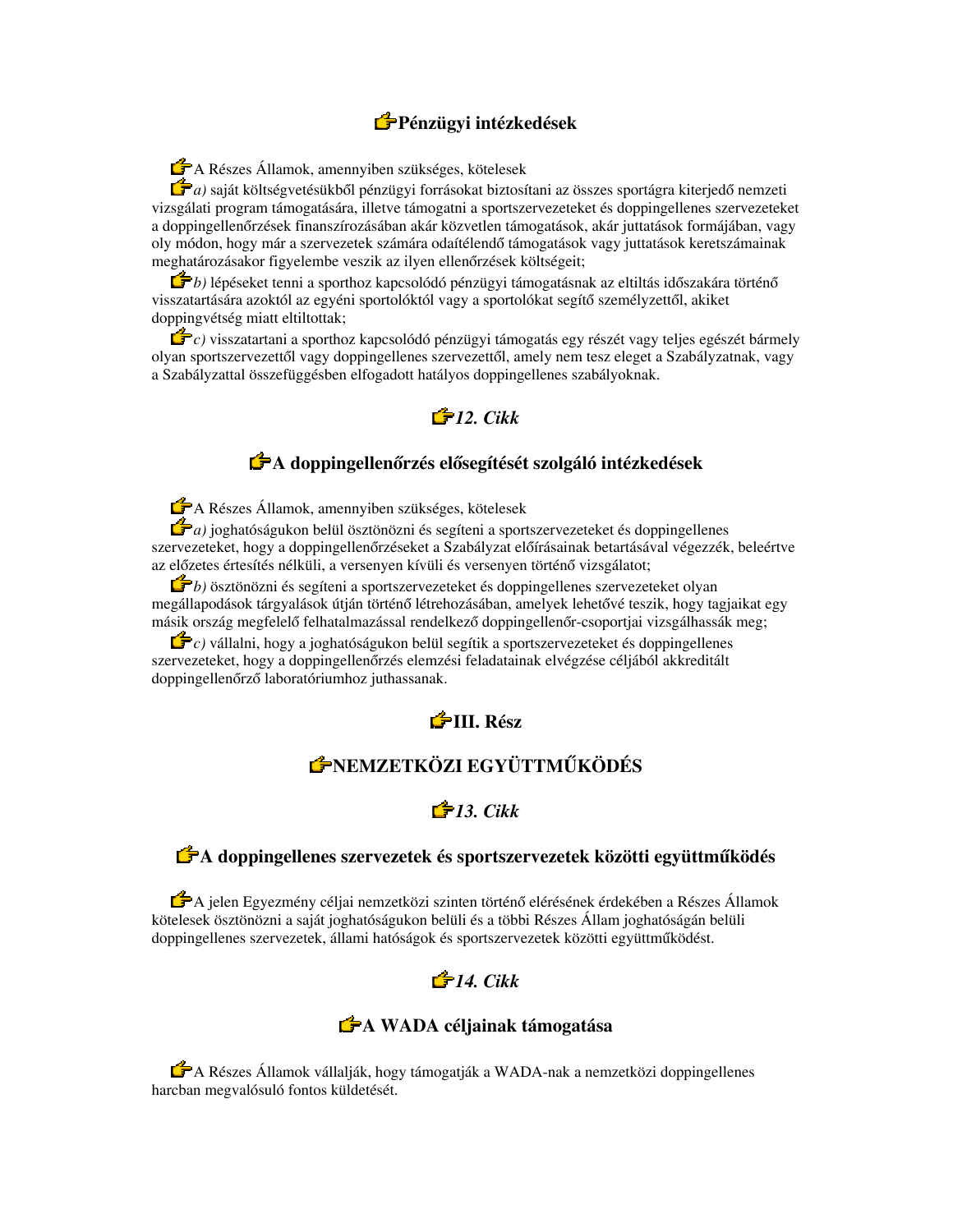*15. Cikk*

#### **A WADA egyenlő pénzügyi támogatása**

A Részes Államok támogatják azt az elvet, hogy a WADA jóváhagyott költségvetésének előteremtéséből az állami hatóságok és az Olimpiai Mozgalom egyenlő módon vegye ki részét.

### *16. Cikk*

#### **Nemzetközi együttműködés a doppingellenőrzésben**

Felismerve, hogy a doppingellenes küzdelem csak akkor lehet hatékony, ha a sportolókat előzetes értesítés nélkül lehet ellenőrizni és a mintákat megfelelő időben laboratóriumi elemzésre lehet küldeni, a Részes Államok, amennyiben szükséges, saját törvényeikkel és eljárási rendjükkel összhangban kötelesek

 $\mathbf{F}$ a) a vendéglátó ország nemzeti előírásainak figyelembevételével támogatni a WADA-t és a Szabályzattal összhangban működő doppingellenes szervezeteket azon feladatukban, hogy sportolóikon versenyen és versenyen kívüli doppingellenőrzést végezzenek, függetlenül attól, hogy a területükön vagy másutt tartózkodnak;

*b)* elősegíteni a megfelelő felhatalmazással rendelkező doppingellenőrző csoportoknak a határokon való gyors átjutását, amikor doppingellenőrző tevékenységet végeznek;

**f** $\epsilon$ ) együttműködni a levett minták határokon keresztül történő szállításának vagy átvitelének felgyorsításában oly módon, hogy a minták biztonsága és sérthetetlensége fenntartható legyen;

*d*) segíteni a különböző doppingellenes szervezetek doppingellenőrzéseinek nemzetközi összehangolását, és e célból együttműködni a WADA-val;

*e)* elősegíteni a saját joghatóságukon belüli és a többi Részes Állam joghatóságán belüli doppingellenőrző laboratóriumok közötti együttműködést. Különösen az akkreditált doppingellenőrző laboratóriumokkal rendelkező Részes Államoknak kell bátorítaniuk a joghatóságukon belüli laboratóriumokat, hogy más Részes Államokat támogassanak abban, hogy hozzájuthassanak azokhoz a tapasztalatokhoz, jártassághoz és technikákhoz, amelyek - amennyiben ezen államok úgy kívánják - a saját laboratórium felállításához szükségesek;

*f)* ösztönözni és támogatni a kijelölt doppingellenes szervezetek közötti, a Szabályzattal összhangban lévő, kölcsönös vizsgálati megállapodások létrejöttét;

*g)* kölcsönösen elismerni bármely doppingellenes szervezetnek a Szabályzatnak megfelelően végzett doppingellenőrzési és eredménykezelési eljárását, beleértve a doppingbüntetéseket is.



# **Önkéntes Pénzalap**

 $\mathbb{F}$ 1. Ezennel létrehozásra kerül a "Dopping felszámolásáért létesített pénzalap", a továbbiakban: Önkéntes Pénzalap. Az Önkéntes Pénzalap az UNESCO Pénzügyi szabályzatának megfelelően létesített bizalmi letétekből áll. Minden, a Részes Államok vagy egyéb szereplők által nyújtott hozzájárulás önkéntes alapon történik.

2. Az Önkéntes Pénzalap forrásai az alábbiakból tevődnek össze:

*a)* a Részes Államok által nyújtott hozzájárulások;

*b)* hozzájárulás, ajándék vagy hagyaték, melyek származhatnak:

*(i)* más államoktól,

*(ii)* az Egyesült Nemzetek keretén belüli szervezetektől és programoktól, vagy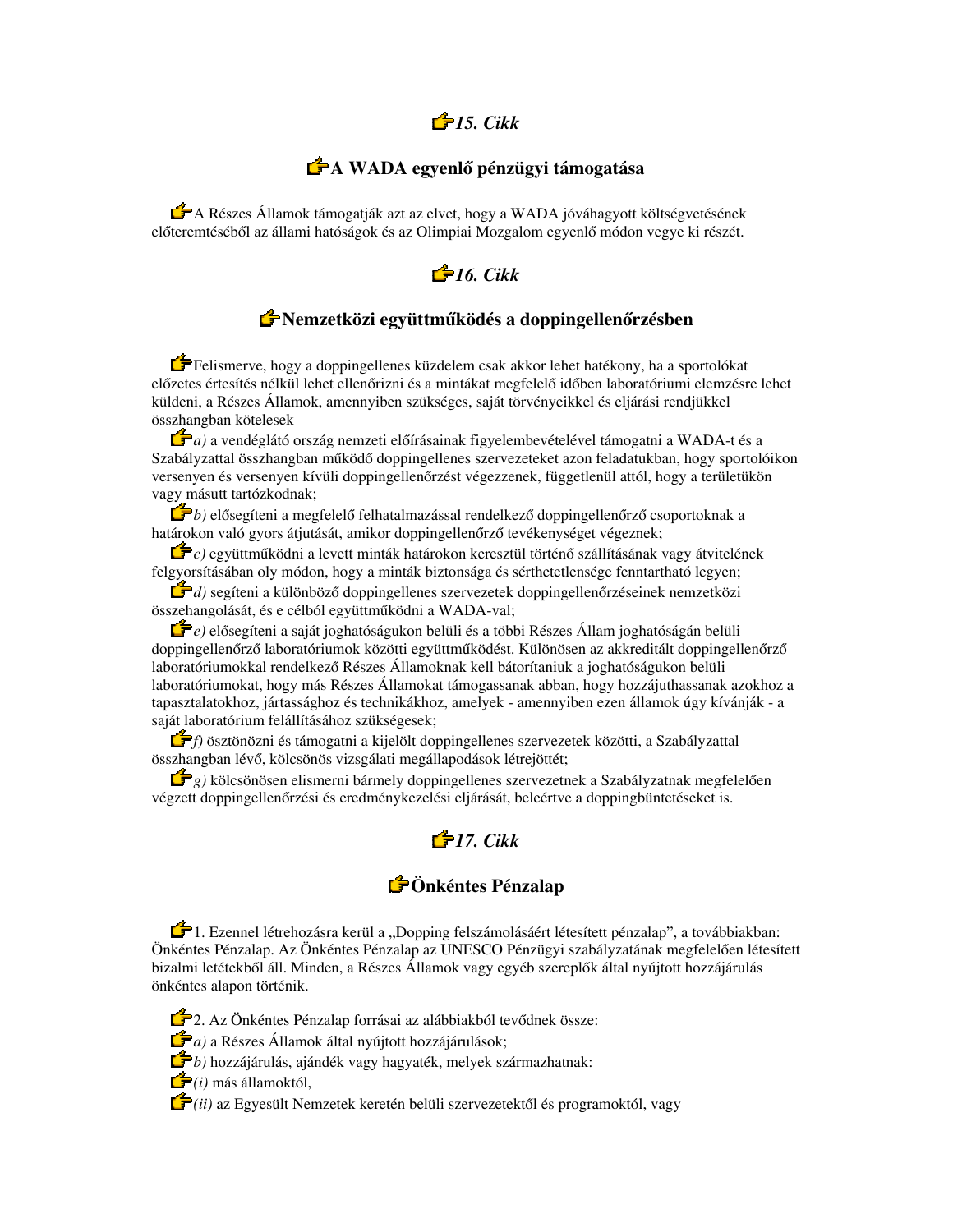*(iii)* állami vagy magánszervezetektől, illetve magánszemélyektől;

*c*) az Önkéntes Pénzalap forrásai után járó kamatok;

 $\mathbf{F}_d$ ) gyűjtésekből származó összegek, valamint az Önkéntes Pénzalap javára szervezett események bevételei;

 $\mathbf{F}_e$ ) bármely más forrás, amelyet az Önkéntes Pénzalap szabályzatának engedélyével a Felek Konferenciája szed be.

3. A Részes Államok által az Önkéntes Pénzalap részére nyújtott hozzájárulások nem tekinthetők olyannak, mint ami helyettesítheti a Részes Államoknak a WADA éves költségvetéséhez való hozzájárulási kötelezettségét.



# **Az Önkéntes Pénzalap felhasználása és a vele való rendelkezés**

Az Önkéntes Pénzalap forrásait a Felek Konferenciája osztja el az általuk elfogadott tevékenységek finanszírozására, különösen arra, hogy - a WADA céljainak figyelembevételével segítsék a Részes Államokat a jelen Egyezmény rendelkezéseivel összhangban levő doppingellenes programok kialakításában és végrehajtásában, valamint hogy fedezze a jelen Egyezmény működési költségeit. Semmilyen politikai, gazdasági vagy egyéb feltétel sem fűzhető az Önkéntes Pénzalapba tett hozzájárulásokhoz.



# **NEVELÉS ÉS FELVILÁGOSÍTÁS**

## *19. Cikk*

#### **Általános nevelési és felvilágosítási elvek**

1. A Részes Államok a lehetőségeikhez mérten vállalják, hogy doppingellenes nevelési és felvilágosítási programokat támogatnak, alakítanak ki, illetve valósítanak meg. Általánosságban, ezek a programok a sportolók számára naprakész és pontos információt nyújtanak

 $\mathcal{F}_a$ ) a doppingnak a sport etikai értékeire való veszélyességéről;

*b)* a dopping egészségügyi következményeiről.

 $\mathbb{F}_2$ . A fentieken túl a nevelési és felvilágosítási programoknak, különösen a felvilágosítás kezdeti időszakában, a sportolók és a sportolókat támogató személyzet részére naprakész és pontos információt kell nyújtani az alábbi területeken:

 $\mathbf{F}_a$ ) a doppingellenőrzésekről;

*b)* a sportolóknak a dopping elleni küzdelemmel kapcsolatos jogairól és kötelességeiről, beleértve a Szabályzattal kapcsolatos információkat és az adott sportágak és a doppingellenes szervezetek doppingellenes politikájáról. Az ilyen információknak tartalmazni kell a doppingvétség elkövetésének a következményeit;

*c* $\vec{r}$ c) a tiltott szerek és módszerek listájáról, valamint a gyógyászati célú mentesség szabályairól; *d*) táplálékkiegészítőkről.

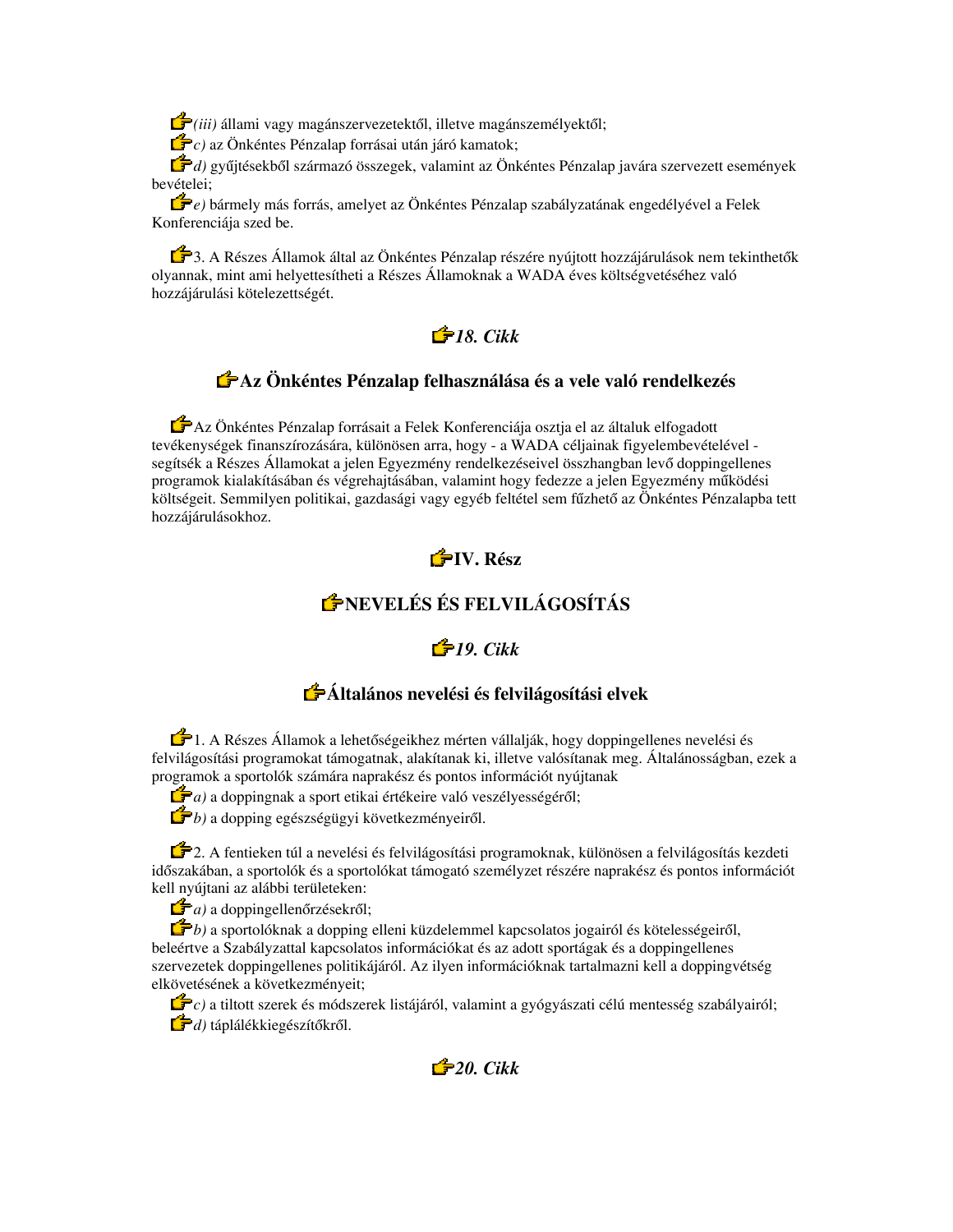## **Szakmai magatartáskódex**

 $\mathbf{G}$  A Részes Államok ösztönözni kötelesek az illetékes szakmai szövetségeket és intézményeket, hogy olyan magatartáskódexet és doppingellenes gyakorlati magatartást és etikai elveket dolgozzanak ki és valósítsanak meg, amelyek megfelelnek a Szabályzat előírásainak.

# *21. Cikk*

### **A sportolók és a sportolókat segítő személyzet bevonása**

A Részes Államok kötelesek ösztönözni, és a lehetőségeikhez mérten támogatni a sportolóknak és a sportolókat segítő személyzetnek a sport és más releváns szervezetek doppingellenes tevékenységben való részvételét, valamint a joghatóságukon belül lévő sportszervezeteket is arra ösztönözni, hogy ugyanezt tegyék.



## **A sportszervezetek és a folyamatos doppingellenes nevelés és felvilágosítás**

A Részes Államok kötelesek arra ösztönözni a sportszervezeteket és doppingellenes szervezeteket, hogy a fenti 19. Cikkben meghatározott témákban a sportolók és a sportolókat segítő személyzet számára folyamatosan nevelési és felvilágosítási programokat végezzenek.



# **A nevelés és felvilágosítás terén való együttműködés**

 $\mathbb{F}$ A Részes Államok kötelesek kölcsönösen együttműködni és amennyiben szükséges, az illetékes szervezetekkel megosztani a hatékony doppingellenes programokkal kapcsolatos információkat, gyakorlatot és tapasztalatot.

**V. Rész**

**KUTATÁS**

*24. Cikk*

## **A doppingellenes kutatás támogatása**

A Részes Államok vállalják, hogy az alábbi területeken - lehetőségeikhez mérten - a sportszervezetekkel és más illetékes szervezetekkel együttműködve ösztönzik és elősegítik a doppingellenes kutatásokat:

 $\mathbf{F}_a$ ) megelőzés, kimutatási módszerek, a dopping magatartásbeli és társadalmi vonatkozásai, valamint egészségügyi következményei;

**b**) a személyiségi jogok sérthetetlenségét tiszteletben tartó, tudományosan megalapozott fiziológiai és pszichológiai felvilágosító programok kidolgozása;

**c** $\vec{r}$ c) minden, a tudományos fejlődés által keletkezett új szer és módszer felhasználása.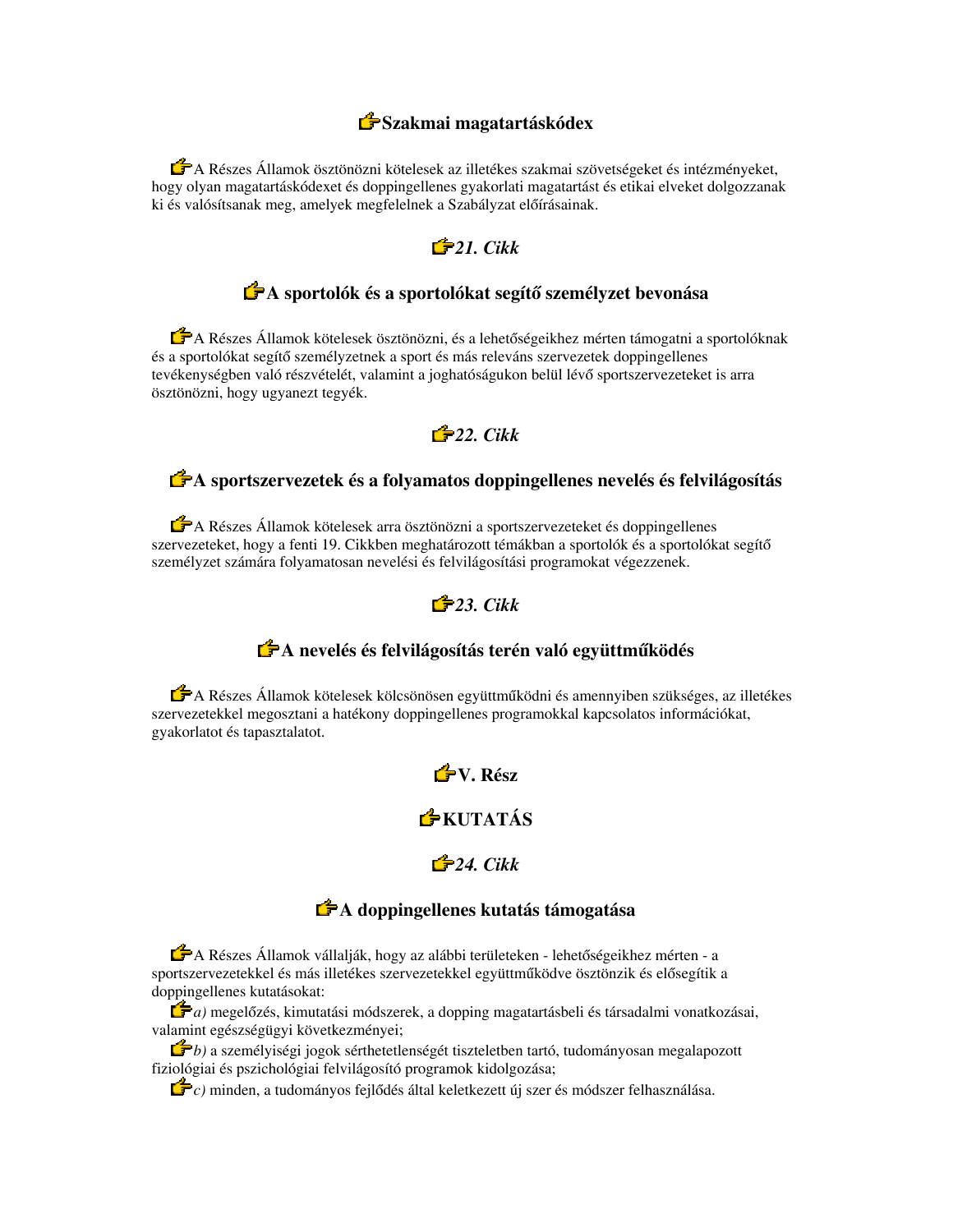*25. Cikk*

#### **A doppingellenes kutatás jellege**

A fenti 24. Cikkben lefektetett doppingellenes kutatás elősegítése során a Részes Államok kötelesek biztosítani, hogy az ilyen kutatás

*a*) megfeleljen a nemzetközileg elismert etikai gyakorlatnak;

*b)* elkerülje a tiltott szereknek és tiltott módszereknek sportolókon való alkalmazását;

*c***)** megfelelő elővigyázatossággal történjen, elkerülendő az eredményekkel való visszaéléseket, illetve azoknak dopping célú felhasználását.

*26. Cikk*

## **A doppingellenes kutatás eredményeinek megosztása**

A nemzeti és nemzetközi jog betartásával a Részes Államok kötelesek - amennyiben szükséges megosztani a doppingellenes kutatási eredményeket más Részes Államokkal és a WADA-val.

# *27. Cikk*

# **Sporttudományos kutatás**

A Részes Államok kötelesek ösztönözni:  $\hat{I}_a$ ) a tudományos és orvostársadalmat, hogy a Szabályzat elveivel összhangban álló sporttudományos kutatásokat folytassanak;

**b**) a joghatóságukon belüli sportszervezeteket és sportolókat segítő személyzetet, hogy alkalmazzák a Szabályzat elveivel összhangban álló sporttudományos kutatások eredményeit.

# **VI. Rész**

### *<u>FAZ EGYEZMÉNY NYOMON KÖVETÉSE</u>*

*28. Cikk*

# **A Felek Konferenciája**

1. Ezúttal létrehozásra kerül a Felek Konferenciája. A Felek Konferenciája a jelen Egyezmény szuverén testülete.

 $\mathbb{F}$ 2. A Felek Konferenciája a rendes üléseit elvben kétévenként köteles tartani. Amennyiben a Felek Konferenciája úgy határoz, vagy a Részes Államok egy harmada azt kéri, rendkívüli ülést is tarthat.

3. A Felek Konferenciáján a Részes Államok mindegyikének egy szavazata van.

4. A Felek Konferenciája köteles saját Ügyrendet elfogadni.

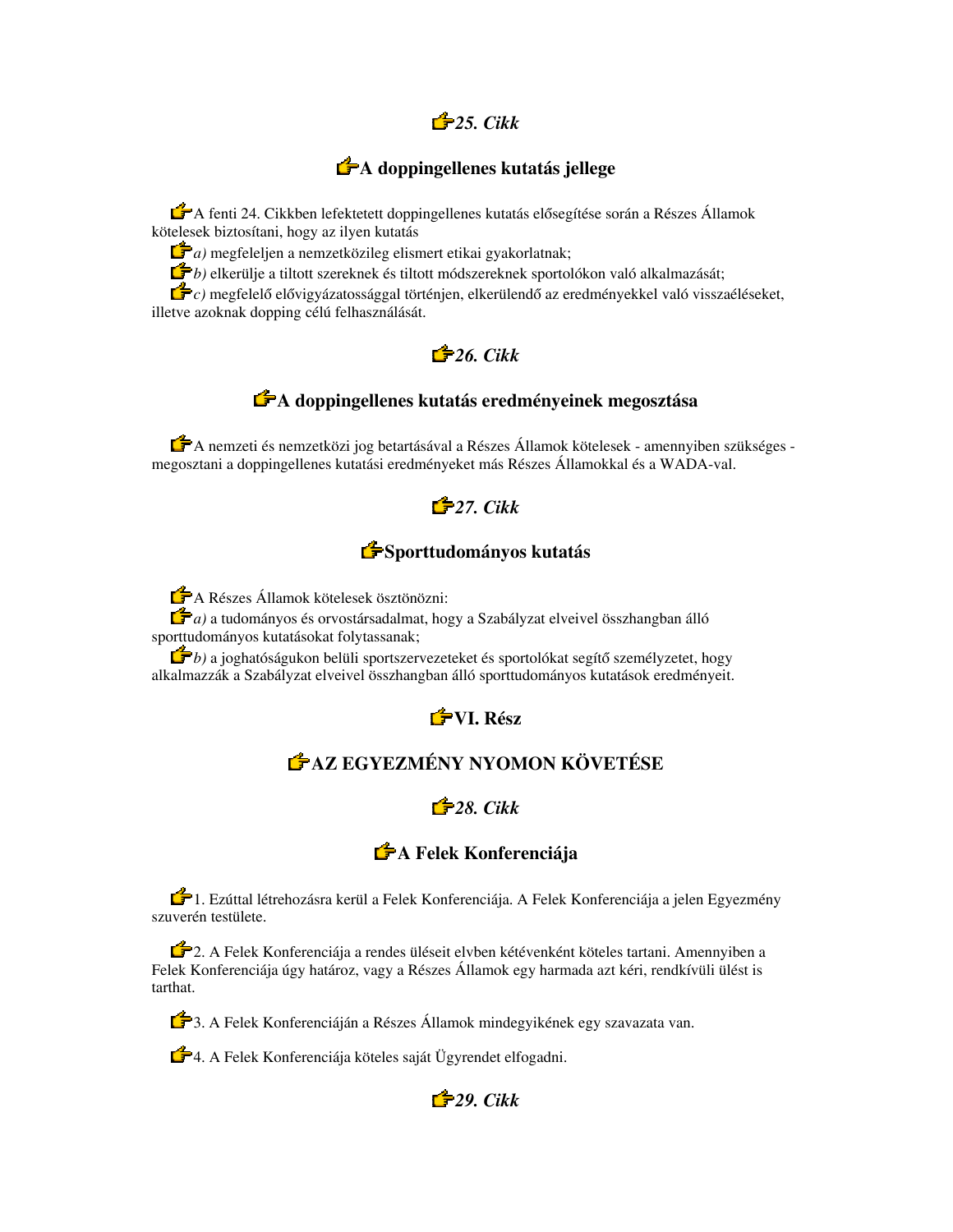### **A Felek Konferenciája munkáját segítő tanácsadó szervezet, valamint megfigyelők**

A WADA felkérést kap, hogy a Felek Konferenciája tanácsadó szervezete legyen. A Nemzetközi Olimpiai Bizottság, a Nemzetközi Paralimpiai Bizottság, az Európa Tanács, a Testnevelésért és Sportért Felelős Kormányközi Bizottság (CIGEPS) megfigyelői meghívást kapnak. A Felek Konferenciája dönthet abban, hogy más illetékes szervezetek megfigyelői felkérést kapjanak.

# *30. Cikk*

### **A Felek Konferenciája feladatai**

 $\mathbb{F}$ 1. A jelen Egyezmény egyéb rendelkezéseiben meghatározottak mellett, a Felek Konferenciája az alábbi feladatokat köteles ellátni:

 $\mathbf{F}_a$ ) elősegíti a jelen Egyezmény céljainak megvalósulását;

**b**) megvitatja a WADA-val való viszonyát, tanulmányozza a WADA éves költségvetése finanszírozásának mechanizmusát. Nem-részes államok is meghívhatók a megbeszélésekre;

**f** $\epsilon$ ) a 18. cikk rendelkezéseivel összhangban tervet fogad el az Önkéntes Pénzalap forrásainak felhasználására;

 $\mathbf{F}$ d) megvizsgálja a Részes Államoknak a 31. Cikk rendelkezései alapján benyújtott jelentéseit;

 $\mathbf{F}_e$ ) a 31. Cikk rendelkezéseivel összhangban, a doppingellenes rendszerek fejlődésére való reagálásként, folyamatos jelleggel vizsgálja a jelen Egyezmény betartásának nyomon követését. Bármely ellenőrző mechanizmus vagy intézkedés, amely túlmegy a 31. Cikk által meghatározott kereteken, a 17. Cikk által létrehozott Önkéntes Pénzalapból kerül finanszírozásra;

*f)* jóváhagyás céljából megvizsgálja a jelen Egyezmény módosítására benyújtott tervezeteket;  $\mathbf{F}_g$ ) jóváhagyás céljából, a jelen Egyezmény 34. Cikkének rendelkezéseivel összhangban, megvizsgálja a Doppinglistában és a Gyógyászati célú mentesség megadásának szabályaiban a WADA által elfogadott módosításokat;

*h)* meghatározza és végrehajtja a Részes Államok és a WADA között a jelen Egyezmény keretein belül történő együttműködést;

*i)* minden egyes ülése előtt, megvizsgálás céljából, jelentést kér a WADA-tól a Szabályzat végrehajtásáról.

2. Feladatainak teljesítésében a Felek Konferenciája együttműködhet más kormányközi testületekkel.

## *31. Cikk*

### **A Felek Konferenciájához benyújtott nemzeti beszámolók**

Kétévente a Részes Államok a Titkárságon keresztül az UNESCO valamelyik hivatalos nyelvén eljuttatnak a Felek Konferenciájához minden, az általuk a jelen Egyezmény rendelkezéseiben lefektetett célok megvalósítása érdekében tett intézkedésükkel kapcsolatos információt.

# *32. Cikk*



1. A Felek Konferenciája Titkárságát az UNESCO Főigazgatója köteles biztosítani.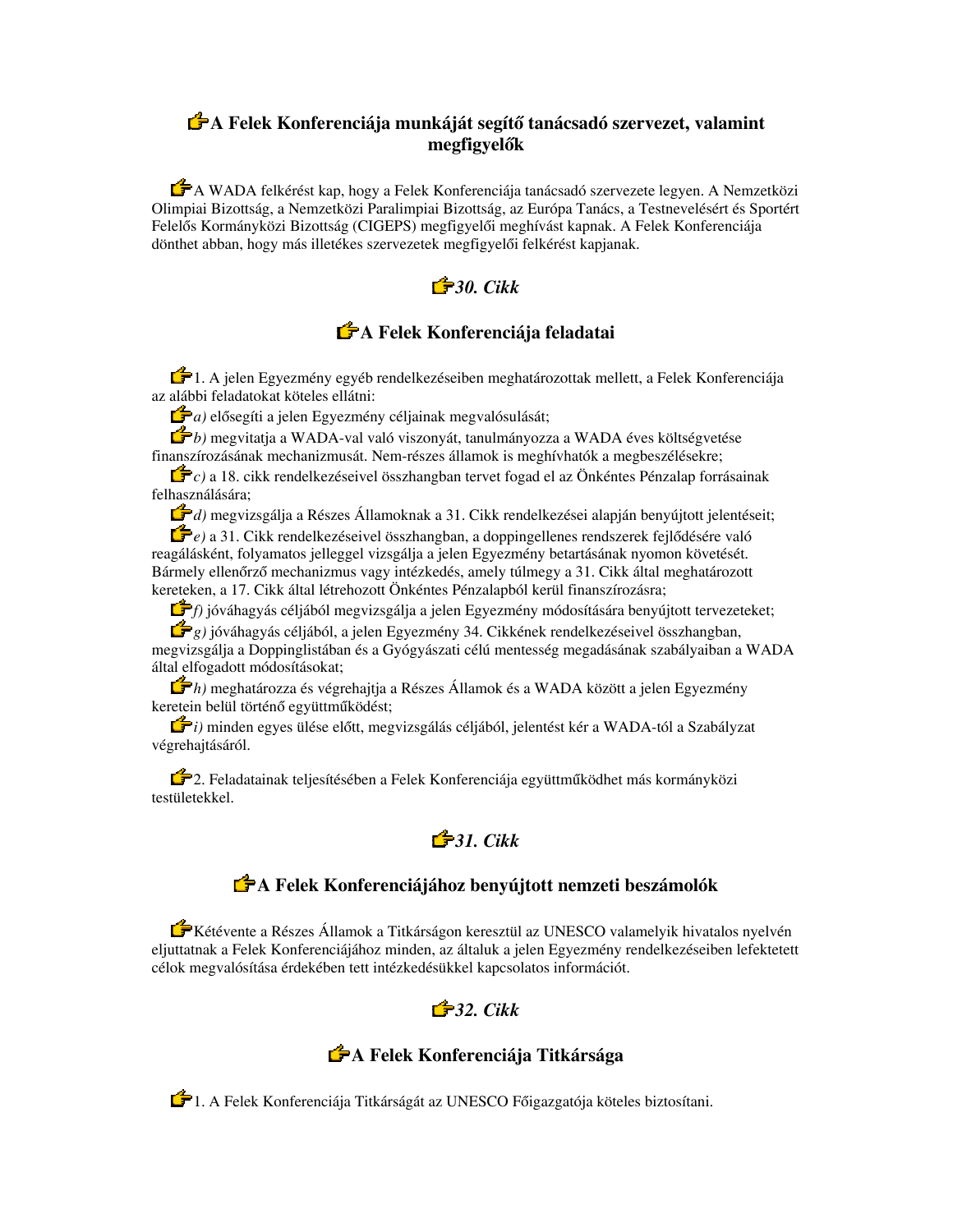2. A Felek Konferenciája kérésére az UNESCO Főigazgatója köteles a lehető legteljesebb mértékben igénybe venni a WADA által a Felek Konferenciája által elfogadott feltételek alapján nyújtott szolgáltatásokat.

3. Az Egyezménnyel kapcsolatos működési költségek szükséges szintű finanszírozása az UNESCO meglevő forrásain belül annak rendes költségvetéséből, a fenti 17. Cikk által létrehozott Önkéntes Pénzalapból, vagy a kettő megfelelő kombinációjának kétévenként megállapított formája segítségével történik. A Titkárságnak a rendes költségvetésből történő finanszírozása szigorúan takarékos módon történhet, és elfogadott vélemény, hogy önkéntes adományokra is szükség lesz az Egyezmény finanszírozása céljára.

4. A Titkárság köteles elkészíteni a Felek Konferenciája dokumentációját, az értekezletek napirendtervezetét, valamint köteles biztosítani a határozatok végrehajtását.

## *33. Cikk*

# **Az Egyezmény módosítása**

1. Minden Részes Államnak lehetősége van arra, hogy az UNESCO Főigazgatójához címezve írásos közleményben javaslatot tegyen a jelen Egyezmény módosítására. Az UNESCO Főigazgatója köteles az ilyen közleményeket eljuttatni minden Részes Államhoz, Amennyiben a közlemény köröztetését követő hat hónapon belül a Részes Államoknak legalább a fele hozzájárulását adja, akkor a Főigazgató köteles az ilyen javaslatokat a Felek Konferenciájának következő ülése elé terjeszteni.

 $\mathbf{F}$ 2. A módosításoknak a Felek Konferenciája általi elfogadásához a jelen lévő Részes Államok kétharmados szavazati többsége szükséges.

3. Elfogadás után a jelen Egyezmény módosításait ratifikálás, megerősítés, jóváhagyás, illetve csatlakozás céljából a Részes Államok elé kell terjeszteni.

4. A módosításokat ratifikáló, elfogadó, jóváhagyó, illetve azokhoz csatlakozó Részes Államok vonatkozásában a módosítások három hónappal azt követően lépnek hatályba, miután a Részes Államok két harmada letétbe helyezte a jelen Cikk 3. pontjában hivatkozott dokumentumokat. Ezt követően minden, valamely módosítást ratifikáló, megerősítő, jóváhagyó, illetve ahhoz csatlakozó Részes Állam vonatkozásában az említett módosítás három hónappal azt követően lép hatályba, miután az adott Részes Állam letétbe helyezte a saját ratifikálási, megerősítési, jóváhagyási vagy csatlakozási okmányát.

 $\mathbb{F}$ 5. Az az állam, amely a jelen cikkely 4. pontja értelmében hatályossá váló módosítást követően válik részesévé a jelen Egyezménynek, ettől eltérő szándékú nyilatkozat hiányában úgy tekintendő, mint:

 $\vec{r}$ *a)* a módosított jelen Egyezmény Részese;

**b**) a nem módosított Egyezmény Részese bármely, a módosítások által nem kötelezett Részes Állam vonatkozásában.

*34. Cikk*

# **Az Egyezmény mellékleteinek módosítására vonatkozó különleges eljárás**

 $\mathbf{F}$ 1. Amennyiben módosítja a tiltott szerek és módszerek listáját, valamint a gyógyászati célú mentesség szabályait, a WADA az UNESCO Főigazgatójához címzett írásos értesítés formájában tájékoztathatja őt a módosításokról. Az UNESCO Főigazgatója köteles haladéktalanul olyként értesíteni minden Részes Államot az ilyen változásokról, mint amelyek a jelen Egyezmény egy adott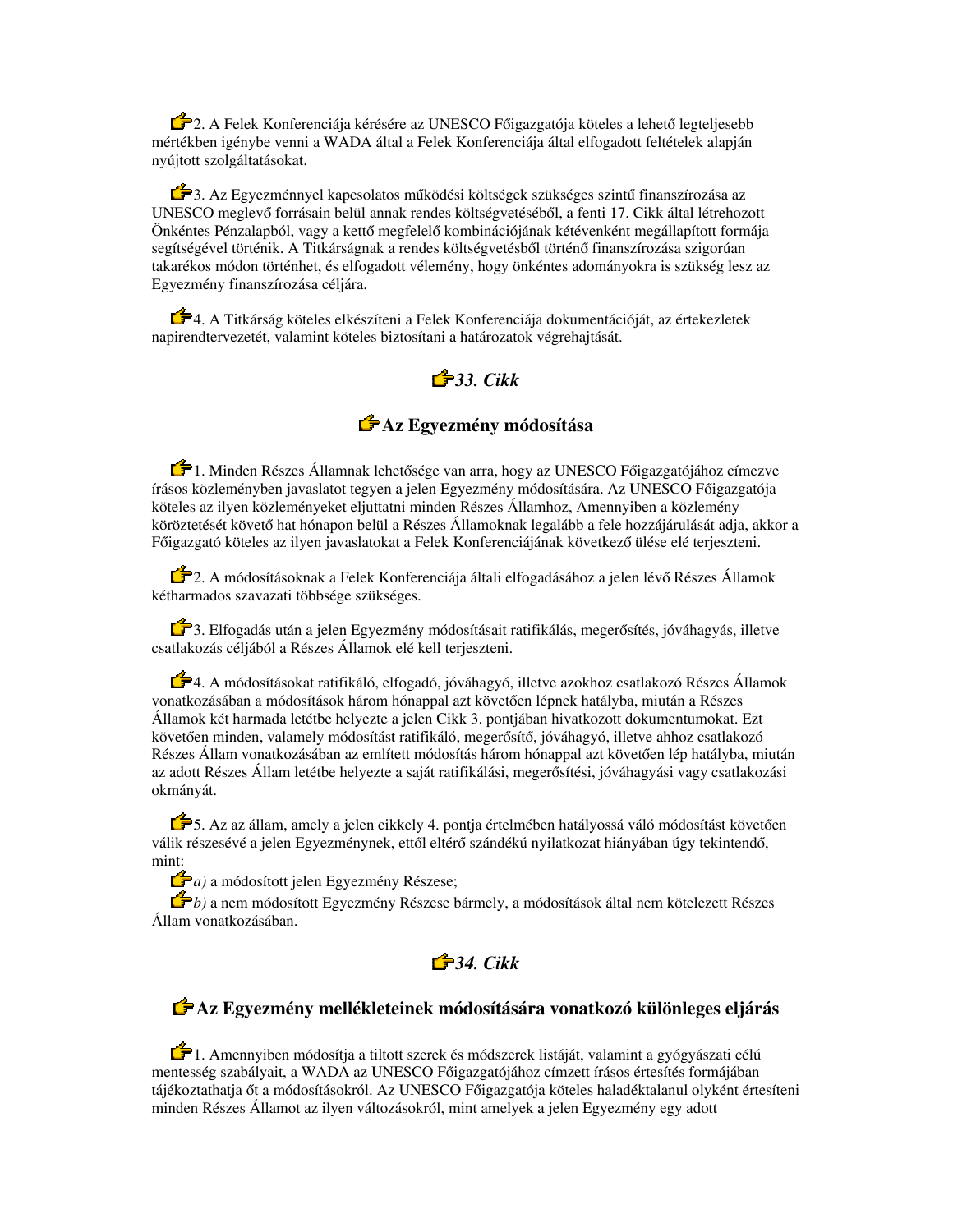Mellékletének módosítására tett javaslatok. A Mellékletek módosításának jóváhagyására a Felek Konferenciájának egyik ülésén vagy írásos konzultáció formájában kerül sor.

<sup>2</sup>2. A Részes Államoknak a Főigazgató értesítésétől számítva 45 nap áll rendelkezésre, hogy a javasolt módosítással szembeni ellenzésüket a Főigazgatónál kifejezzék akár írásban - amennyiben írásos konzultáció történt -, vagy a Felek Konferenciáján. Amennyiben a Részes Államok kétharmada nem fejezi ki ellenzését, a javasolt módosítás a Felek Konferenciája által elfogadottnak tekintendő.

3. A Főigazgató köteles a Részes Államokat értesíteni a Felek Konferenciája által elfogadott módosításokról. A módosítások az értesítést követő 45 nap múlva lépnek életbe, kivéve, ha valamely Részes Állam már előzőleg értesítette a Főigazgatót, hogy nem fogadja el ezeket a módosításokat.

4. Arra a Részes Államra nézve, amely előzőleg értesítette a Főigazgatót, hogy nem fogad el egy, az előző pontok szerint jóváhagyott módosítást, a nem módosított Melléklet továbbra is kötelező érvényű marad.



## **ZÁRÓ RENDELKEZÉSEK**

## *35. Cikk*

#### **Szövetségi vagy nem egységes alkotmánnyal rendelkező államok**

A szövetségi vagy nem egységes alkotmánnyal rendelkező Részes Államokra az alábbi előírások vonatkoznak:

*z* $\bullet$ a) A jelen Egyezmény azon előírásainak tekintetében, amelyeknek a hatályba léptetése a szövetségi vagy a központi hatalom joghatósága alá tartozik, a szövetségi vagy a központi kormány kötelezettségei azonosak a nem szövetségi államberendezkedésű Részes Államokéval;

*b)* A jelen Egyezmény azon előírásainak tekintetében, amelyeknek a hatályba léptetése olyan saját alkotmányozási jogú államok, országok, tartományok vagy kantonok joghatósága alá tartozik, amelyekre nézve a szövetségi állam alkotmányos rendje a törvényhozási intézkedések tekintetében nem bír kötelező hatállyal, a szövetségi kormány köteles tájékoztatni az ilyen államok, országok, tartományok vagy kantonok illetékes hatóságait az elfogadásra vonatkozó ajánlásukról.



# **Ratifikálás, elfogadás, jóváhagyás vagy csatlakozás**

A jelen Egyezménynek az UNESCO tagállamai által történő ratifikálására, megerősítésére, jóváhagyására vagy a hozzá való csatlakozásra az államok megfelelő alkotmányos eljárásainak függvényében kerül sor. A ratifikációs, a megerősítési, a jóváhagyási vagy a csatlakozási dokumentumokat az UNESCO Főigazgatójánál kell letétbe helyezni.



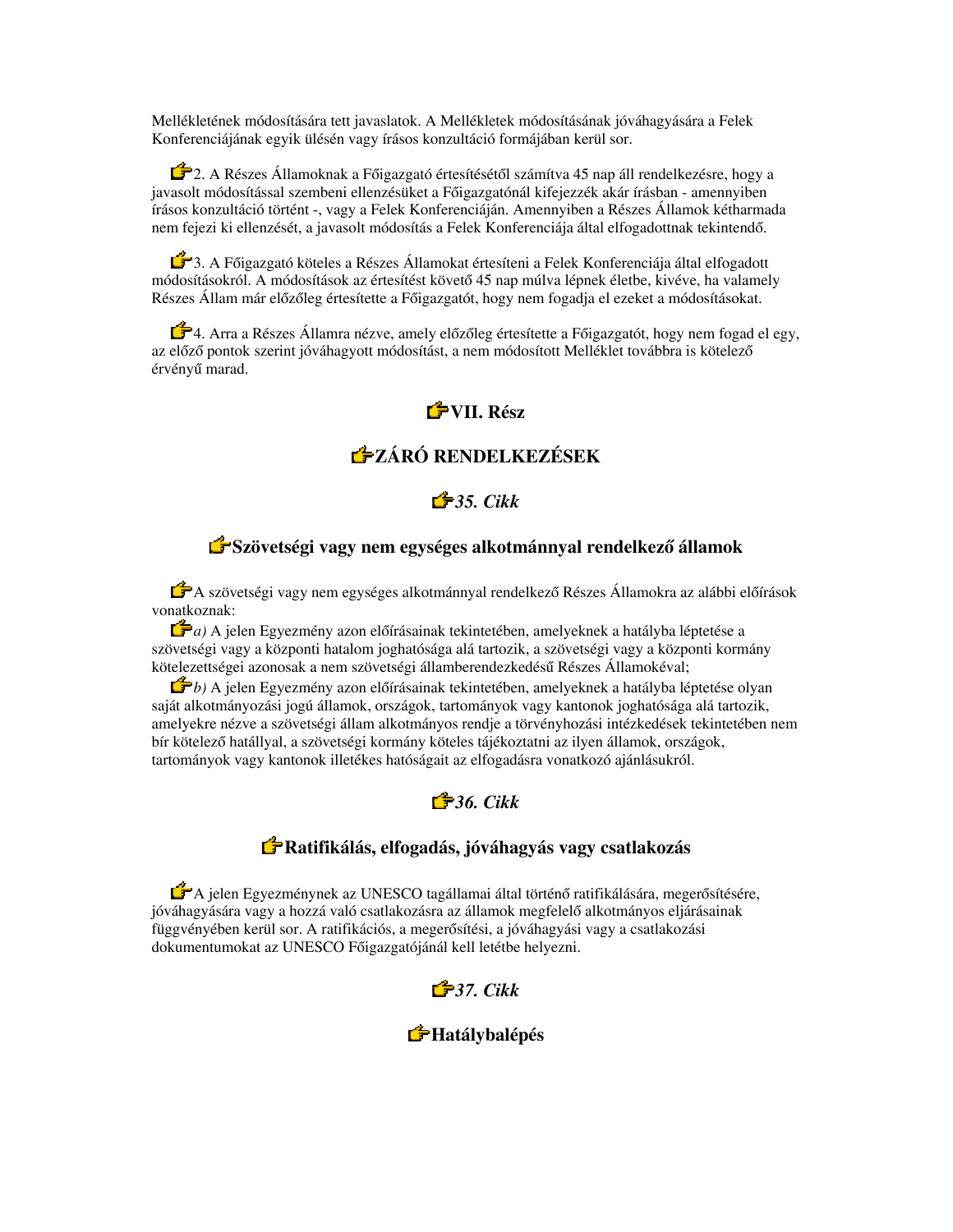1. A jelen Egyezmény annak a hónapnak az első napján lép hatályba, miután egy hónap eltelt azt követően, hogy letétbe helyezték a harmincadik ratifikációs, megerősítési, jóváhagyási vagy csatlakozási okmányt.

2. Bármely állam vonatkozásában, amely később kifejezi jóváhagyását, hogy rá nézve kötelező legyen, a jelen Egyezmény annak a hónapnak az első napján lép hatályba, miután egy hónap eltelt azt követően, hogy letétbe helyezték az adott állam ratifikációs, megerősítési, jóváhagyási vagy csatlakozási okmányát.



# **Az Egyezmény területi hatálya**

1. Bármely állam a ratifikációs, megerősítési, jóváhagyási vagy csatlakozási okmányának letétbe helyezésekor nyilatkozatban határozhatja meg azt területet vagy azokat a területeket, amelyek nemzetközi kapcsolataiért felelősséget visel, és amelyekre a jelen Egyezmény érvényes.

2. Egy későbbi időpontban bármely Részes Állam az UNESCO-hoz intézett nyilatkozatban kiterjesztheti a jelen Egyezmény alkalmazását bármely, a nyilatkozatban meghatározott területre. Az ilyen terület vonatkozásában az Egyezmény annak a hónapnak az első napján lép hatályba, miután egy hónap eltelt a nyilatkozatnak a letéteményes általi kézhezvételét követően.

3. Bármely, a fenti két pont szerint tett nyilatkozat, az ilyen nyilatkozatban említett terület vonatkozásában, visszavonható az UNESCO-hoz intézett értesítés formájában. Az ilyen visszavonás annak a hónapnak az első napján lép hatályba, miután egy hónap eltelt a nyilatkozatnak a letéteményes általi kézhezvételét követően.



A jelen Egyezményt minden egyes Részes Állam felmondhatja. A felmondást írásos nyilatkozatban kell közölni és az UNESCO Főigazgatójánál letétbe kell helyezni. A felmondás annak a hónapnak az első napján lép hatályba, miután hat hónap eltelt a felmondó nyilatkozat kézhezvételét követően. Ez semmilyen formában nem befolyásolhatja az érintett Részes Államnak a felmondás hatályossá válásáig fennálló pénzügyi kötelezettségeit.



# **Letéteményes**

A Jelen Egyezmény és annak módosításai vonatkozásában az UNESCO Főigazgatója legyen a Letéteményes. Letéteményesként az UNESCO Főigazgatója tájékoztatja a Részes Államokat, illetve a szervezet tagállamait az alábbiakról:

*a)* bármely ratifikálási, megerősítési, jóváhagyási vagy csatlakozási okirat letétbe helyezése;

**b**) a jelen Egyezménynek a fenti 31. Cikk rendelkezései alapján való hatálybalépése;

*c* $\vec{r}$ c) bármely, a fenti 31. Cikk rendelkezései alapján elkészült jelentés létrejötte;

*d* d) bármely, a fenti 33. és 34. Cikk alapján az Egyezményben vagy annak Mellékleteiben történt módosítás, valamint a módosítás hatálybalépésének dátuma;

*e*) bármely, a fenti 38. Cikk rendelkezései szerinti nyilatkozat vagy értesítés;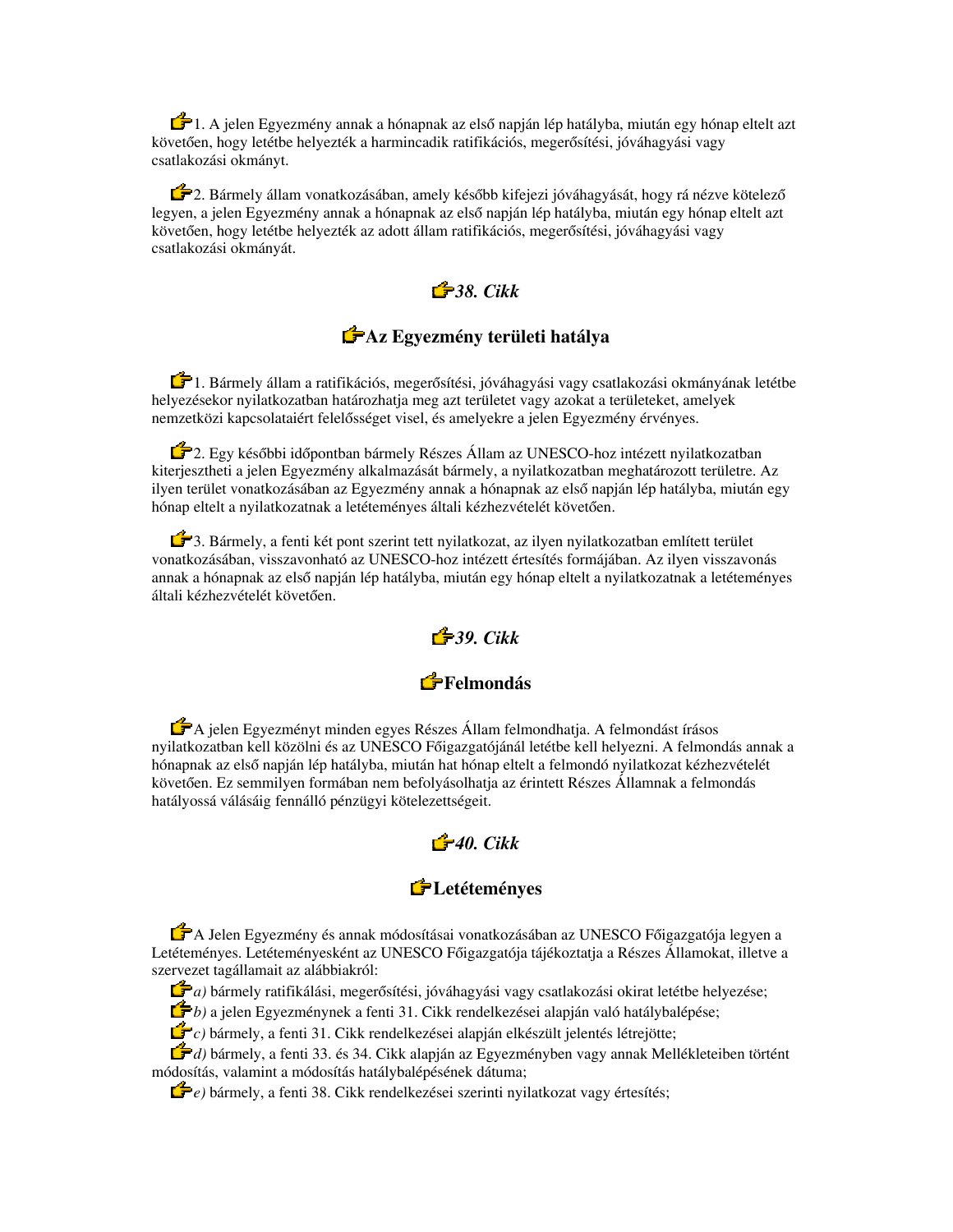**f**) bármely, a fenti 39. Cikk rendelkezései szerint tett nyilatkozat, valamint a nyilatkozat hatálybalépésének dátuma;

*g)* bármely más, a jelen Egyezménnyel kapcsolatos lépés, értesítés vagy közlemény.

# *41. Cikk*



Az Egyesült Nemzetek Alapokmánya 102. Cikkének megfelelően, az UNESCO Főigazgatójának kérése alapján, a jelen Egyezmény az Egyesült Nemzetek Titkárságán nyilvántartásba kerül.



# **Hiteles szövegek**

1. A jelen Egyezmény, a Mellékleteit is beleértve, arab, kínai, angol, francia, orosz és spanyol nyelven íródott, és a hat szöveg mindegyike hiteles.

 $\mathbb{F}$ 2. A jelen Egyezmény Függelékei arab, kínai, angol, francia, orosz és spanyol nyelven íródtak.



# **Fenntartások**

Nem engedélyezettek az olyan fenntartások, amelyek nincsenek összhangban a jelen Egyezmény tárgyával és céljaival.

Készült 2005. október 19-én, Párizsban, az UNESCO Közgyűlésének 33. ülésén két hiteles példányban, amelyeket az UNESCO Közgyűlésének Elnöke és az UNESCO Főtitkára írt alá, és amelyeket az UNESCO archívumában fognak letétbe helyezni.



I. Tiltó Lista - Nemzetközi Követelmények II. A gyógyászati célú mentesség megadásának szabályai



1. Nemzetközi Doppingellenes Szabályzat 2. Laboratóriumokra vonatkozó nemzetközi követelmények 3. Nemzetközi vizsgálati követelmények



**ÉNEMZETKÖZI DOPPINGELLENES ÜGYNÖKSÉG**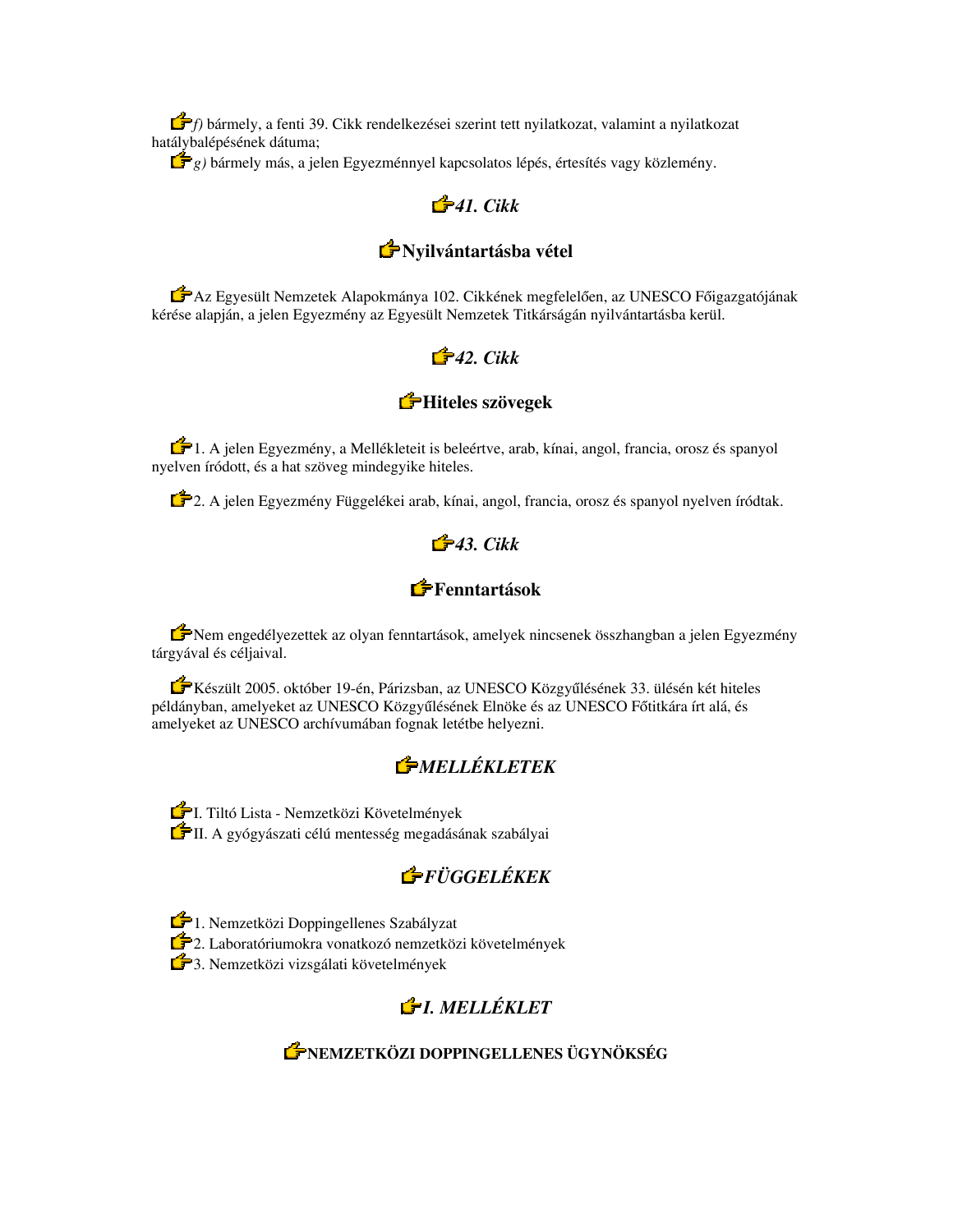#### **NEMZETKÖZI DOPPINGELLENES SZABÁLYZAT 2005. ÉVI TILTÓ LISTA NEMZETKÖZI KÖVETELMÉNYEK**

A tiltó lista hivatalos szövegét a Nemzetközi Doppingellenes Ügynökség (WADA) tartja karban és teszi közzé angol és francia nyelven. Az angol és francia nyelvű változat közötti ellentmondás esetén az angol nyelvű szöveg az irányadó.

#### *A tiltó lista 2005. január 1-jén lép hatályba.*

Bármely gyógyszer csak orvosilag indokolt esetben alkalmazható.

**G**MINDENKOR (VERSENYEKEN ÉS VERSENYEN KÍVÜL IS) TILTOTT SZEREK ÉS **MÓDSZEREK**

### *TILTOTT SZEREK*

#### **S1. ANABOLIKUS SZEREK**

Az anabolikus szerek használata tilos.

**1. Anabolikus androgén szteroidok (AAS)**

**F**a) Exogén\* anabolikus androgén szteroidok, köztük:

**18α-homo-17β-hydroxyestr-4-en-3-one; bolasterone; boldenon; boldione; calusterone; clostebol; danazol; dehydrochlormethyl-testosterone; delta1-androstene-3,17-dione; delta1 androstendiol; delta1-dihydro-testosterone; drostanolone; ethylesterenol; fluoxymesteron; formebolon; furazabol; gestrinone; 4-hydroxytestosterone; 4-hydroxy-19-nortestosterone; mestanolon; mesterolon; metenolon; methandienon; methandriol; methyldienolone, methyltrienolone; methyltestosteron; miboleron; nandrolon; 19-norandrostenediol; 19 norandrostenedione; norbolethone; norclostebol; norethandrolon; oxabolone; oxandrolon; oxymesteron; oxymetholon; quinbolon; stanozolol; stenbolon; tetrahydrogestrinone; trenbolon** és más hasonló kémiai szerkezettel vagy hasonló biológiai hatással rendelkező anyagok.

*b*) Endogén\*\* anabolikus androgén szteroidok:

**androstenediol (androst-5-ene-3β,17β-diol); androstendione (androst-4-ene-3,17-dione); dehydroepiandrosteron (DHEA); dihydro-testosteron; tesztoszteron,** és a következő metabolitok és izomerek: 5a-androstane-3a, 17a-diol; 5a-androstane-3a, 17β-diol; 5a-androstane-3β, 17a-diol; 5a**androstane-3β,17β-diol; androst-4-ene-3α,17α-diol; androst-4-ene-3α,17β-diol; androst-4-ene-3β,17α-diol; androst-5-ene-3α,17α-diol; androst-5-ene-3α,17β-diol; androst-5-ene-3β,17α-diol; 4 androstenediol (androst-4-ene-3β,17β-diol); 5-androstenedione (androst-5-ene-3,17-dione); epidihydrotestosterone; 3α-hydroxy-5α-androstan-17-one; 3β-hydroxy-5α-androstan-17-one; 19 norandrostero-ne; 19-noretiocholanolone.**

Amennyiben valamely tiltott anyagot (lásd a fenti felsorolást) az emberi szervezet természetes módon is termelhet, a minta akkor minősül pozitívnak a tiltott szerre nézve, ha a tiltott szer vagy metabolitjainak, illetve markereinek koncentrációja vagy más releváns aránya a sportoló mintájában az emberben mért szokásos értékhatáron kívül esik úgy, hogy valószínűtlen, hogy az a normál endogén termelés eredménye. A minta nem tekinthető pozitívnak a tiltott szerre nézve, ha a sportoló bizonyítékot szolgáltat arra nézve, hogy a tiltott szer vagy metabolitjainak, illetve markereinek koncentrációja és/vagy releváns arányainak értéke élettani vagy patológiás eredetű. Minden esetben azonban, bármilyen koncentráció esetén a laboratórium pozitív analitikai eredményt ad, amennyiben megbízható analitikai módszerrel kimutatja, hogy a tiltott szer exogén eredetű.

Ha a laboratóriumi eredmény nem egyértelmű és a mintában nem mutatható ki az előző bekezdésben meghatározott koncentráció, valamint ha komoly gyanú áll fenn a tiltott szer használatára, az illetékes doppingellenes szervezetnek további vizsgálatot, például referencia szteroid profillal való összehasonlítást kell elrendelnie a tiltott szer esetleges használatának megállapítására.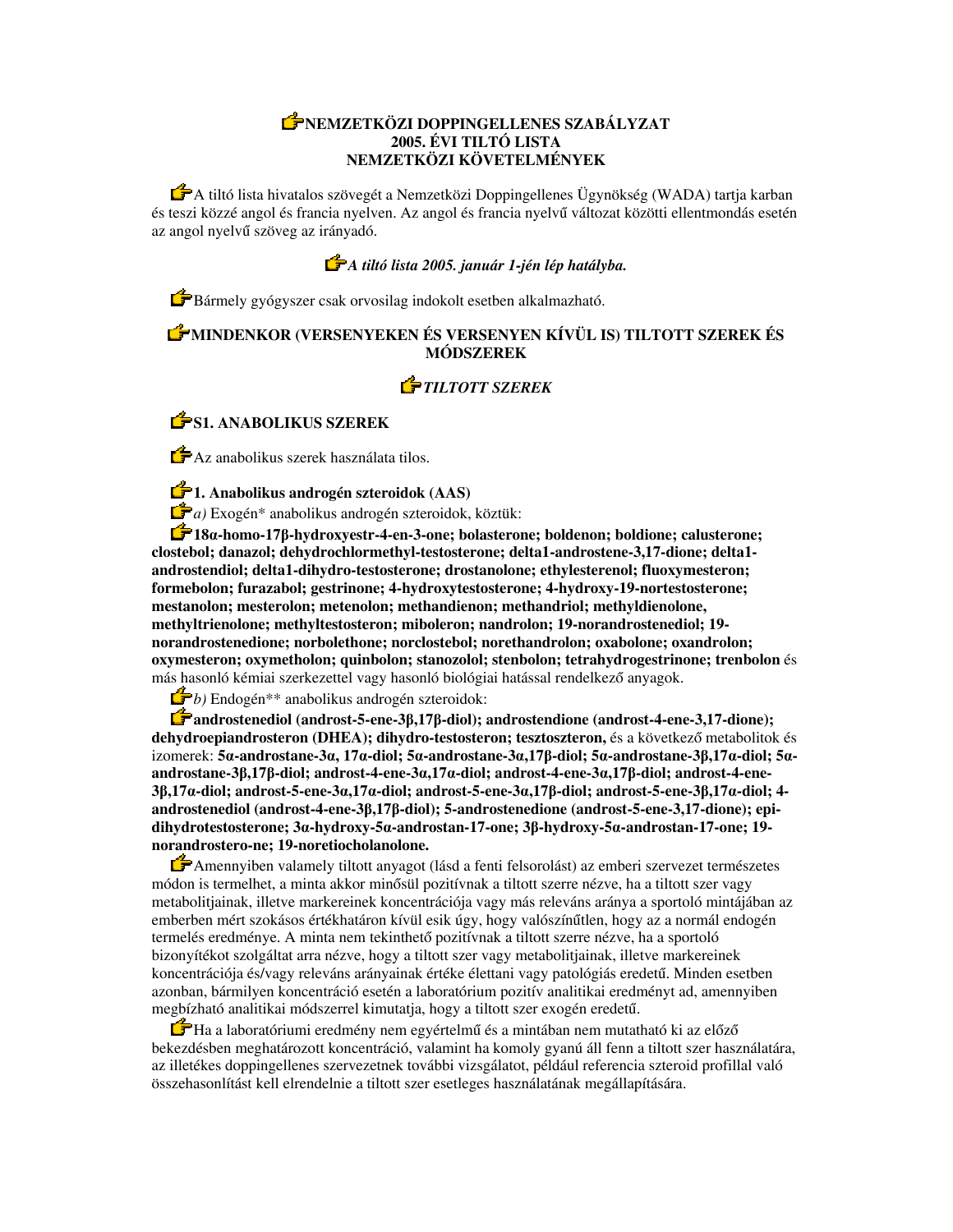Amennyiben a laboratóriumi eredmény szerint a vizeletmintában a T/E arány magasabb mint négy (4) az egyhez (1), kötelező további vizsgálatokat végezni annak megállapítására, hogy az arány élettani vagy patológiás eredetű-e, kivéve, ha a laboratórium megbízható analitikai módszer alapján pozitív analitikai eredményt ad, kimutatva a tiltott szer exogén eredetét.

 $\mathbf{F}$  Bármely további vizsgálat esetén át kell tekinteni a megelőző és újabb vizsgálati eredményeket. Amennyiben korábbi vizsgálati eredmények nem állnak rendelkezésre, a sportolót egy három hónapos időszakon belül legalább három alkalommal előre be nem jelentett vizsgálatnak kell alávetni.

 $\mathbf{F}$ Ha a sportoló nem működik együtt a vizsgálatokkal kapcsolatban, mintáját a tiltott anyagra nézve pozitívnak kell tekinteni.

**2. Egyéb anabolikus hatású szerek, a teljesség igénye nélkül:**

#### **Clenbuterol, zeranol, zilpaterol.**

*Ebben a részben:*

*\** "exogén"-nek nevezzük mindazon anyagokat, amelyeket az emberi szervezet természetes módon nem képes előállítani.

 $\mathbf{F}^{**}$  , endogén"-nek nevezzük mindazon anyagokat, amelyeket az emberi szervezet természetes úton képes előállítani.

#### **S2. HORMONOK ÉS ROKONVEGYÜLETEK**

 $\mathbb{F}$ A következő szerek tiltottak, beleértve a hasonló kémiai szerkezettel vagy hasonló biológiai hatással rendelkező szereket, továbbá a felsorolt anyagok szervezetben való felszabadulását befolyásoló faktorokat:

**1. Eritropoietin (EPO)**

**2. Növekedési hormon (hGH), inzulin típusú növekedési faktor (IGF-1), mechano növekedési faktorok (MGF)**

**3. Gonadotróp hormonok (LH, hCG)**

**4.** Inzulin

#### **5. Kortikotróp hormonok.**

Annak kivételével, ha a sportoló bizonyítani tudja, hogy a koncentráció fiziológiás vagy patológiás eredetű, a mintát a tiltott szerre (lásd a fenti listát) nézve pozitívnak kell tekinteni, amennyiben a tiltott szer vagy metabolitjainak koncentrációja és/vagy releváns aránya vagy markere a sportoló mintájában az emberben mért szokásos értékhatáron kívül esik úgy, hogy valószínűtlen, hogy az a normál endogén termelés eredménye.

 $\mathbf{H}$ Hasonló kémiai szerkezettel vagy hasonló biológiai hatással rendelkező anyagok, diagnosztikai markerek, vagy a fent felsorolt hormonok szervezetben való felszabadulását befolyásoló faktorok jelenléte, illetve bármilyen más eredmény, amely azt jelzi, hogy a kimutatott szer exogén eredetű, pozitív analitikai eredménnyel jár.

#### **S3. BÉTA-2-AGONISTÁK**

Minden béta-2-agonista, beleértve a D- és L-izomereket is, tiltott. Ezek használata gyógyászati célú mentességet igényel.

 $\mathbb{F}$ Kivételt képez a formoterol, salbutamol, salmeterol és terbutalin, amelyek inhalációs formában asztma és terhelés által kiváltott asztma/hörgőgörcs megelőzése és/vagy kezelése céljából történő használata egyszerűsített gyógyászati célú mentességet igényel.

A gyógyászati célú mentesség megléte ellenére, amennyiben a laboratórium 1000 ng/ml feletti salbutamol (szabad plusz glükuronid) koncentrációt mér, ezt pozitív analitikai eredménynek kell tekinteni, kivéve, ha a sportoló bizonyítja, hogy a normál értéktől eltérő mérési eredmény inhalációs formában alkalmazott salbutamol gyógyászati célú alkalmazásának következménye.

#### **S4. ANTIÖSZTROGÉN AKTIVITÁSÚ RENDELKEZŐ SZEREK**

A következő csoportokba sorolt antiösztrogén hatással rendelkező szerek tiltottak: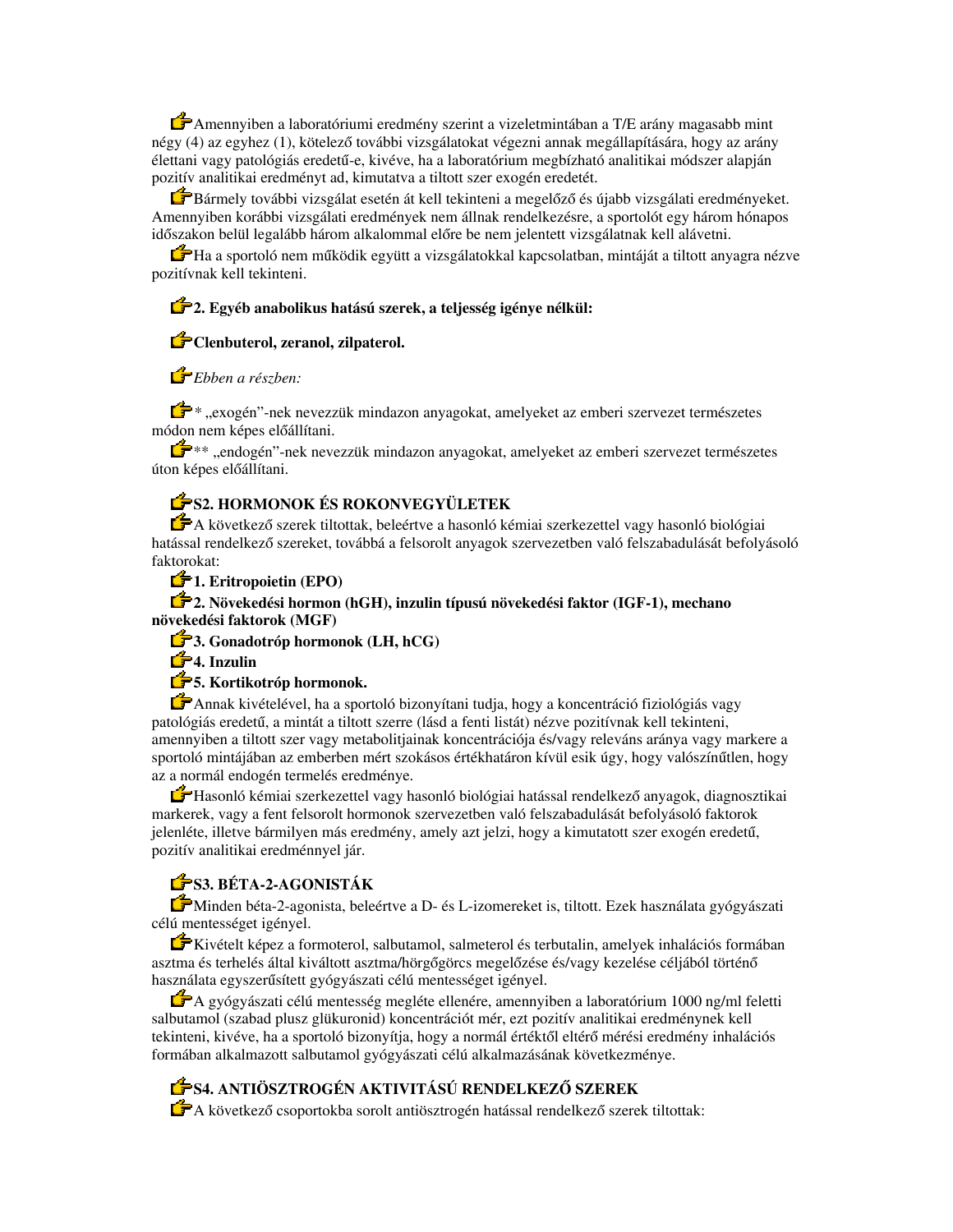**1. Aromatáz inhibitorok a teljesség igénye nélkül: anastrozole, letrozole, aminoglutethimide, exemestane, formestane, testolactone**

**2. Szelektív ösztrogénreceptor modulátorok (SERM) a teljesség igénye nélkül: raloxifene, tamoxifen, toremifene**

**3. Egyéb antiösztrogén hatással rendelkező szerek a teljesség igénye nélkül: clomiphene, cyclofenil, fulvestrant.**

#### **S5. DIURETIKUMOK ÉS MÁS FEDŐ SZEREK**

A diuretikumok és más fedő szerek tiltottak.

Fedőszerek a teljesség igénye nélkül:

**diuretikumok\*, epitesztoszteron, probenicid, α-reduktáz inhibitorok (pl. finasterid, dutasterid), plazma expanderek (pl. albumin, dextrán, hidroxietil keményítő).**

\* A gyógyászati célú mentesség nem érvényes, ha a sportoló vizeletében a diuretikum mellett bármely tiltott szer a megengedett határértéken vagy ez alatti koncentrációban mutatható ki.

**D**iuretikumok többek között:

**acetazolamid, amilorid, bumetanid, canrenone, chlortalidon, etakrinsav, furosemid, indapamid, metolazon, spironolacton, tiazidok (pl. bendroflumetiazid, klórtiazid, hidroklórtiazid) triamterén** és más szerek, amelyek hasonló kémiai szerkezettel vagy hasonló biológiai hatással rendelkeznek.

# *TILTOTT MÓDSZEREK*

### **F**M1. OXIGÉNTRANSZFER NÖVELÉSE

**T**Tiltottak a következők:

*z* $\vec{r}$ a) Vérdopping, így az autológ, homológ vagy heterológ vér vagy bármilyen eredetű vörösvértesteket tartalmazó termékek alkalmazása, kivéve a gyógyászati célú kezelés esetét.

**b**) Az oxigén felvételét, szállítását vagy átadását mesterségesen fokozó termékek, ideértve többek között: perfluoro vegyületek, efaproxiral (RSR13) és módosított hemoglobin termékek (pl. hemoglobin alapú vérpótló készítmények, mikrokapszulázott hemoglobin termékek.)

### **ÉM2. KÉMIAI ÉS FIZIKAI MANIPULÁCIÓK**

 $\mathbf{F}$  Az alábbiak tiltottak:

Mindazon hamisítási eljárások és hamisítási próbálkozások, amelyek célja a doppingellenőrzés során levett minta szabályosságának és érvényességének megváltoztatása.

Idetartozik a teljesség igénye nélkül az intravénás infúzió\*, a katéterezés és a vizeletminta helyettesítése.

 $\mathbf{F}^*$  A legitim akut orvosi kezelést kivéve az intravénás infúzió tiltott.

#### **M3. GÉNDOPPING**

Tiltott a sejtek, gének, genetikai elemek olyan nem gyógyászati célú használata, illetve a génexpresszió olyan nem gyógyászati célú módosítása, amely alkalmas a sportteljesítmény növelésére.

## **FILTOTT SZEREK ÉS MÓDSZEREK VERSENYEN**

**A fent definiált S1-S5 és M1-M3 csoportokon kívül a következő csoportok tiltottak versenyen:**

### *TILTOTT SZEREK*

## **S** SERVILLÁNSOK

A következő stimuláns hatással rendelkező szerek tiltottak, beleértve azok mindkét optikai (D- és L-) izomerét, ha létezik: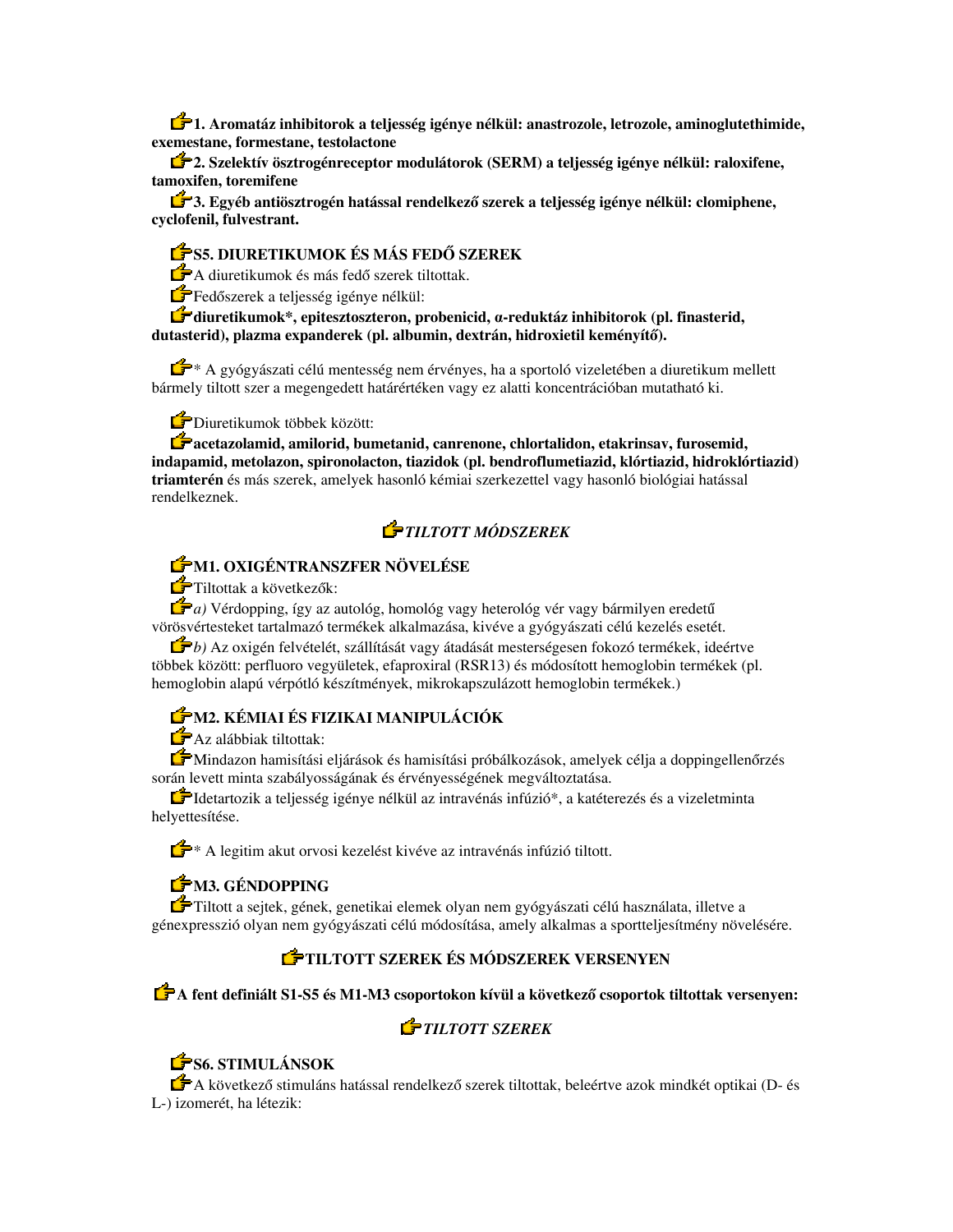**adrafinil, amfepramon, amiphenazol, amfetamin, amfetaminil, benzfetamin, bromantan, carphedon, cathin\*, clobenzorex, kokain, dimetil-amfetamin, efedrin\*\*, etil-amfetamin, etilefrin, famprofazon, fencamfamin, fencamin, fenetyllin, fenfluramin, fenproporex, furfenorex, mefenorex, mephentermin, mesocarb, methamfetamin, metil-amfetamin, methylendioxyamphetamin, methylendioxy-methamphetamin, metil-efedrin\*\*, methylphenidat, modafinil, nikethamid, norfenfluramin, parahydroxyamphetamine, pemolin, phendi-metrazin, phenmetrazin, phentermin, prolintan, selegiline, sztrichin,** valamint a hasonló kémiai szerkezettel vagy hasonló biológiai hatással\*\*\* rendelkező szerek.

 $\mathbb{C}^*$  Cathin vizeletben 5 mikrogramm/ml koncentráció felett tiltott.

 $\mathbb{Z}^*$ \*\* Az efedrin és metilefedrin vizeletben 10 mikrogramm/ml koncentráció felett tiltott.

 $\mathbb{Z}^{***}$  A 2005. évi Megfigyelő Programban szereplő szerek (bupropion, koffein, fenilefrin, fenilpropanolamin, pipradrol, pszeudoefedrin, synefrin) nem tekintendők tiltott szernek.

MEGJEGYZÉS: Az adrenalin helyi érzéstelenítőkkel együtt alkalmazva vagy helyileg alkalmazva (pl. orr, fül) nem tiltott.

#### **S7. NARKOTIKUMOK**

A következő narkotikumok tiltottak:

**buprenorphin, dextromoramid, diamorphin (heroin), fentanyl és származékai, hydromorphon, methadon, morfin, oxycodon, oxymorhpon, pentazocin, pethidin.**

#### **S8. KANNABINOIDOK**

A kannabinoidok (pl. hasis, marihuána) tiltottak.

### **S9. GLÜKOKORTIKOSZTEROIDOK**

A glükokortikoszteroidok orális, rektális, intravénás vagy intramusculáris alkalmazása tiltott. Használatuk gyógyászati célú mentességhez kötött.

Minden más formában való alkalmazásuk egyszerűsített gyógyászati célú mentességhez kötött. Bőrgyógyászati készítmények nem tiltottak.

#### **BIZONYOS SPORTÁGAKBAN TILTOTT SZEREK**

#### **P1. ALKOHOL**

Az alkohol (etilalkohol) csak versenyen tiltott, az alábbi sportágakban. Az alkohol kimutatása a kilélegzett levegőből és/vagy vérből történik. A doppingvétség egyes szövetségek esetében érvényes küszöbértéke zárójelben látható.

Autóversenyzés (FIA) 0,10 g/l

Biliárd (WCBS) 0,20 g/l

 $\mathbf{\hat{F}}$ Íjászat (FITA) 0,10 g/l

 $Karate$  (WKF) 0,10 g/l

 $\blacktriangleright$  Motorversenyzés (FIM) 0,00 g/l

Műrepülés (FAI) 0,20 g/l

Modern öttusa (UIPM) 0,10 g/l beleértve a lövészetet is

Petanque (CMSB) 0,10 g/l

 $S$ íelés (FIS) 0,10 g/l

### **P2. BÉTA BLOKKOLÓK**

Ellenkező értelmű rendelkezés hiányában a béta blokkolók csak versenyen tiltottak, a következő sportágakban:

Autóversenyzés (FIA)  $\mathbf{G}$ Biliárd (WCBS)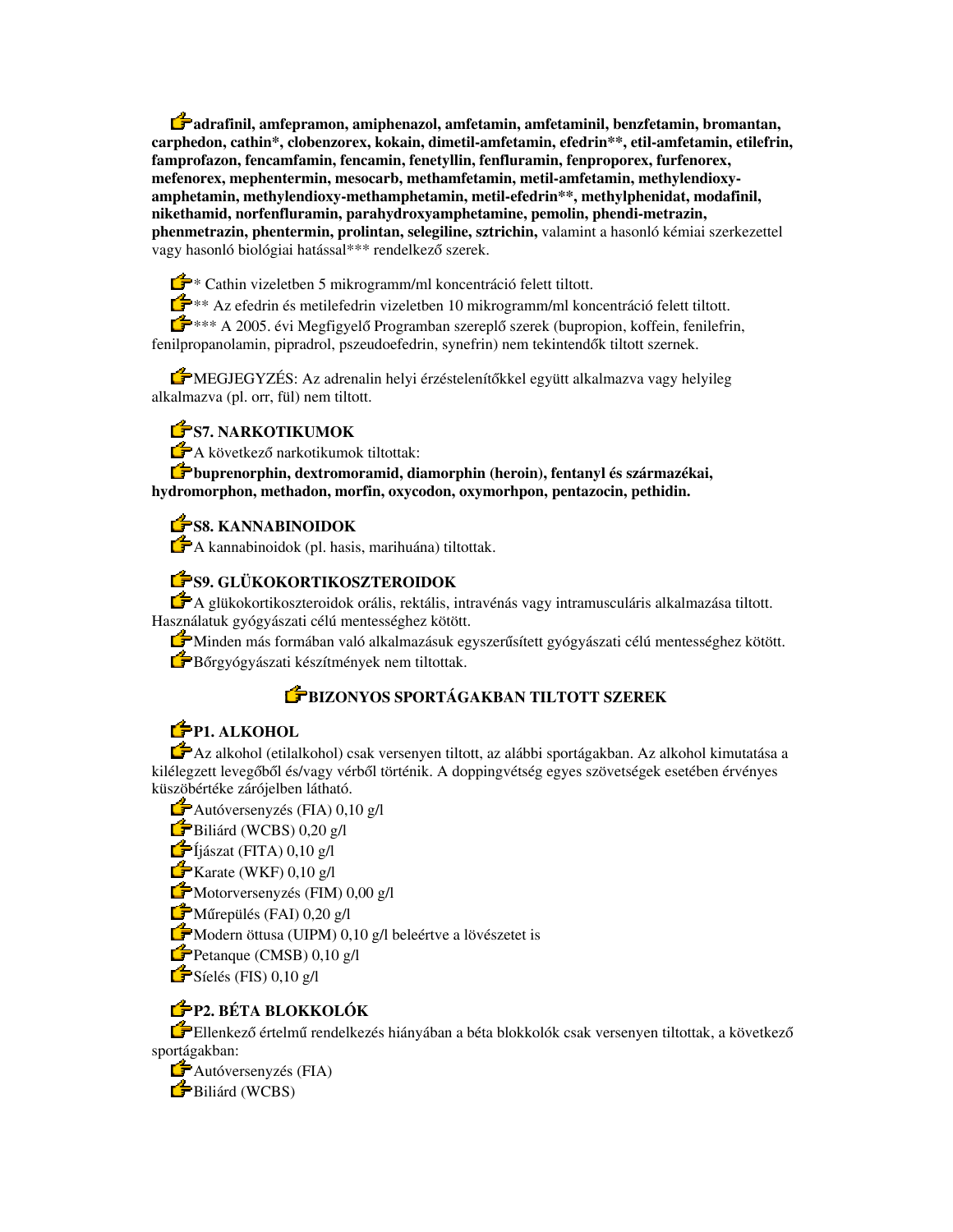Birkózás (FILA)  $Bob$  (FIBT)  $\mathbf{\mathring{\Gamma}}$  Bowling (FIQ)  $\mathbf{F}$ Bridzs (FMB)  $Curling (WCF)$  $\mathbf{\Gamma}$ Íjászat (FITA) (versenyen kívül is) Lövészet (ISSF) (versenyen kívül is)  $\mathbf{\mathcal{F}}$  Motorversenyzés (FIM) Modern öttusa (beleértve a lövészetet is) (IUPM) **Műrepülés** (FAI)  $\mathbf{P}$ Petanque (CMSB)  $Sakk$  (FIDE) Síelés (FIS), síugrás és szabadstílusú hódeszka esetén  $\mathbf{C}$ Torna (FIG) Úszás (FINA) műugrás és szinkronúszás esetén Vitorlázás (ISAF) (csak üldözéses versenyeken a kormányosra vonatkozóan) A béta-blokkolók a teljesség igénye nélkül a következők: *f* acebutolol, alprenolol, atenolol, betaxolol, bisoprolol, bunolol, carteolol, carvedilol, **celiprolol, esmolol, labetalol, levobunolol, metipranolol, metoprolol, nadolol, oxprenolol, pindolol, propranolol, sotalol, timolol.**

## **MEGHATÁROZOTT SZEREK\***

 $\mathbb{C}^{\blacktriangleright}$  Meghatározott szerek\* az alábbiak: **efedrin, L-metilamfetamin, metilefedrin; kannabionidok;** *i***minden béta-2-agonista inhalálva, kivéve a clenbuterolt;** *<u>Probenicid</u>*; *<del>minden glükokortikoszteroid*</del>; **F**minden béta blokkoló; *<u>E*</u> alkohol.

 $\mathbb{F}^*$ , A tiltott anyagok listáján szerepelhetnek olyan meghatározott szerek, amelyek esetében különösen várható a nem szándékos doppingvétség felmerülése, mivel ezek a szerek számos gyógyszeripari termékben előfordulnak, illetve mivel a velük mint doppingszerrel való visszaélés várhatóan kevésbé sikeres." Ilyen szerek alkalmazásakor lehetséges a doppingvétség enyhébb szankcionálása, amennyiben: .....a sportoló igazolni tudja, hogy a meghatározott szer használatára nem a sportteljesítmény fokozása céljából került sor."

# *II. MELLÉKLET*

# **GYÓGYÁSZATI CÉLÚ MENTESSÉG MEGADÁSÁNAK SZABÁLYAI**

*Kivonat a Nemzetközi Doppingellenes Ügynökség (WADA) "GYÓGYÁSZATI CÉLÚ MENTESSÉGEKRE VONATKOZÓ NEMZETKÖZI KÖVETELMÉNY" című dokumentumából; érvényes 2005. január 1-jétől*

 $\mathbf{F}$ (...) *4. A gyógyászati célú mentesség megadásával kapcsolatos követelmények*  $\mathbf{F}$ A gyógyászati célú mentesség (TUE), mely engedélyezi a tiltó listán szereplő tiltott szer vagy tiltott módszer használatát, sportolóknak adható meg. A mentesség iránti kérelmet a TUE bizottság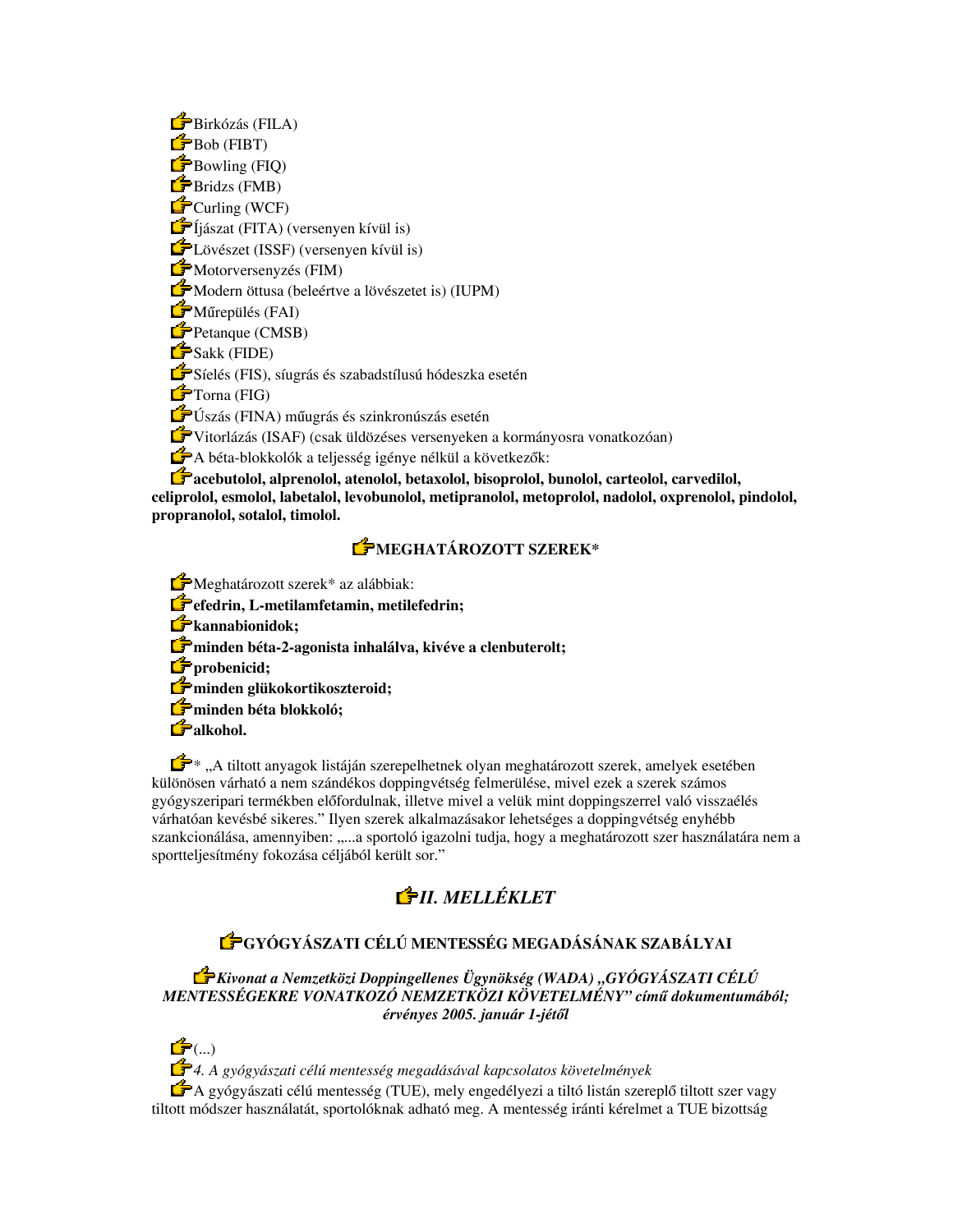bírálja el. A TUE bizottság tagjait egy doppingellenes szervezet nevezi ki. A mentesség szigorúan csak az alábbi követelménye betartásával adható meg:

*[Kommentár: Ez a követelmény minden, a Szabályzatban definiált és annak hatálya alá tartozó sportolóra vonatkozik, azaz az ép sportolókra és a fogyatékos sportolókra is. A követelményt az egyén helyzetét figyelembe véve kell alkalmazni. Például egy olyan mentesség, mely megfelelő lehet egy fogyatékos sportoló esetében, helytelen lehet más sportolók esetében.]*

 $\Box$  4.1. A sportoló köteles a mentesség iránti kérelmet a rendezvényen való részvételt legalább 21 nappal megelőzően benyújtani.

4.2. A sportoló egészségi állapota jelentősen romlana, ha a tiltott szert vagy tiltott módszert egy akut vagy krónikus állapot vagy betegség kezelése során nem használnák.

 $\mathbf{F}$ 4.3. A tiltott szer vagy tiltott módszer gyógyászati célú alkalmazása nem vezetne fokozottabb teljesítménynövekedéshez, mint ami a ténylegesen fennálló betegség vagy állapot kezelését követően a normál egészségi állapot helyreállásától várható. A tiltott szer vagy tiltott módszer "alacsony normális" endogén hormonszint növelése érdekében történő alkalmazása nem tekinthető elfogadható gyógyászati beavatkozásnak.

4.4. Az egyébként tiltott szer vagy tiltott módszer használatának nincsen ésszerű gyógyászati alternatívája.

 $\hat{F}$ 4.5. Az egyébként tiltott szer vagy tiltott módszer alkalmazásának szükségessége sem részben, sem egészben nem fakadhat a tiltó listán szereplő bármely szer korábbi, nem gyógyászati célú használatából.

4.6. A gyógyászati célú mentességet az azt kiadó testület visszavonja, ha

 $\mathbf{F}$ a) a sportoló nem felel meg haladéktalanul a mentességet adó doppingellenes szervezet által támasztott követelményeknek és feltételeknek;

*b*) ha a TUE érvényessége lejárt;

*c***)** ha a sportoló értesítést kap arról, hogy a doppingellenes szervezet visszavonta a gyógyászati célú mentességet.

*[Kommentár: Minden TUE a TUE bizottság által meghatározott időtartamú érvényességgel bír. Előfordulhat, hogy a TUE által érintett tiltott szer még jelen van a sportoló szervezetében, miután a TUE érvényessége lejárt vagy azt visszavonták. Ilyen esetekben a pozitív eredmény első felülvizsgálatát végző doppingellenes szervezet megvizsgálja, hogy az eredmény összhangban van-e azzal az időponttal, amikor a TUE érvényessége lejárt vagy azt visszavonták.]*

4.7. A TUE iránti kérelem nem vonatkozhat visszamenőleges jóváhagyásra, kivéve az alábbi eseteket:

 $\mathbf{F}_a$ ) ha sürgősségi ellátás vagy akut állapot kezelése vált szükségessé; vagy

**b**) ha kivételes körülmények fennállása miatt nem volt elegendő idő vagy lehetőség arra, hogy a kérelmező a doppingellenőrzést megelőzően mentesség iránti kérelmet nyújtson be, vagy azt a TUE bizottság elbírálja.

*[Kommentár: Az olyan orvosi vészhelyzetek, illetve akut állapotok, amelyek egyébként tiltott szer vagy tiltott módszer alkalmazását teszik szükségessé még azelőtt, hogy a TUE iránti kérelem benyújtható lenne, ritkák. Hasonlóképpen szintén ritkák azok az esetek, amikor egy TUE kérelem gyorsított elbírálására van szükség a verseny időbeli közelsége miatt. A gyógyászati célú mentességeket megadó doppingellenes szervezeteknek rendelkezniük kell az ilyen helyzetek kezeléséhez szükséges belső eljárásrenddel.]*

*5. Bizalmas adatok védelme*

5.1. A kérelmezőnek írásban bele kell egyeznie a kérelemhez kapcsolódó adatoknak és információknak a TUE bizottság tagjaihoz és szükség szerint más független orvosi vagy tudományos szakértőkhöz, valamint a gyógyászati célú mentességek kezelésében, felülvizsgálatában és fellebbezési eljárásaiban részt vevő szükséges munkatársakhoz való eljuttatásába.

Amennyiben külső független szakértő közreműködése válik szükségessé, a kérelem minden adatát közreadják, a sportoló vagy a sportoló ellátásában részt vevő azonosítása nélkül. A kérelmezőnek írásban bele kell egyeznie abba is, hogy a TUE bizottság határozatait a Szabályzat előírásainak megfelelően megküldik a többi releváns doppingellenes szervezetnek.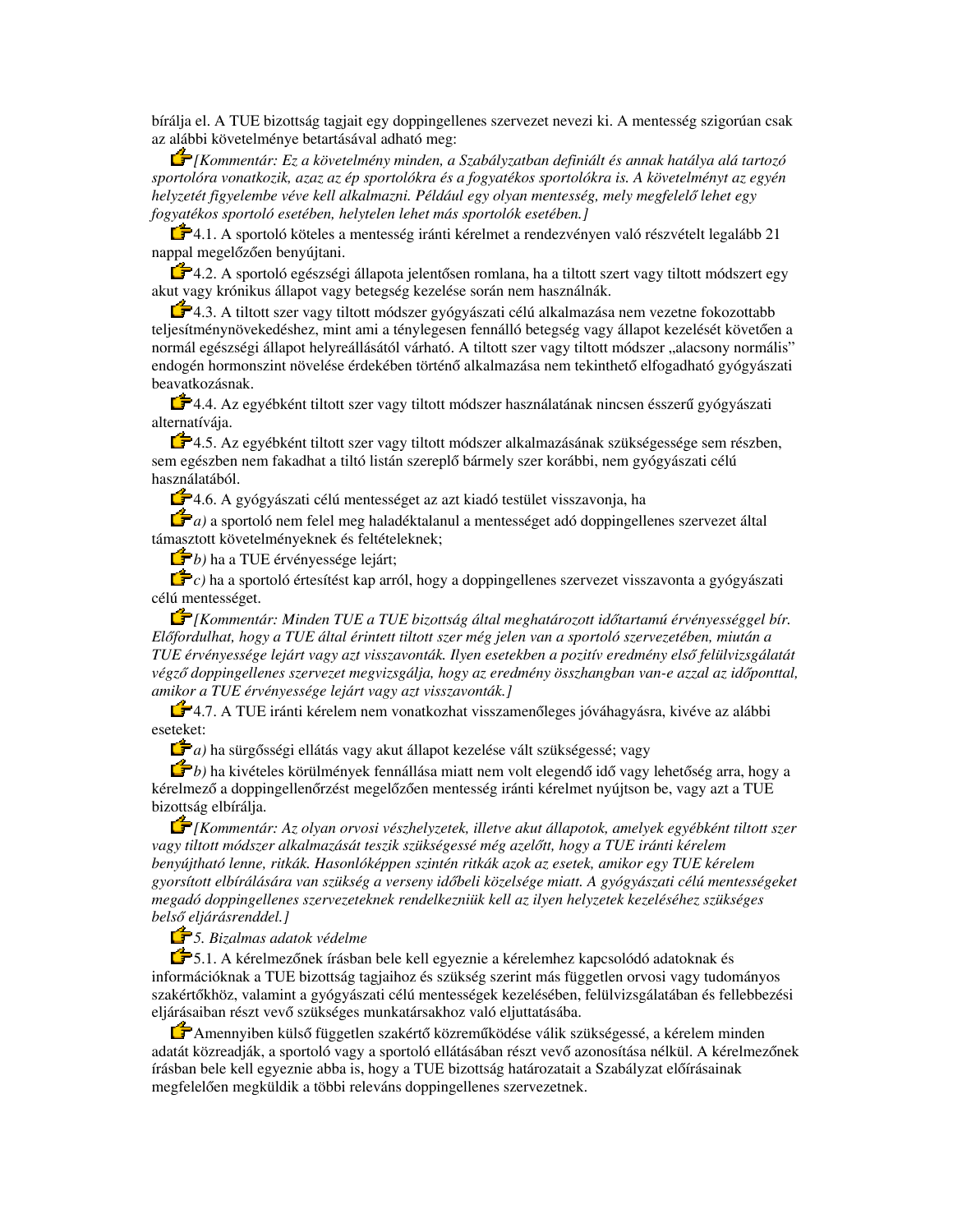5.2. A TUE bizottság tagjai és a doppingellenes szervezet érintett munkatársai minden tevékenységüket szigorú titoktartás mellett végzik. A TUE bizottság minden tagjának és minden érintett munkatársnak titoktartási nyilatkozatot kell aláírni. Különösen bizalmasan kezelik az alábbi információkat:

 $\mathbf{F}_a$ ) a sportoló és a sportolót kezelő orvos(ok) által átadott egészségügyi információk és adatok; *b)* a kérelem adatai, ideértve az eljárásban részt vevő orvos(ok) nevét.

Amennyiben a sportoló meg kívánja vonni a TUE bizottság vagy a WADA TUE bizottságának arra vonatkozó jogát, hogy a nevében egészségügyi információkhoz férhessen hozzá, a sportolónak erről írásban kell tájékoztatnia az orvosát. Ez a döntés azzal a következménnyel jár, hogy a sportoló nem kapja meg a gyógyászati célú mentességet, illetve nem hosszabbítják meg a meglévő gyógyászati célú mentességének érvényességét.

*6. Gyógyászati célú mentességet elbíráló bizottságok (TUE bizottságok)*

A TUE bizottságokat az alábbi elvek szerint kell összeállítani:

6.1. A TUE bizottságban legalább három, sportolók ellátása és kezelése terén tapasztalt és a klinikai, valamint a sporthoz és testedzéshez kapcsolódó gyógyászatot alaposan ismerő orvosnak kell helyet kapnia. A határozatok függetlenségének biztosítása érdekében a TUE bizottságban többségben kell lenniük azoknak a tagoknak, akik nem töltenek be hivatalos tisztséget a doppingellenes szervezetben. A TUE bizottság minden tagjának alá kell írnia egy összeférhetetlenségi nyilatkozatot. A fogyatékos sportolókat érintő kérelmek esetén a TUE bizottság legalább egy tagjának kifejezetten a fogyatékos sportolók kezelése és ellátása terén szerzett konkrét tapasztalatokkal kell bírnia.

6.2. A TUE bizottságok a gyógyászati célú mentességek iránti kérelmek körülményeinek áttekintéséhez bármilyen általuk szükségesnek ítélt orvosi vagy tudományos szakértőt igénybe vehetnek.

 $\mathbf{G}$ 6.3. A WADA TUE bizottságát a 6.1. pontban rögzített követelmények szerint kell összeállítani. A WADA TUE bizottság célja, hogy saját kezdeményezésére felülvizsgálja a doppingellenes szervezetek által adott gyógyászati célú mentességeket. A Szabályzat 4.4. pontjában foglaltaknak megfelelően a WADA TUE bizottsága jogosult felülvizsgálni és hatályon kívül helyezni a doppingellenes szervezetek elutasító határozatait azon sportolók kérésére, akik mentesség iránti kérelmét a doppingellenes szervezet megtagadta.

*7. Gyógyászati célú mentességek (TUE) kérelmezési eljárása*

 $\mathbf{F}$ 7.1. A gyógyászati célú mentesség elbírálására kizárólag a kitöltött kérelem beérkezése után kerülhet sor, melynek tartalmaznia kell minden vonatkozó dokumentumot (1. a TUE kérelmet az 1. függelékben). A kérelmezési eljárás során az egészségügyi adatokra vonatkozó szigorú titoktartás elveket kell érvényesíteni.

7.2. Az 1. függelékben bemutatott TUE kérelmeket a doppingellenes szervezetek módosíthatják úgy, hogy további információkra vonatkozó kérdéseket tartalmazzanak, de az űrlap egyes részei vagy sorai nem távolíthatók el.

 $\mathbb{C}$ 7.3. A TUE űrlapokat a doppingellenes szervezetek más nyelvre is lefordíthatják, de az angol vagy francia nyelvű szövegnek rajta kell maradnia az űrlapon.

7.4. Egy sportoló egy gyógyászati mentesség iránti kérelmet csak egyetlen doppingellenes szervezethez nyújthat be. A kérelemben szerepelnie kell a sportoló sportágának és szükség esetén versenyszámának és konkrét pozíciójának vagy feladatkörének.

7.5. A kérelemben fel kell sorolni minden korábbi és/vagy aktuális kérelmet, melyek egyébként tiltott szerek vagy módszerek használatának engedélyezésére irányulnak, valamint azokat a testületeket, ahová ezeket benyújtották, és a testületek határozatait.

 $F$ 7.6. A kérelemnek tartalmaznia kell a sportoló teljes kórtörténetét és a kérelem szempontjából releváns vizsgálatok, laboratóriumi vizsgálatok és képalkotó eljárások eredményeit.

7.7. A doppingellenes szervezet TUE bizottsága által előírt további vizsgálatokat, laboratóriumi vizsgálatokat és képalkotó eljárásokat a kérelmező vagy a kérelmező nemzeti sportszövetsége költségén kell elvégezni.

 $\mathcal{F}$ 7.8. A kérelemben szerepelnie kell egy megfelelő szakképesítéssel rendelkező orvos által kiadott nyilatkozatnak, melyben az orvos igazolja az egyébként tiltott szer vagy módszer alkalmazásának szükségességét a sportoló kezelése során, ismertetve azt is, hogy más engedélyezett gyógymódok miért nem lennének alkalmazhatók az adott betegség vagy állapot kezelésére.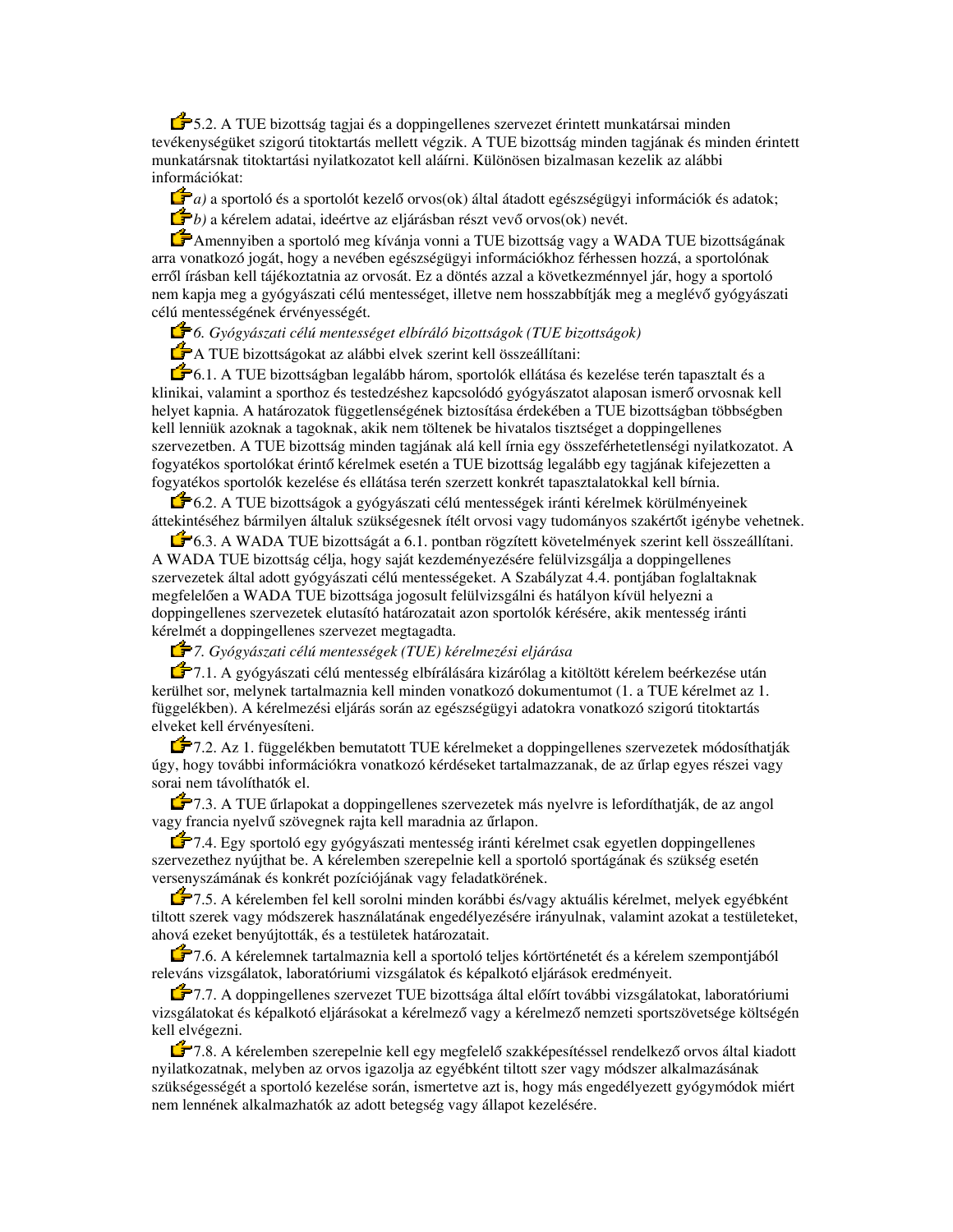7.9. Ismertetni kell az adott tiltott szer vagy módszer alkalmazandó adagját, alkalmazási gyakoriságát, beviteli módját és alkalmazásának időtartamát.

7.10. A TUE bizottságnak az összes releváns dokumentáció beérkezésétől számított 30 napon belül kell határoznia, melyet a megfelelő doppingellenes szervezetnek írásban kell közölnie a sportolóval. Ha a mentességet olyan sportolónak adták meg, aki szerepel a doppingellenes szervezet nyilvántartott vizsgálati csoportjában, akkor haladéktalanul el kell juttatni a jóváhagyást a sportolóhoz és a WADA-hoz, mely értesítésnek tartalmaznia kell a mentesség időtartamára és a mentességhez kapcsolódó esetleges feltételekre vonatkozó információkat.

7.11. *a)* A WADA TUE bizottsága a sportoló által a Szabályzat 4.4. pontjának megfelelően benyújtott felülvizsgálati kérelmet követően a Szabályzat 4.4. pontjában foglaltak szerint hatályon kívül helyezheti a doppingellenes szervezet mentesség megadására vonatkozó határozatát. A sportolónak el kell juttatnia a WADA TUE bizottságához mindazon információkat, amelyeket a mentességgel kapcsolatban eredetileg a doppingellenes szervezetnek benyújtott, valamint meg kell fizetnie az eljárás díját. A felülvizsgálati eljárás lezárultáig az eredeti határozat marad érvényben. Az eljárás az információknak a WADA-hoz való beérkezésétől számítva legfeljebb 30 napig tarthat.

*b)* A WADA bármikor indíthat felülvizsgálatot. A WADA TUE bizottsága a felülvizsgálatot 30 nap alatt végzi el.

7.12. Amennyiben a felülvizsgálat eredményeképpen a TUE megadására vonatkozó határozatot hatályon kívül helyezik, annak nincs visszamenőleges hatálya, és nem jár a sportoló által a mentesség időszaka alatt elért eredmények megsemmisítésével; a hatályon kívül helyezés a sportolónak a határozatról való értesítését követően legkésőbb 14 napon belül lép érvénybe.

*8. Egyszerűsített gyógyászati célú mentesség (ATUE) kérelmezése*

8.1. Ismert, hogy a tiltott szerek listáján szereplő egyes anyagokat gyakran használják a sportolók körében előforduló állapotok és betegségek kezelése során. Ezekben az esetekben a 4. és 7. pontban ismertetett teljes kérelemre nincs szükség. Ennek megfelelően létrejött egy egyszerűsített TUE elbírálási eljárás.

8.2. Az ennek az egyszerűsített eljárásnak a keretében engedélyezhető tiltott szerek és tiltott módszerek köre szigorúan az alábbiakra korlátozódik:

 $\mathbf{I}$  Inhalálva bevitt béta-2 agonisták (formoterol, salbutamol, salmeterol és terbutalin), illetve nem szisztémás úton bevitt glükokortikoszteroidok.

 $\mathbb{F}$ 8.3. A fenti anyagok alkalmazásához a sportolónak meg kell küldenie a doppingellenes szervezetnek az anyag gyógyászati alkalmazásban való szükségességére vonatkozó orvosi nyilatkozatot. A nyilatkozatban, mely a 2. függelékben olvasható, ismertetni kell a diagnózist, a gyógyszer nevét, adagját, beviteli módját és a kezelés időtartamát. A diagnózis felállításához elvégzett esetleges vizsgálatokra is ki kell térni (a tényleges eredmények vagy részletek ismertetése nélkül).

8.4. Az egyszerűsített eljárás tartalma:

 $F_a$ ) Az egyszerűsített eljárás hatálya alá tartozó tiltott szerek használatára vonatkozó engedély akkor lép érvénybe, amikor a hiánytalan beadvány a doppingellenes szervezethez beérkezik. A hiányos beadványokat vissza kell küldeni a kérelmezőnek.

*f*b) A hiánytalan beadvány beérkezését követően a doppingellenes szervezet haladéktalanul értesíti a sportolót. A sportoló nemzetközi szövetségét, nemzeti szövetségét, illetve a nemzeti doppingellenes szervezetet is tájékoztatni kell. A doppingellenes szervezet csak akkor értesíti a WADA-t, ha nemzetközi szintű sportolóról kap értesítést.

 $\mathbf{F}_c$ ) Az egyszerűsített gyógyászati célú mentesítés nem vonatkozhat visszamenőleges jóváhagyásra, kivéve az alábbi eseteket:

- ha sürgősségi ellátás vagy akut állapot kezelése vált szükségessé; vagy

 $\mathbf{F}$ - ha kivételes körülmények fennállása miatt nem volt elegendő idő vagy lehetőség arra, hogy a kérelmező a doppingellenőrzést megelőzően kérelmet nyújtson be, vagy azt a TUE bizottság átvegye.

 $\mathbf{F}$ **8.5.** *a*) Az egyszerűsített gyógyászati célú mentességet a TUE bizottság vagy a WADA TUE bizottsága annak érvényessége alatt bármikor felülvizsgálhatja.

*b*) Amennyiben a sportoló az egyszerűsített TUE iránti kérelem elutasításának felülvizsgálatát kéri, a WADA TUE bizottsága a sportolótól további szükségesnek ítélt információkat kérhet, melynek költségét a sportoló viseli.